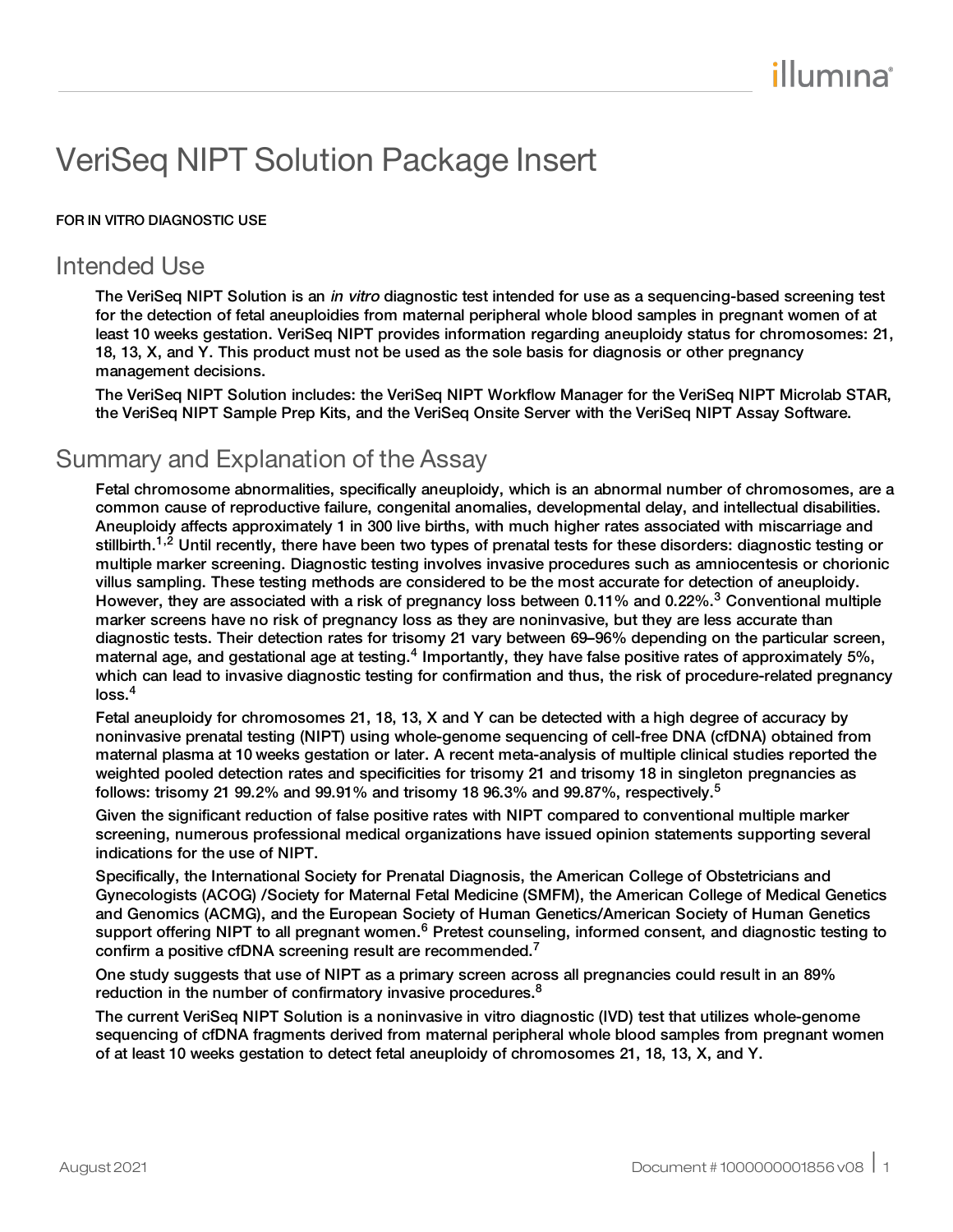## Principles of Procedure

The VeriSeq NIPT Solution is an automated solution for laboratory NIPT testing which consists of automated sample preparation and sequencing data analysis. The VeriSeq NIPT Sample Prep Kits are specialized reagents that are used in conjunction with the VeriSeq NIPT Microlab STAR to prepare 48- or 96-sample batches for next generation sequencing. Whole genome, paired-end sequencing data is analyzed by specialized software, the VeriSeq NIPT Assay Software, and a report is generated.

The workflow consists of the following procedures: sample collection, plasma isolation, cfDNA extraction, library preparation, library quantification, library pooling, sequencing, and analysis which are outlined in detail:

- $\blacktriangleright$  Sample Collection 7–10 ml of maternal peripheral whole blood is collected in a Streck cell-free blood collection tube, which prevents cell lysis and genomic contamination and stabilizes whole blood at room temperature.
- **Plasma Isolation**—Within 5 days of collection, or within 10 days of collection if stored at 4°C, plasma is isolated from maternal peripheral whole blood using standard centrifugation techniques. The VeriSeq NIPT Microlab STAR aspirates and dispenses plasma into a 96-well deep-well plate for subsequent processing.
- $\triangleright$  cfDNA Extraction Purification of cfDNA from plasma is achieved by adsorption onto a binding plate, washing the binding plate to remove contaminants, and eluting.
- $\blacktriangleright$  Library Preparation The purified cfDNA fragments undergo an end repair process to convert 5' and 3' overhangs to blunt ends. Next, a deoxyadenosine nucleotide is added to the 3' ends to create a single base overhang. Indexed adapters containing a single base 3' deoxythymidine overhang are then ligated onto the processed cfDNA fragments. The ligated DNA is purified using solid phase reverse immobilization beads. Each sample in a set of 48 or 96 receives a unique indexed adapter. The adapters serve 2 purposes:
	- $\blacktriangleright$  Indexes allow sample identification in subsequent sequencing.
	- Index adapters contain sequences that allow for library capture on the solid surface of a sequencing flow cell for cluster generation and subsequent sequencing.
- **Quantification** The library product is quantified using a fluorescent dye with concentration determined by comparison to a DNA standard curve.
- $\blacktriangleright$  Library Pooling and Sequencing—The 48-sample batch libraries are pooled together in amounts adjusted to minimize variation in coverage. The 48-sample batch pools are then sequenced using a next-generation sequencer with the following specifications: capable of 2x36 paired-end reads, compatible with index adapters in the VeriSeq NIPT Sample Prep kit, 2 dye-based chemistry, and automatic production of .BCL files (raw data from sequencing instrument). The VeriSeq NIPT Solution does not include sequencing equipment and consumables.
- $\blacktriangleright$  Analysis—Nucleotide base calls are made directly from signal intensity measurements during sequencing. Secondary analysis consists of:
	- $\blacktriangleright$  Demultiplexing the reads using the index sequences
	- $\blacktriangleright$  Mapping the sequences to a reference human genome
	- $\blacktriangleright$  Calculating the number of unique reads within each of the 100 kb genomic bins
	- Normalizing the coverage on a subchromosomal level
- $\blacktriangleright$  Paired-end read information is used to assess coverage (the number of unique reads aligning to the reference per sample) and the length of the individual fragments within the sample. Fetal fraction within each sample is estimated based on coverage profiling, size distribution, and copy number on chromosome X. Finally, these statistical inputs are used to determine the over or under representation of chromosomes 21, 18, 13, X, and Y. The results are summarized in a report where "aneuploidy detected" or "no aneuploidy detected" is listed for each target chromosome for samples passing quality control metrics. A fetal fraction estimation is also included for each sample as part of the report.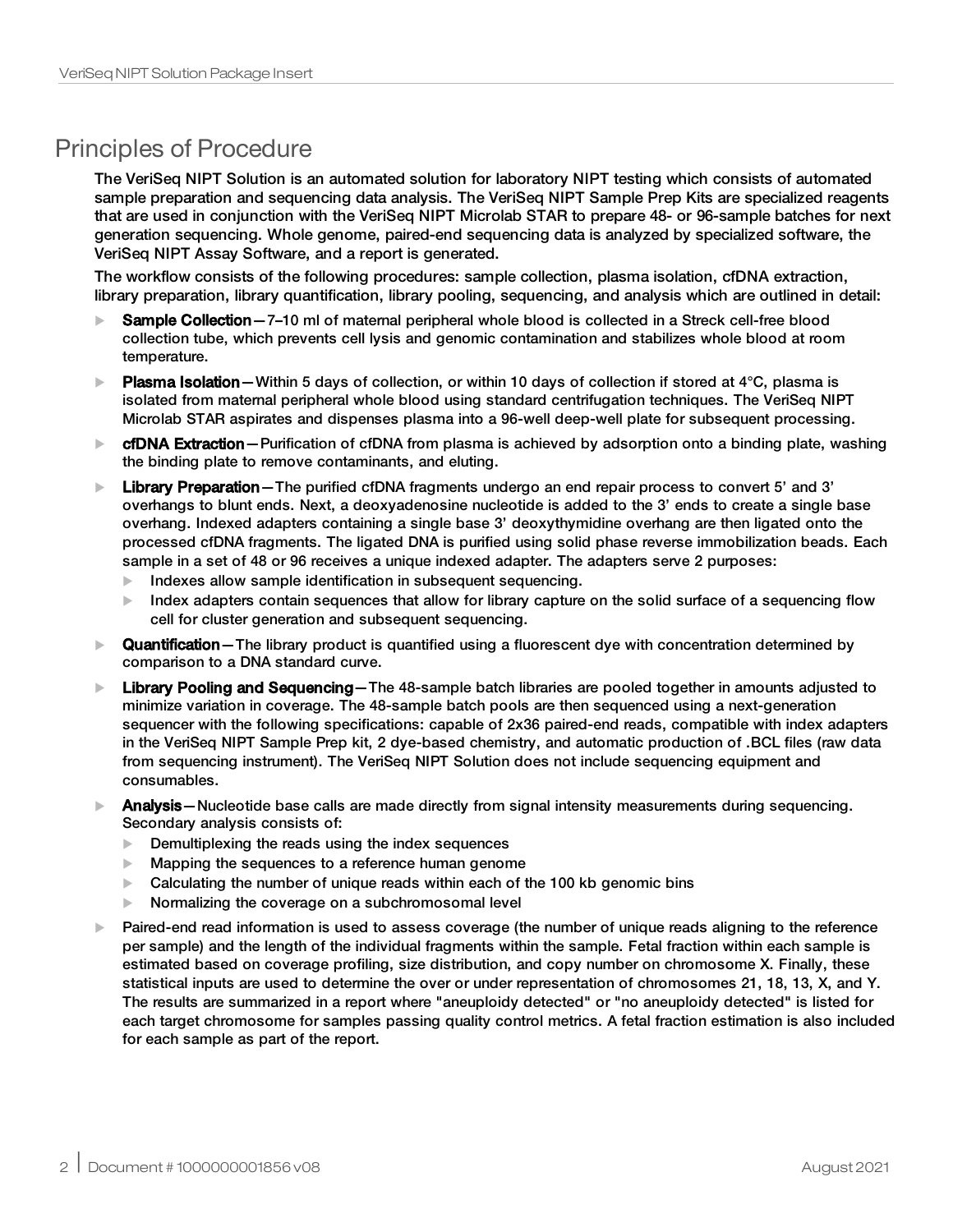## Limitations of the Procedure

- $\blacktriangleright$  The VeriSeq NIPT Solution is a screening test and should not be considered in isolation from other clinical findings and test results. Management decisions including termination of pregnancy should not be based on the results of the NIPT screening alone.<sup>7</sup>
- $\blacktriangleright$  The assay requires matemal peripheral whole blood samples from pregnant women of at least 10 weeks gestation.
- $\blacktriangleright$  The results of the test can be confounded by certain maternal and fetal factors including but not limited to the following:
	- $\blacktriangleright$  Recent maternal blood transfusion
	- $\blacktriangleright$  Maternal organ transplant
	- $\blacktriangleright$  Maternal surgical procedure
	- $\blacktriangleright$  Maternal immunotherapy or stem cell therapy
	- $\blacktriangleright$  Maternal malignancy
	- $\blacktriangleright$  Maternal mosaicism
	- $\blacktriangleright$  Confined placental mosaicism
	- **Fetal demise**
	- $\blacktriangleright$  Disappearing twin
	- $\blacktriangleright$  Fetal partial trisomy or partial monosomy
	- $\blacktriangleright$  Fetal mosaicism
- $\blacktriangleright$  Evidence supporting sensitivity and specificity for the test covers singleton and twin pregnancies. These instructions for use do not provide sensitivity or specificity data for triplets or higher order pregnancies.
- $\blacktriangleright$  The VeriSeq NIPT Solution reports on the following:
	- Over representation of chromosomes 21, 18, and 13
	- $\blacktriangleright$  The following sex chromosomal aneuploidies: XO, XXX, XXY, and XYY
- $\blacktriangleright$  The VeriSeq NIPT Solution is not intended to detect polyploidy, such as triploidy.
- $\blacktriangleright$  The VeriSeq NIPT Solution test looks for specific chromosome abnormalities. Results reported as No Aneuploidy Detected do not eliminate the possibility of chromosomal abnormalities of the tested chromosomes. Additionally, a negative result does not eliminate the possibility that the pregnancy has other chromosomal abnormalities, genetic conditions or birth defects (eg, open neural tube defect).

## Product Components

The VeriSeq NIPT Solution consists of the following:

- $\blacktriangleright$  VeriSeq NIPT Sample Prep Kit (48 samples) (part # 15066801)
- ▶ VeriSeq NIPT Sample Prep Kit (96 samples) (part # 15066802)
- $\blacktriangleright$  VeriSeq Onsite Server (part # 15076164)
	- **EXECT** VeriSeg NIPT Assay Software, preinstalled on the VeriSeg Onsite Server
- $\blacktriangleright$  VeriSeg NIPT Microlab STAR (part# Hamilton Company Reno: 95475-01 (115V) & 95475-02 (230V), Hamilton Company Bonaduz: 806288)
	- ▶ VeriSeq NIPT Workflow Manager, preinstalled on the VeriSeq NIPT Microlab STAR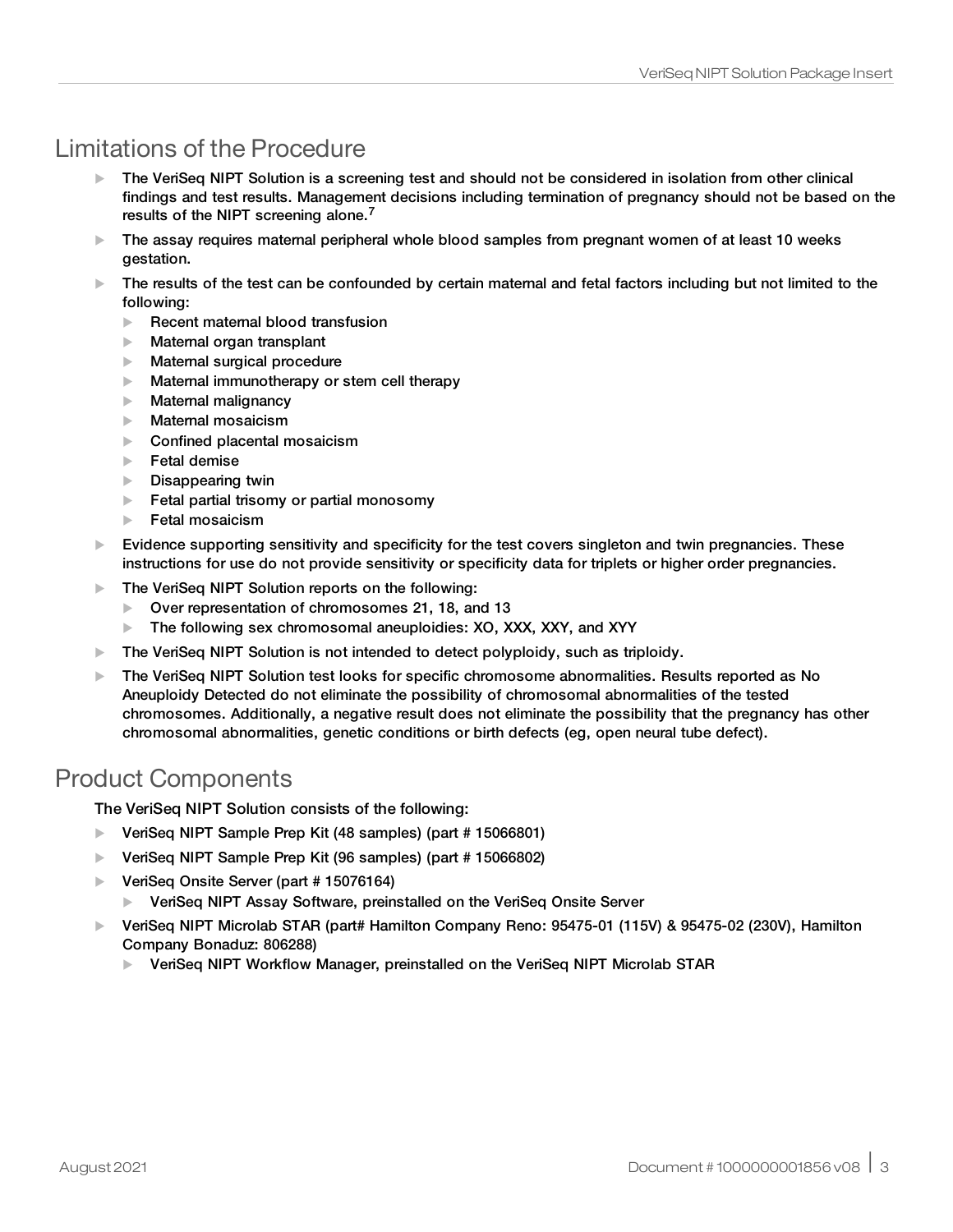## <span id="page-3-0"></span>**Reagents**

## Reagents Provided

Illumina provides the following reagents: VeriSeq NIPT Sample Prep Kit (48 samples) (part # 15066801) and VeriSeq NIPT Sample Prep Kit (96 samples) (part # 15066802). The VeriSeq NIPT Sample Prep Kits are configured for use with the ML STAR, which is provided by Hamilton Company (part # 806288).

VeriSeq NIPT Sample Prep, Extraction Box

| Reagent Name on Label    | Number of<br>Containers<br>in Kit | Label<br>Volume | Active Ingredients                                                     | Storage                                            |
|--------------------------|-----------------------------------|-----------------|------------------------------------------------------------------------|----------------------------------------------------|
| Lysis Buffer             |                                   | $100$ ml        | Guanidine hydrochloride in buffered aqueous<br>solution                | 15 $\degree$ C to 30 $\degree$ C                   |
| Wash Buffer I            |                                   | $125$ ml        | Guanidine hydrochloride and 2-propanol in<br>buffered aqueous solution | 15 $\degree$ C to 30 $\degree$ C                   |
| Wash Buffer II           |                                   | $25$ ml         | Buffered aqueous solution containing salts                             | 15 $\mathrm{^{\circ}C}$ to 30 $\mathrm{^{\circ}C}$ |
| <b>Elution Buffer</b>    |                                   | 30 ml           | Buffered agueous solution                                              | 15 $\degree$ C to 30 $\degree$ C                   |
| <b>Proteinase Buffer</b> |                                   | 35 ml           | Glycerol in buffered aqueous solution                                  | 15 $\degree$ C to 30 $\degree$ C                   |
| Proteinase K             | 3                                 | 75 ma           | Lyophilized Proteinase K                                               | 15 $\degree$ C to 30 $\degree$ C                   |

#### Table 2 VeriSeq NIPT Extraction Box (96), Part # 15066807

| Reagent Name on Label    | Number of<br>Containers<br>in Kit | Label<br>Volume  | Active Ingredients                                                     | Storage                                            |
|--------------------------|-----------------------------------|------------------|------------------------------------------------------------------------|----------------------------------------------------|
| Lysis Buffer             |                                   | $100 \text{ ml}$ | Guanidine hydrochloride in buffered aqueous<br>solution                | 15 $\mathrm{^{\circ}C}$ to 30 $\mathrm{^{\circ}C}$ |
| Wash Buffer I            |                                   | $125$ ml         | Guanidine hydrochloride and 2-propanol in<br>buffered aqueous solution | 15 $\mathrm{^{\circ}C}$ to 30 $\mathrm{^{\circ}C}$ |
| Wash Buffer II           | 2                                 | $25$ ml          | Buffered aqueous solution containing salts                             | 15 $\mathrm{^{\circ}C}$ to 30 $\mathrm{^{\circ}C}$ |
| <b>Elution Buffer</b>    |                                   | 30 ml            | Buffered aqueous solution                                              | 15 $\mathrm{^{\circ}C}$ to 30 $\mathrm{^{\circ}C}$ |
| <b>Proteinase Buffer</b> |                                   | 35 <sub>ml</sub> | Glycerol in buffered aqueous solution                                  | 15 $\mathrm{^{\circ}C}$ to 30 $\mathrm{^{\circ}C}$ |
| Proteinase K             | 4                                 | 75 mg            | Lyophilized Proteinase K                                               | 15 $\mathrm{^{\circ}C}$ to 30 $\mathrm{^{\circ}C}$ |

### VeriSeq NIPT Sample Prep, Library Prep Box

Table 3 VeriSeq NIPT Library Prep Box (48), Part # 15066809

| Reagent Name on Label | Number of<br>Containers<br>in Kit | Label<br>Volume | <b>Active Ingredients</b>                                | Storage        |
|-----------------------|-----------------------------------|-----------------|----------------------------------------------------------|----------------|
| <b>End Repair Mix</b> |                                   | $2.72$ ml       | DNA polymerase and dNTPs in buffered aqueous<br>solution | -25°C to -15°C |
| A-Tailing Mix         |                                   | 910 µl          | DNA polymerase and dATP in buffered aqueous<br>solution  | -25°C to -15°C |
| <b>Ligation Mix</b>   |                                   | $233$ $\mu$     | DNA ligase in buffered agueous solution                  | -25°C to -15°C |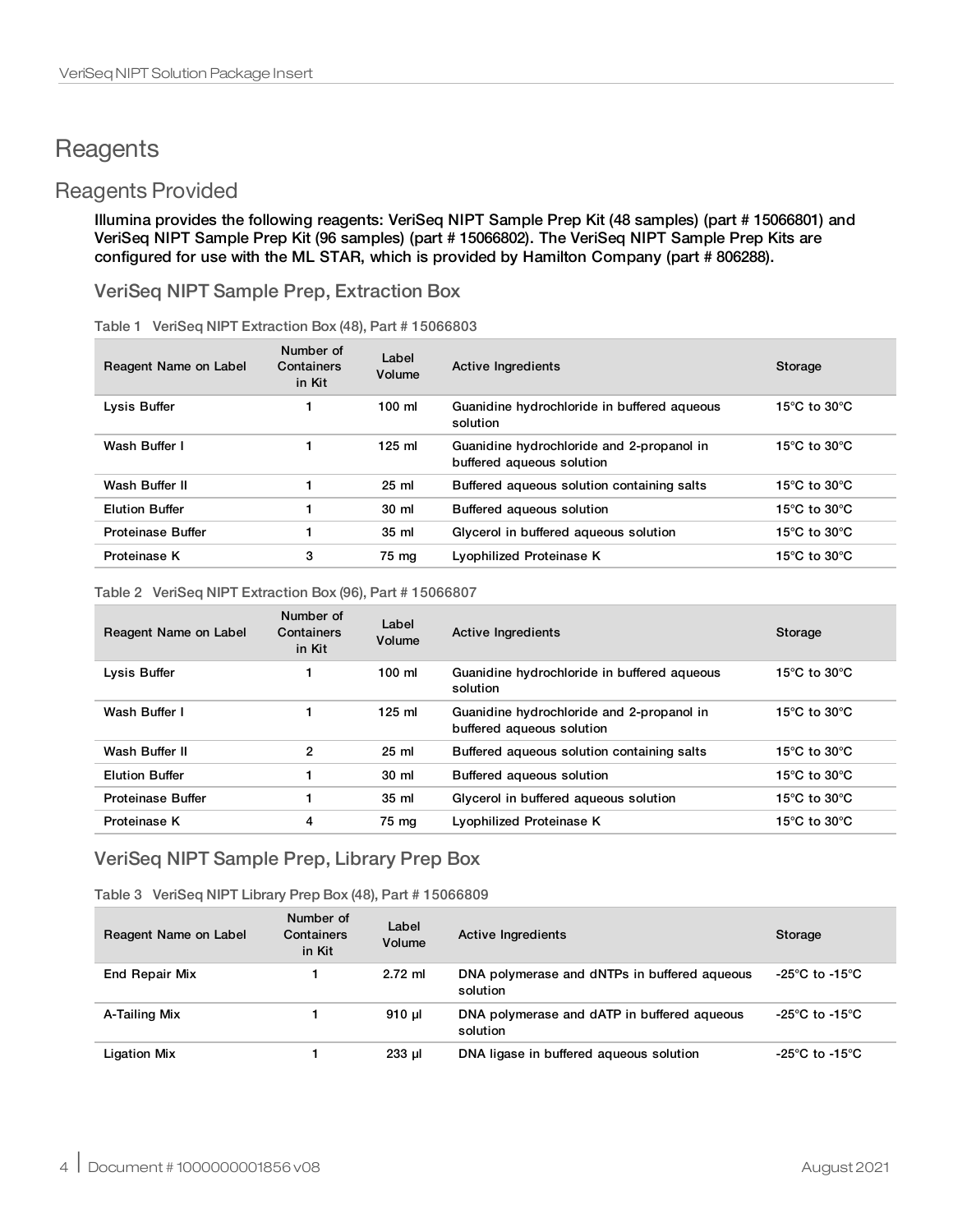| Reagent Name on Label             | Number of<br>Containers<br>in Kit | Label<br>Volume | <b>Active Ingredients</b>                     | Storage        |
|-----------------------------------|-----------------------------------|-----------------|-----------------------------------------------|----------------|
| <b>Hybridization Buffer</b>       |                                   | $12 \text{ ml}$ | Buffered agueous solution                     | -25°C to -15°C |
| VeriSeg NIPT DNA Adapter<br>Plate |                                   | N/A             | Oligonucleotides in buffered aqueous solution | -25°C to -15°C |

#### Table 4 VeriSeq NIPT Library Prep Box (96), Part # 15066810

| Reagent Name on Label             | Number of<br>Containers<br>in Kit | Label<br>Volume  | Active Ingredients                                       | Storage                              |
|-----------------------------------|-----------------------------------|------------------|----------------------------------------------------------|--------------------------------------|
| <b>End Repair Mix</b>             |                                   | $2.72$ ml        | DNA polymerase and dNTPs in buffered aqueous<br>solution | -25 $^{\circ}$ C to -15 $^{\circ}$ C |
| A-Tailing Mix                     | 2                                 | 910 ul           | DNA polymerase and dATP in buffered agueous<br>solution  | -25 $^{\circ}$ C to -15 $^{\circ}$ C |
| <b>Ligation Mix</b>               | 2                                 | $233$ $\mu$      | DNA ligase in buffered aqueous solution                  | -25°C to -15°C                       |
| <b>Hybridization Buffer</b>       | 1                                 | $12 \mathrm{ml}$ | Buffered agueous solution                                | -25°C to -15°C                       |
| VeriSea NIPT DNA Adapter<br>Plate |                                   | N/A              | Oligonucleotides in buffered aqueous solution            | -25 $^{\circ}$ C to -15 $^{\circ}$ C |

### VeriSeq NIPT Sample Prep, Accessory Box

Table 5 VeriSeq NIPT Accessory Box, Part # 15066811

| Reagent Name on Label                 | Number of<br>Containers<br>in Kit | Label<br>Volume | <b>Active Ingredients</b>                                                          | Storage                        |
|---------------------------------------|-----------------------------------|-----------------|------------------------------------------------------------------------------------|--------------------------------|
| <b>DNA Binding Plate</b>              |                                   | N/A             | Propylene microplate with modified silicone<br>membrane                            | $2^{\circ}$ C to $8^{\circ}$ C |
| <b>Resuspension Buffer</b>            |                                   | 35 ml           | Buffered aqueous solution                                                          | $2^{\circ}$ C to $8^{\circ}$ C |
| Sample Purification<br><b>Beads</b>   |                                   | 10 <sub>m</sub> | Solid-phase paramagnetic beads in buffered<br>aqueous solution                     | $2^{\circ}$ C to $8^{\circ}$ C |
| <b>DNA Quantification</b><br>Reagent  |                                   | 294 µl          | DNA intercalating dye in DMSO                                                      | $2^{\circ}$ C to $8^{\circ}$ C |
| <b>DNA Quantification</b><br>Standard |                                   | 110 $\mu$       | dsDNA standard, non-specific DNA, and sodium<br>azide in buffered aqueous solution | $2^{\circ}$ C to $8^{\circ}$ C |

### VeriSeq NIPT Sample Prep, Workflow Tubes and Labels

Table 6 Workflow Tubes and Labels, Part # 15071543

| Item Name on Label                     | Number of Items in Kit | Storage                            |
|----------------------------------------|------------------------|------------------------------------|
| Label (LBL)-Plate Barcode              | 9                      | 15 $^{\circ}$ C to 30 $^{\circ}$ C |
| Label (LBL)-Deep-well Plate<br>Barcode | 12                     | 15°C to 30°C                       |
| Tube (TB)-Empty Pooling Tube           | b                      | 15 $^{\circ}$ C to 30 $^{\circ}$ C |

## Reagents Not Provided

#### Reagents Required, Not Provided

▶ DNase/RNase-free water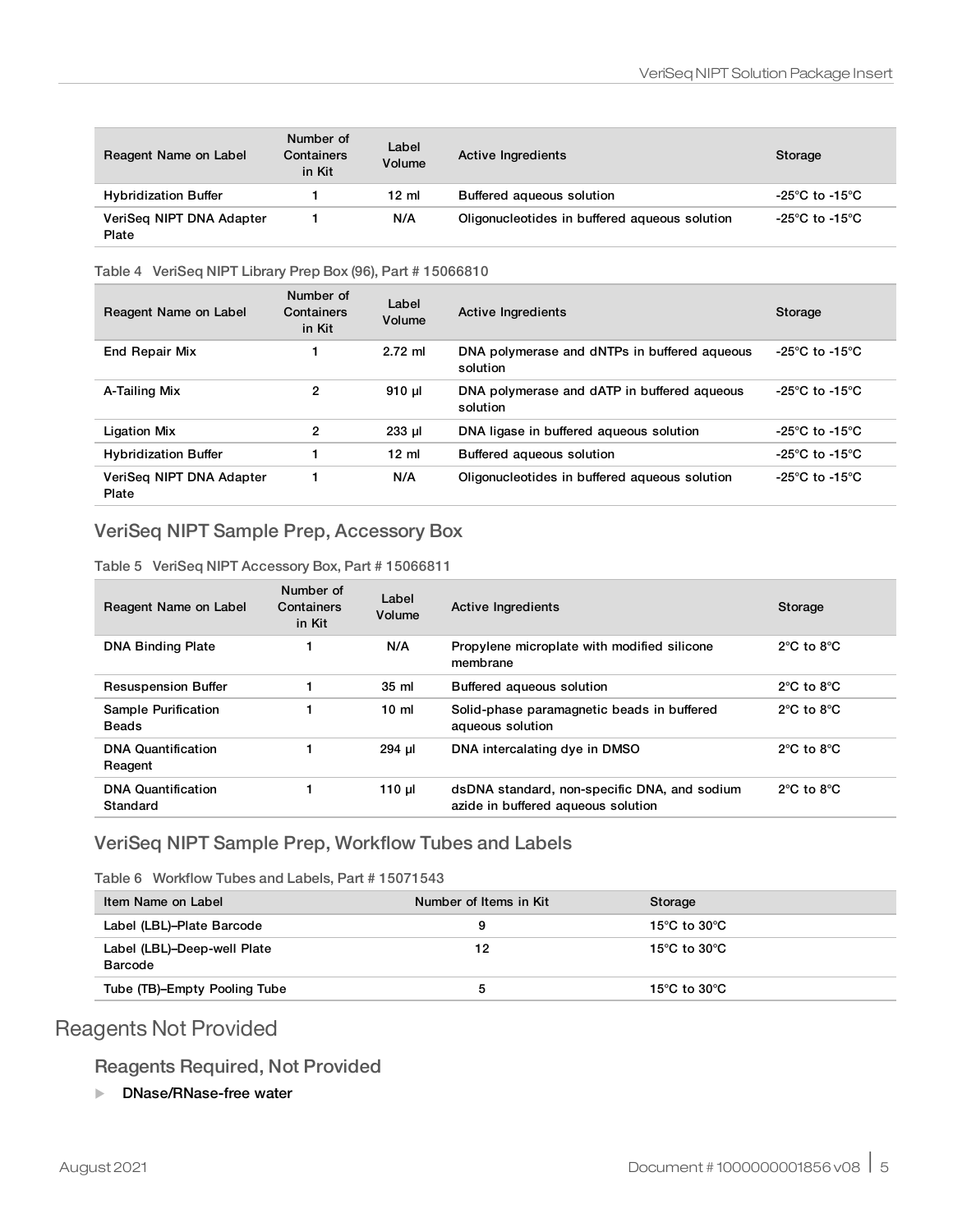- Ethanol, 100% (200 proof) for molecular biology
- $\blacktriangleright$  Sequencing reagents and consumables required for next-generation sequencing (NGS) system

Reagents Optional, Not Provided

**Dulbecco's Phosphate-Buffered Saline (DPBS) for no template control (NTC)** 

## Storage and Handling

- 1 Room temperature is defined as 15°C to 30°C.
- 2 All reagents are for one-time use only. After reagents are prepared for use, they should be used immediately.
- 3 If any of the packaging or contents of the VeriSeq NIPT Solution components are damaged or compromised, please contact Illumina Customer Service.
- 4 Reagents are stable when stored as indicated until the specified expiration date on the kit labels. For storage conditions, see the Storage column in the tables in *[Reagents](#page-3-0) Provided* on page 4. Do not use expired reagents.
- 5 Changes in the physical appearance of the reagents provided can indicate deterioration of the materials. If changes in the physical appearance occur (eg, obvious changes in reagent color or cloudiness apparent with microbial contamination), do not use the reagents.
- 6 Adhere to the following best practices when handling Sample Purification Beads:
	- $\blacktriangleright$  Never freeze the beads.
	- $\blacktriangleright$  Allow the beads to reach room temperature before use.
	- Immediately before use, vortex the beads until well-suspended and color appears homogeneous.
- 7 Lysis Buffer, Wash Buffer I, Wash Buffer II, Elution Buffer, and Proteinase Buffer can form visible precipitates or crystals. Before use, vortex vigorously, and then visually inspect to make sure that no precipitates are present.
- 8 Never freeze whole blood after collection.
- 9 Sequence libraries as soon as possible after pooling. Pooled libraries are stable for up to 7 days at -25°C to  $-15^{\circ}$ C.

## Equipment and Materials

## Equipment and Materials Required, Not Provided

Equipment Required, Not Provided

| Equipment                                                | Supplier             |  |  |
|----------------------------------------------------------|----------------------|--|--|
| 20 µl single-channel pipettes                            | General lab supplier |  |  |
| 200 µl single-channel pipettes                           | General lab supplier |  |  |
| 1000 µ single-channel pipettes                           | General lab supplier |  |  |
| <b>Pipette Aid</b>                                       | General lab supplier |  |  |
| Refrigerator, 2°C to 8°C                                 | General lab supplier |  |  |
| Freezer, $-25^{\circ}$ C to $-15^{\circ}$ C              | General lab supplier |  |  |
| Microcentrifuge                                          | General lab supplier |  |  |
| Vortexer                                                 | General lab supplier |  |  |
| Centrifuge and rotor assembly for blood collection tubes |                      |  |  |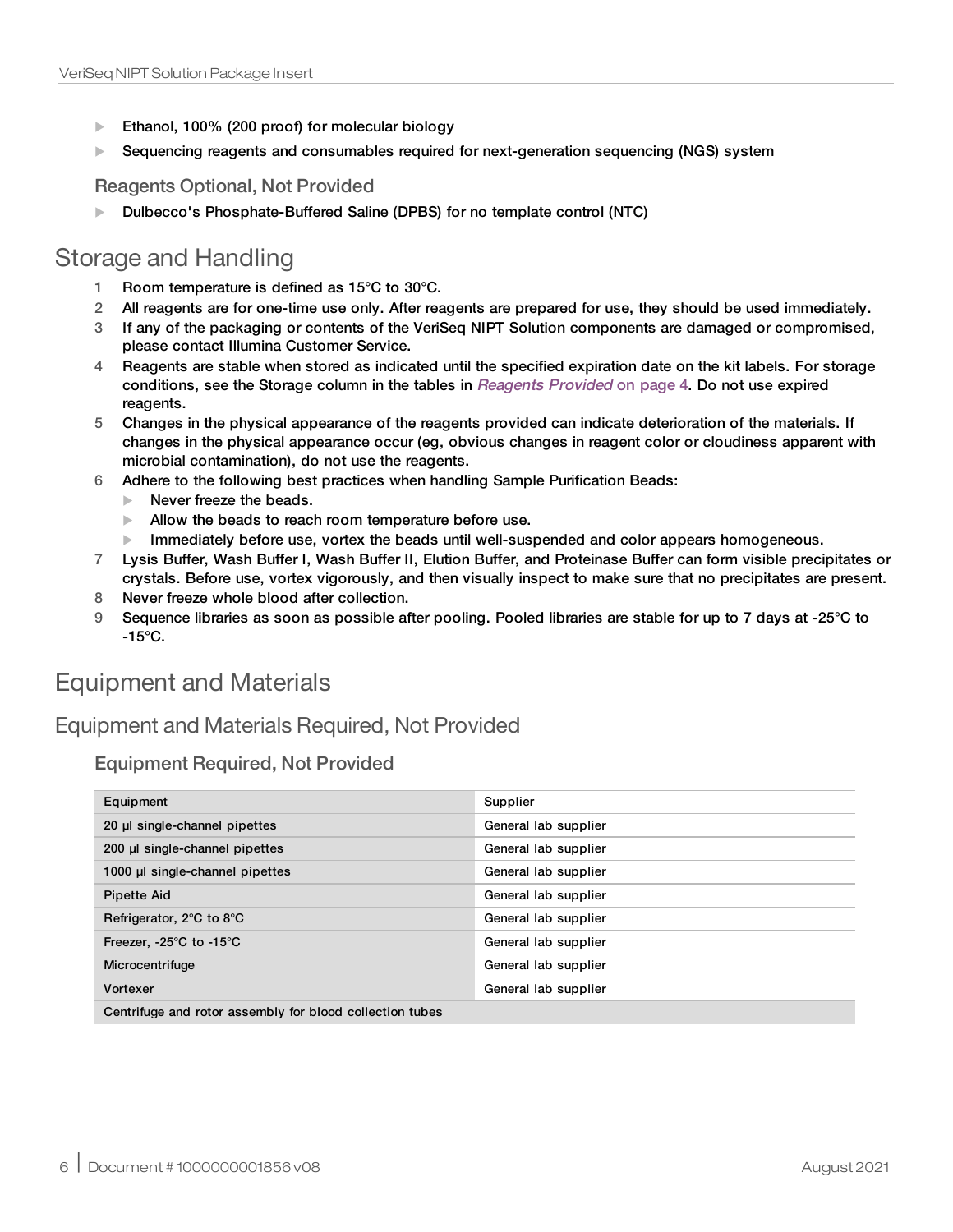| Equipment                                                                                                                                                                                                                                                                                                                                             | Supplier                                                                                                                                                                                                                                         |
|-------------------------------------------------------------------------------------------------------------------------------------------------------------------------------------------------------------------------------------------------------------------------------------------------------------------------------------------------------|--------------------------------------------------------------------------------------------------------------------------------------------------------------------------------------------------------------------------------------------------|
| Recommended:<br>• Allegra 6 Series Centrifuge, 1600 g<br>• Allegra Centrifuge GH-3.8 Rotor with buckets<br>• Allegra Centrifuge Bucket Covers, set of two<br>• Allegra Centrifuge Adapter Assembly, 16 mm, set of four                                                                                                                                | • Beckman Coulter, item # 366830 (120 V)<br>• Beckman Coulter, item # 360581<br>• Beckman Coulter, item # 360585<br>• Beckman Coulter, item # 359150                                                                                             |
| Equivalent:<br>• Refrigerated centrifuge capable of 1600 $\times$ g with no-brake<br>option<br>• Swinging bucket rotor with buckets<br>· Bucket inserts, 48 or 96 tube capacity, 76 mm minimum<br>depth<br>• Insert adapters to support 16 x 100 mm blood collection<br>tubes                                                                         | General lab supplier                                                                                                                                                                                                                             |
| Centrifuge and rotor assembly for microplates                                                                                                                                                                                                                                                                                                         |                                                                                                                                                                                                                                                  |
| Recommended:<br>• Sorvall Legend XTR Centrifuge<br>• HIGHPlate 6000 Microplate Rotor<br>• One of the following support bases for microplates:<br>• MicroAmp 96-Well Support Base<br>• 96-Well PCR Plate Carrier                                                                                                                                       | • Thermo Fisher Scientific, catalog # 75004521 (120 V) or<br>catalog # 75004520 (230 V)<br>• Thermo Fisher Scientific, catalog # 75003606<br>• Thermo Fisher Scientific, catalog # 4379590<br>• Thermo Fisher Scientific, catalog # AB-0563/1000 |
| Equivalent:<br>• Centrifuge capable of 5600 $\times$ g<br>· Swinging plate rotor with 96-well plate carriers, 76.5 mm<br>minimum depth<br>• Support base for microplates                                                                                                                                                                              | General lab supplier                                                                                                                                                                                                                             |
| One of the following microplate readers (fluorometer) with<br>SoftMax Pro v6.2.2 or higher:<br>● Gemini XPS<br>• SpectraMax M2                                                                                                                                                                                                                        | • Molecular Devices, part # XPS<br>• Molecular Devices, part # M2                                                                                                                                                                                |
| SpectraMax High-Speed USB, Serial Adapter                                                                                                                                                                                                                                                                                                             | Molecular Devices, part # 9000-0938                                                                                                                                                                                                              |
| Thermal cycler with the following specifications:<br>• Heated lid<br>• 4°C to 98°C temperature range<br>• ±2°C temperature accuracy<br>• 2°C per second minimum ramp rate<br>• Compatible with Twin.tec PCR Plate 96-well, full skirt                                                                                                                 | General lab supplier                                                                                                                                                                                                                             |
| VeriSeg NIPT Microlab STAR                                                                                                                                                                                                                                                                                                                            | Hamilton, part # 95475-01 (115 V) or part # 95475-02 (230 V)                                                                                                                                                                                     |
| Next-generation sequencing (NGS) system with the following<br>capabilities:<br>• 2 x 36 bp paired-end sequencing<br>• Compatible with VeriSeg NIPT Sample Prep dual index<br>adapters<br>• Automatic production of .BCL files<br>• Two dye-based chemistry<br>• 400 million paired-end reads per run<br>• Compatible with VeriSeq NIPT Assay Software | Instrument supplier                                                                                                                                                                                                                              |
| VeriSeq OnSite Server                                                                                                                                                                                                                                                                                                                                 | Illumina, part #15076164                                                                                                                                                                                                                         |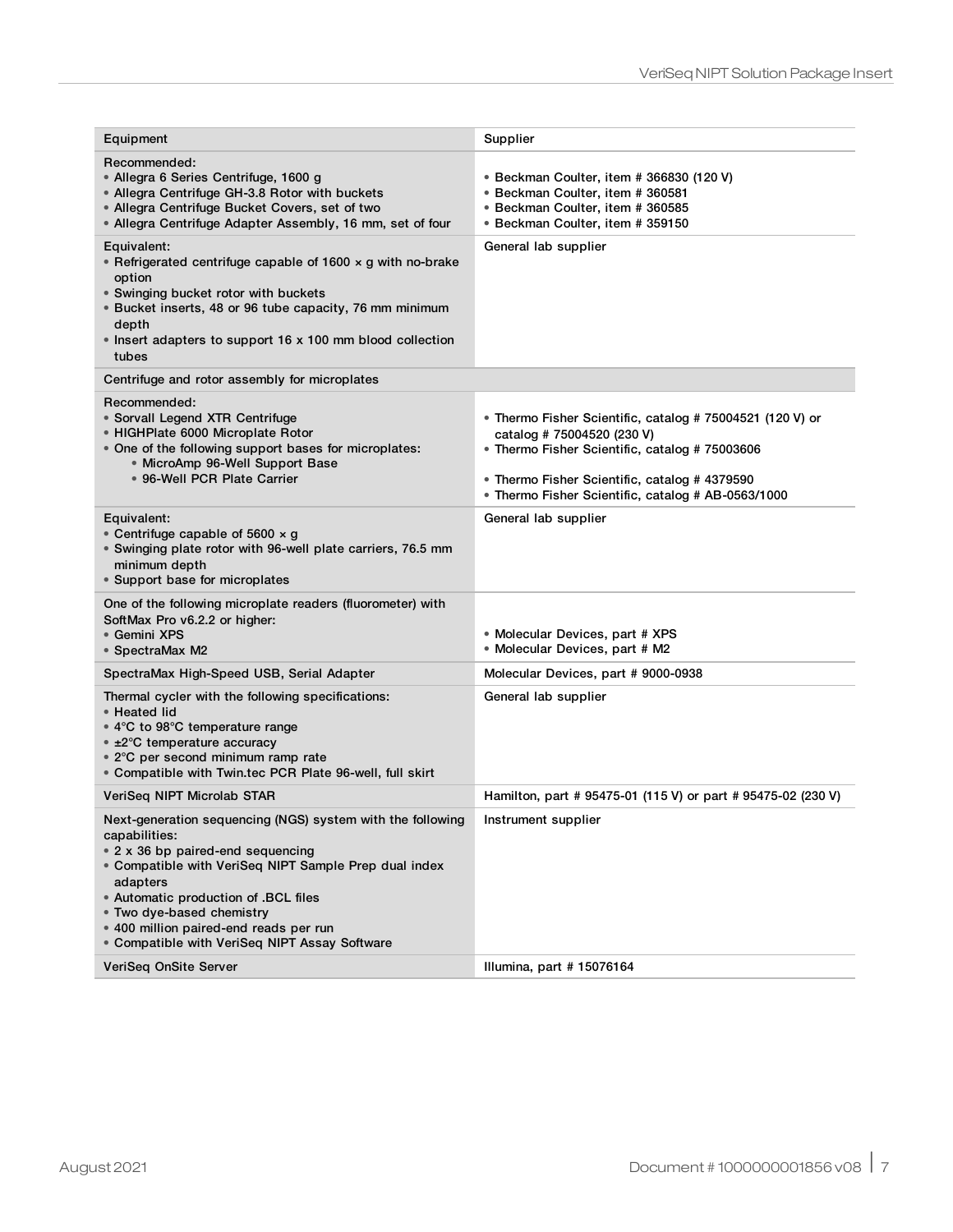### Optional Equipment, Not Provided

| Equipment                                                | Supplier                                                                 |
|----------------------------------------------------------|--------------------------------------------------------------------------|
| <b>Pluggo Decapper System</b>                            | LGP Consulting, part #4600 4450                                          |
| SpectraMax SpectraTest FL1 fluorescence validation plate | Molecular Devices, part # 0200-5060                                      |
| Tube Revolver/Rotator, 15 ml tubes, 40 rpm, 100-240 V    | Thermo Scientific, catalog # 88881001 (US) or catalog #<br>88881002 (EU) |

### Materials Required, Not Provided

| Consumable                                                                                           | Supplier                                                         |
|------------------------------------------------------------------------------------------------------|------------------------------------------------------------------|
| 1000 µl Conductive Non-Sterile Filter Tips                                                           | Hamilton, part # 235905                                          |
| 300 µl Conductive Non-Sterile Filter Tips                                                            | Hamilton, part # 235903                                          |
| 50 µl Conductive Non-Sterile Filter Tips                                                             | Hamilton, part # 235948                                          |
| Deep-Well Reservoir                                                                                  | Corning Axygen, product # RES-SW96-HP-SI                         |
| MagNA Pure LC Medium Reagent Tub 20, 20 ml                                                           | Roche, product # 3004058001                                      |
| Deep-Well Plate 96, 2 ml                                                                             | Eppendorf, part #951033600                                       |
| Low Volume 384 Well Black Flat Bottom Polystyrene<br>Microplate                                      | Corning, product #3820                                           |
| Twin.tec PCR Plate 96-well, full-skirt                                                               | Eppendorf, part # 30129512                                       |
| One of the following seals:<br>• Microseal 'F' Foil<br>• Foil seals                                  | • Bio-Rad, catalog # MSF1001<br>• Beckman Coulter, item # 538619 |
| <b>Cell-Free DNA BCT CE</b>                                                                          | Streck, catalog # 218997                                         |
| <b>Push Caps</b>                                                                                     | Sarstedt, order # 65.802                                         |
| 2 ml Screw-cap tubes                                                                                 | General lab supplier                                             |
| 20 µl filter tips for 20 µl pipettor                                                                 | General lab supplier                                             |
| 200 µl filter tips for 200 µl pipettor                                                               | General lab supplier                                             |
| 1000 µl filter tips for 1000 µl pipettor                                                             | General lab supplier                                             |
| 25 ml Serological Pipettes                                                                           | General lab supplier                                             |
| 10 ml Serological Pipettes                                                                           | General lab supplier                                             |
| Recommended:<br>• Deconex® SOLARSEPT<br>• Deconex® 61 DR                                             | <b>Borer Chemie AG</b>                                           |
| Equivalent:<br>• An alcohol-based rapid disinfectant spray<br>• A solution of disinfecting detergent | General lab supplier                                             |

## Optional Materials, Not Provided

| Consumable             | Supplier                 |
|------------------------|--------------------------|
| Tube, screw cap, 10 ml | Sarstedt, order # 60.551 |
| Tube, screw cap, 50 ml | General lab supplier     |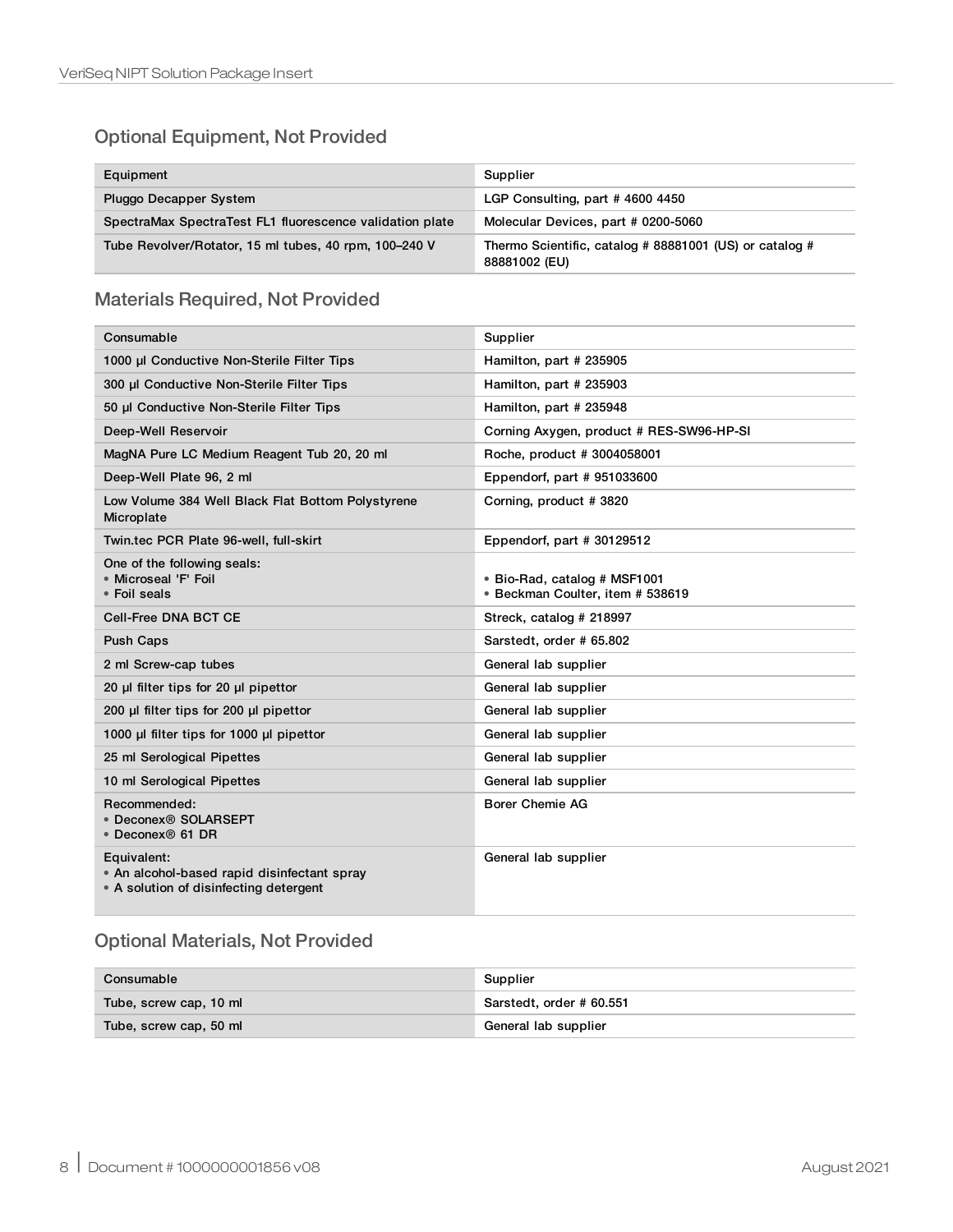# Specimen Collection, Transport, and Storage

### CAUTION

Handle all specimens as if they are potentially infectious agents.

- 1 Whole blood specimens of 7–10 ml collected in Streck Cell-Free DNA BCT must be used. Do not freeze.
- 2 Store the blood collection tube at 4°C within 5 days of collection and complete plasma isolation within 10 days.
- 3 Transportation of whole blood must comply with all applicable governing regulations for the transport of etiologic agents.

## Warnings and Precautions

- $\blacktriangleright$  This assay contains Proteinase K. Personal injury can occur through inhalation, ingestion, skin contact, and eye contact. Use in a well-ventilated area, wear protective clothing, avoid breathing dust, and dispose of any containers and unused contents in accordance with applicable governmental safety standards.
- $\blacktriangleright$  This assay contains quanidinium chloride. Personal injury can occur through inhalation, ingestion, skin contact, and eye contact. Use in a well-ventilated area, wear protective clothing, and dispose of any containers and unused contents in accordance with applicable local governmental safety standards.
- $\blacktriangleright$  This assay contains 2-propanol, a flammable chemical. Keep away from heat and open flames. Personal injury can occur through inhalation, ingestion, skin contact, and eye contact. Use in a well-ventilated area, wear protective clothing, and dispose of any containers and unused contents in accordance with applicable local governmental safety standards.
- $\triangleright$  To prevent the formation of harmful gases, do not dispose of cfDNA extraction waste (contains guanidine thiocyanate) with waste containing bleach (sodium hypochlorite).
- $\blacktriangleright$  Handle all specimens as if they contain potentially infectious agents.
- $\blacktriangleright$  Use routine laboratory precautions. Do not pipette by mouth. Do not eat, drink, or smoke in designated work areas. Wear disposable gloves and laboratory coats when handling specimens and assay reagents. Wash hands thoroughly after handling specimens and assay reagents.
- $\triangleright$  Do not use any assay components beyond their stated expiration date on the assay box label. Do not interchange assay components from different assay lots. Assay lots are identified on the assay box label. Store the assay components at the specified temperature.
- $\blacktriangleright$  To prevent sample or reagent degradation, make sure that all sodium hypochlorite vapors from cleaning have fully dissipated before starting the protocol.
- $\blacktriangleright$  Failure to follow the procedures as outlined can result in erroneous results or significant reduction in sample quality.

## Procedural Notes

## Avoiding Contamination

- $\blacktriangleright$  Use fresh tips and fresh consumable labware.
- ► Mix samples with a pipette. Using aerosol-resistant tips reduces the risk of carry-over and sample-to-sample cross‐contamination. Centrifuge following vortexing.
- $\blacktriangleright$  Due to the potential for contamination, take extreme care to make sure that well contents remain fully in the well. Do not splash contents.
- $\blacktriangleright$  Follow applicable governing regulations for proper laboratory practice and hygiene when handling blood and blood derivatives.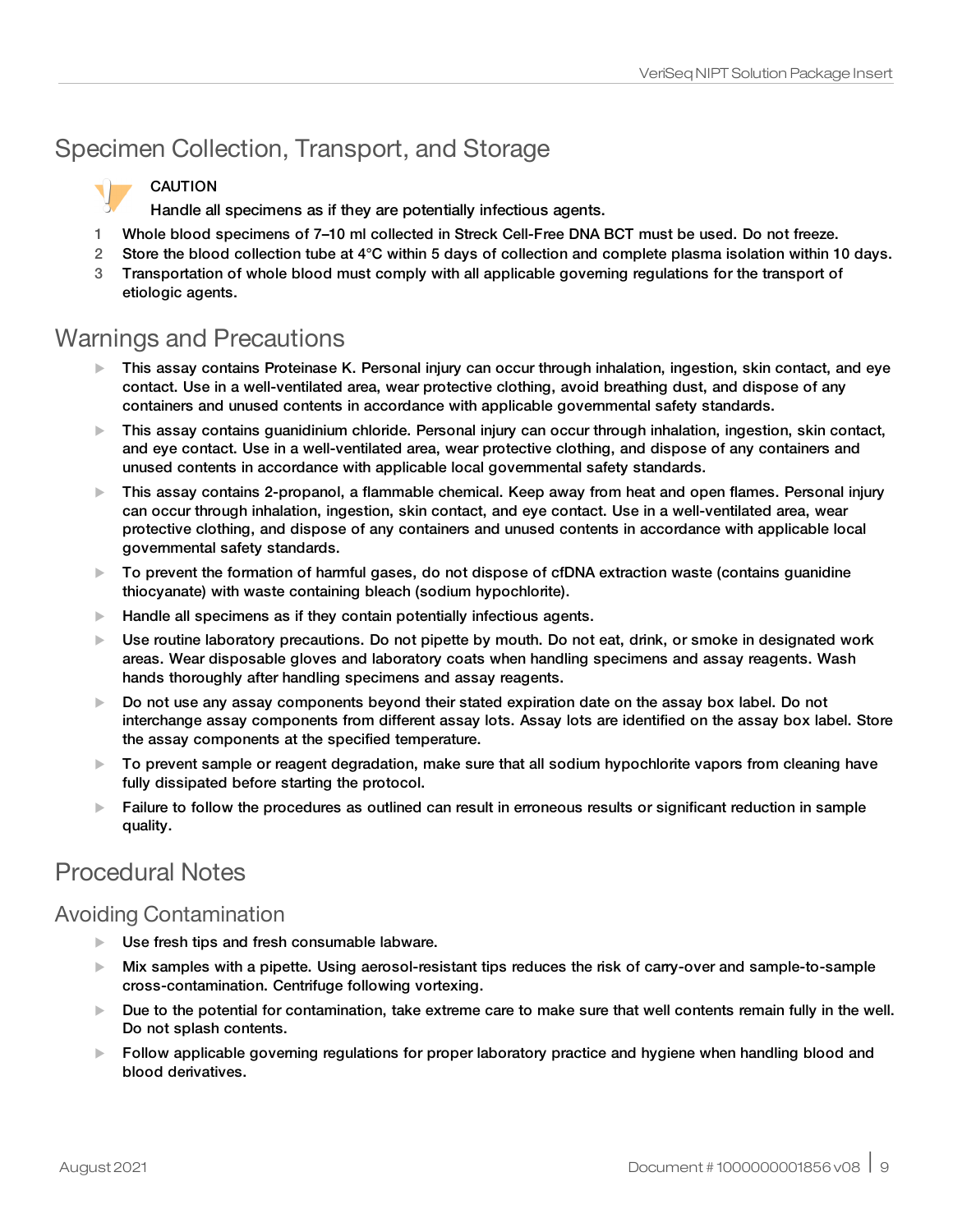## VeriSeq NIPT Microlab STAR Deck Cleaning

- $\blacktriangleright$  Before use, inspect the deck for cleanliness. At least once a week, conduct the weekly maintenance and follow these cleaning instructions.
- ► Clean all carriers with an alcohol-based rapid disinfectant spray (Deconex<sup>®</sup> SOLARSEPT or equivalent) and leave them to dry. If they are heavily soiled, soak them afterward in a solution of disinfecting detergent (Deconex® 61 DR cleaning liquid or equivalent).
- ▶ Open the front cover and wipe the deck with a cloth saturated with Deconex® SOLARSEPT (or equivalent). The slide blocks in particular must be checked for cleanliness.
- $\blacktriangleright$  Remove the CVS manifold and clean manifold, gasket, and interior compartments of CVS with cloth. Empty tip waste for the CORE 96-head and the independent channel.
- Exemove the independent channel tip eject plate of the tip waste station and clean it: spray Deconex® SOLARSEPT (or equivalent) directly onto the surface and wipe. Pull a new plastic bag over the frame and reattach it. Put the clean tip eject plate back in place.
- ▶ Spray Deconex<sup>®</sup> SOLARSEPT (or equivalent) directly onto the surface of the CORE 96-head waste box and chute and wipe it clean.
- $\blacktriangleright$  Wet a lint-free cloth or cotton swab with 70% ethanol. Swab the laser scanner window of the barcode reader. Using the same cloth or swab, clean each well of the CPAC plate adapter. If using a cloth, press the cloth into each well of the adapter using the back of a pen to assure the interior of the well is properly cleaned.
- $\blacktriangleright$  Clean the independent channels:
	- On the independent channels, clean the tip eject sleeve (outer part of the pipetting channels) with a lint-free cloth soaked in Deconex® SOLARSEPT (or equivalent). (See the Hamilton Microlab STAR Reference Guide #15070074.)
	- $\triangleright$  Clean the stop disk and the O-rings of the pipetting head (outer part of the pipetting channels) with a lintfree cloth soaked in Deconex® SOLARSEPT (or equivalent).
- Clean the CORE 96-head:
	- ► Using the same lint-free cloth soaked in Deconex<sup>®</sup> SOLARSEPT (or equivalent), clean the casing of the 96head and the bottom of the stop disks.
	- ▶ Using the same cloth, or a torn strip of cloth soaked in Deconex<sup>®</sup> SOLARSEPT (or equivalent), 'floss' the cloth around the sides of the pipette channels of the 96-head in order to clean the o-rings. Repeat this procedure for every pipette channel on the 96-head.
- Spray the front and side cover with Deconex® SOLARSEPT (or equivalent), and wipe dry.
- ► Clean the Autoload protecting ribbon with a cloth soaked in Deconex<sup>®</sup> SOLARSEPT (or equivalent), and wipe without exerting pressure.



Improper cleaning and maintenance of the ML STAR can result in cross-contamination and poor assay performance.

## Quality Control

Control material with known performance characteristics may be evaluated to detect differences in processing and technical procedures in the laboratory.



**NOTE** 

Running a reference sample or no template control reduces the total number of unknown maternal samples that can be processed with each sample prep kit.

Do not exceed two NTC samples per batch of 48 samples or four NTC samples per batch of 96 samples.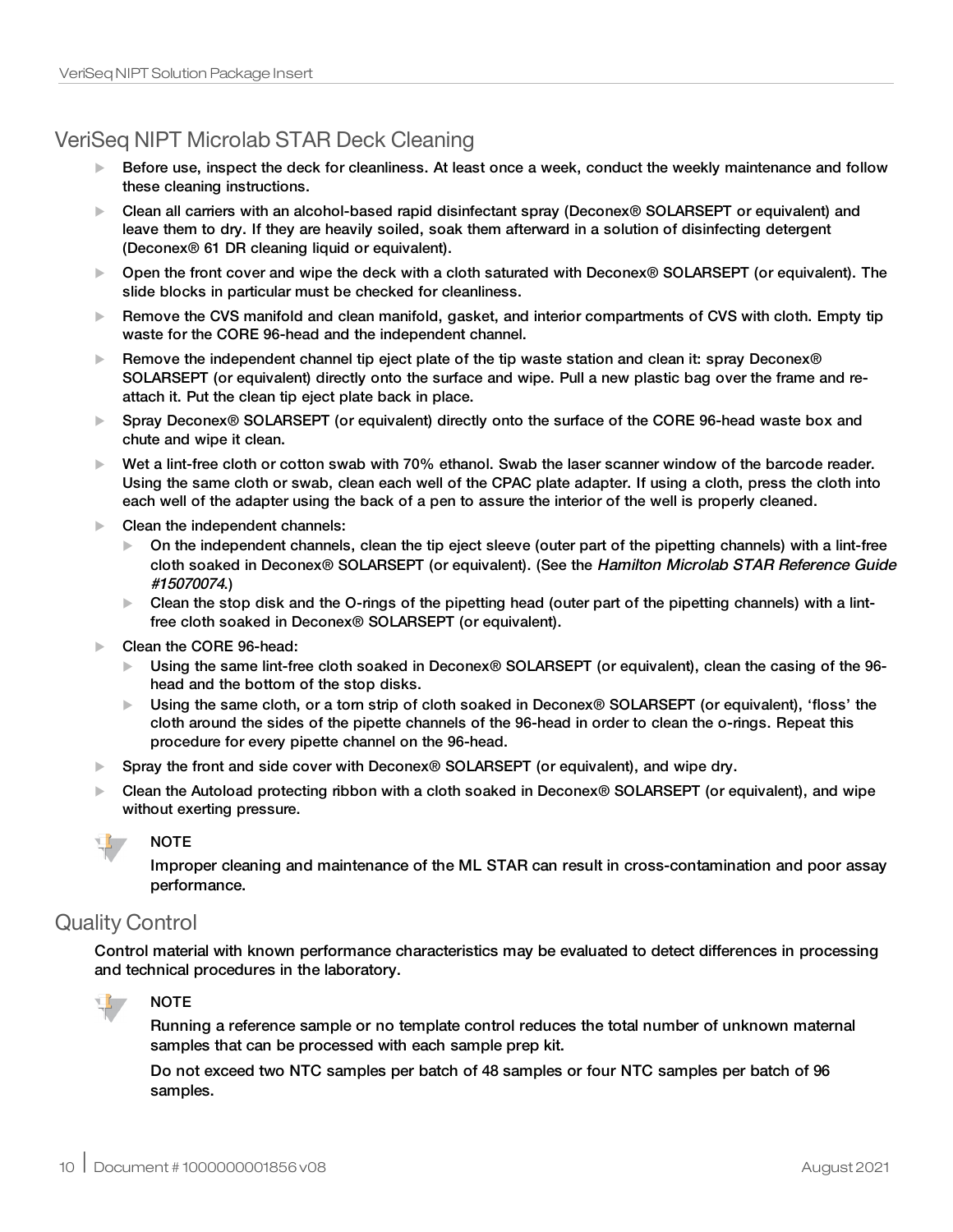## <span id="page-10-0"></span>Instructions for Use

## Tips and Techniques

Unless a safe stopping point is specified in the protocol, proceed immediately to the next step.

#### Barcoding Plates

- Barcodes for full-skirt plates start with PL.
- Barcodes for deep-well plates start with DW.
- Apply barcodes to full-skirt plates and deep-well plates on the side next to column 12.
- Load plates with the barcode facing right to enable automated scanning.

#### Sealing and Unsealing the Plate

- $\blacktriangleright$  Always seal the 96-well plate before the following steps in the protocol:
	- $\blacktriangleright$  Centrifuge steps
	- $\blacktriangleright$  Thermal cycling steps
- $\blacktriangleright$  To seal the plate, apply the adhesive cover to the plate and then seal.
- $\blacktriangleright$  Before unsealing:
	- Eriefly centrifuge the 96-well plate at 1000  $\times$  g for 20 seconds.
	- $\blacktriangleright$  Place the plate on a flat surface before slowly removing the seal.

### VeriSeq NIPT Microlab STAR

- $\blacktriangleright$  Before use, perform and document the required maintenance according to the manufacturer instructions.
- $\triangleright$  Observe the ML STAR during the automated steps. Monitor the VeriSeq NIPT Workflow Manager software interface for prompts and operator instructions.
- $\blacktriangleright$  Keep the front cover in place during operation.
- $\blacktriangleright$  Keep the deck clear of all items during operation.
- $\blacktriangleright$  During plate vacuum steps:
	- $\blacktriangleright$  If prompted by the VeriSeq NIPT Workflow Manager, manually assist forming the seal between the plate and the vacuum manifold.
	- $\blacktriangleright$  In the event of an equipment malfunction, manually turn off and on the vacuum when prompted by the Workflow Manager software.
- $\blacktriangleright$  Allow the system to dispose of tips from the adapter automatically. Do not manually remove tips.
- $\blacktriangleright$  Remove spent reagents and used consumables as prompted by the Workflow Manager.
- Empty vacuum waste carboys daily. The first carboy should never exceed  $\frac{1}{2}$  full. Overflow of vacuum waste can damage the vacuum pump.

## Process Blood Samples

#### Procedure

- 1 Centrifuge barcoded blood samples at 1600  $\times$  q for 10 minutes at 4 $\degree$ C with the brake off.
- 2 Wait for the centrifuge to come to a complete stop, and then remove the sample tubes. After centrifugation, begin plasma isolation within 15 minutes. If more than 15 minutes elapse, repeat the centrifugation procedure.
- 3 Inspect each tube for sample suitability, including verification of the following:
	- $\blacktriangleright$  Sample volume is as expected.
	- Sample separated correctly during centrifugation.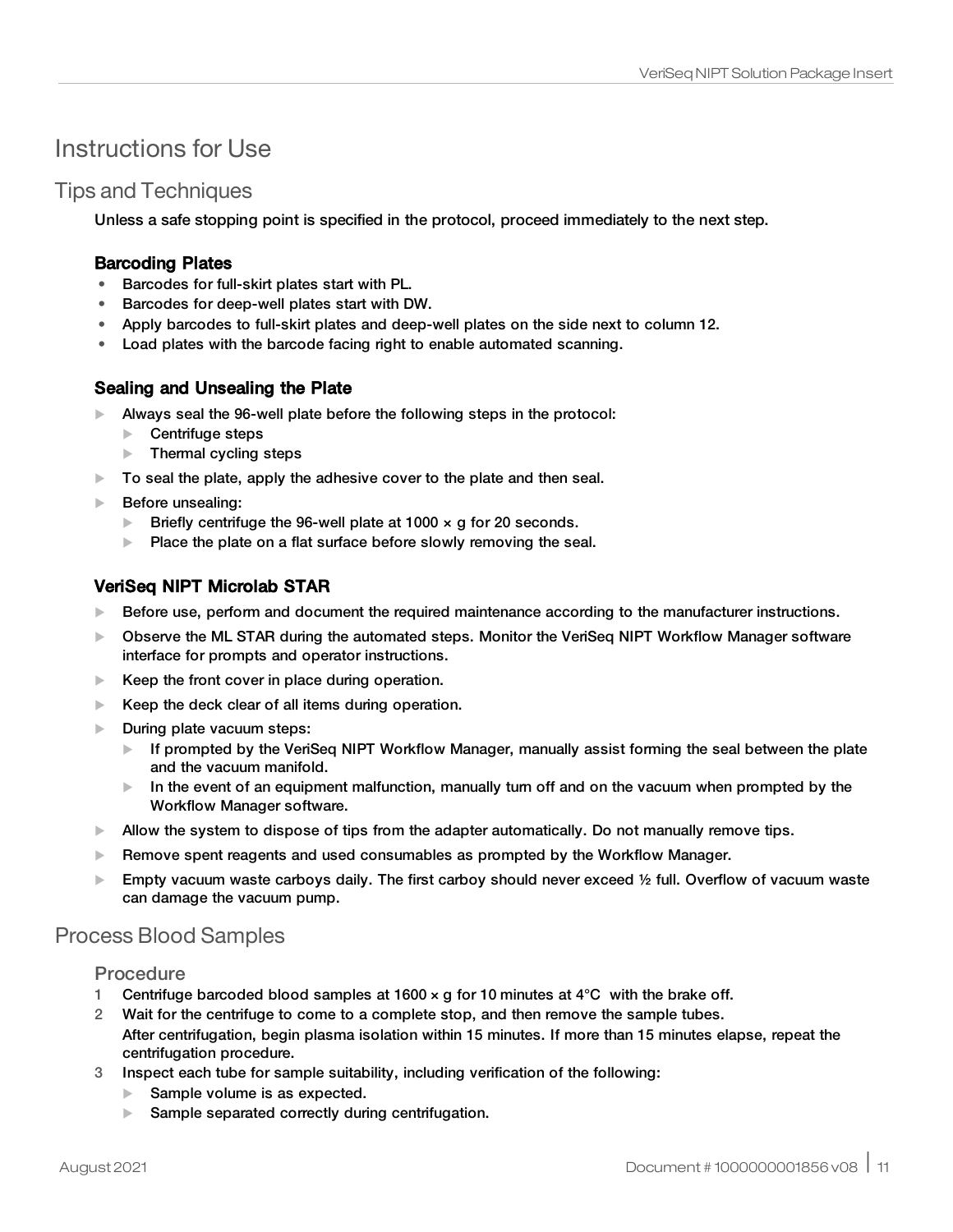- $\blacktriangleright$  Plasma level is at least 1.5 ml above the buffy coat.
- Sample is not heavily hemolyzed (ie, plasma is not deep red in appearance).
- $\triangleright$  Sample is not lipemic (eg, plasma is not cloudy white or milky opaque in appearance).
- Sample does not have clotting.

#### CAUTION

Samples that have been improperly stored or handled can become unsuitable. If unsuitable samples are processed through the workflow, they can clog the binding plate during extractions, leading to sample overflow events into adjacent wells.

4 Uncap tubes and load into the tube carriers. Load all samples and any plasma controls for the batch.

### <span id="page-11-0"></span>Isolate Plasma

#### Preparation

- 1 Label 1 deep-well plate Intermediate Plasma and apply a barcode.
- 2 Label 1 deep-well plate Final Plasma and apply a barcode.



#### CAUTION

Make sure to use the correct plate type for the Intermediate Plasma and Final Plasma plates. Use of a deep-well reservoir instead of a deep-well plate leads to sample amalgamation and can produce incorrect results.

#### **Procedure**

- 1 Open the AppLauncher, and then click VeriSeq NIPT Method.
- 2 Enter the Batch ID and username, and then click OK.

Batch ID has a 26-character limit. Use only numbers, letters, underscores (), or dashes (-). For example: 2025-10-16\_Batch3.

- 3 Click New Batch, and after initiation, click OK to begin plasma isolation.
- 4 Perform one of the following.
	- To load an existing sample sheet, select the sample sheet associated with the batch, and then click **OK**.
	- To proceed without selecting a sample sheet, click No Sample Sheet.

For information about creating a sample sheet, see the VeriSeq NIPT Solution Software Guide (document # 1000000001949).



Sample type, singleton or twins, must be accurately recorded for each sample in order to ensure proper data analysis.

- 5 Select the batch size, and then click OK.
- 6 Select the number of no template controls (NTCs), and then click OK.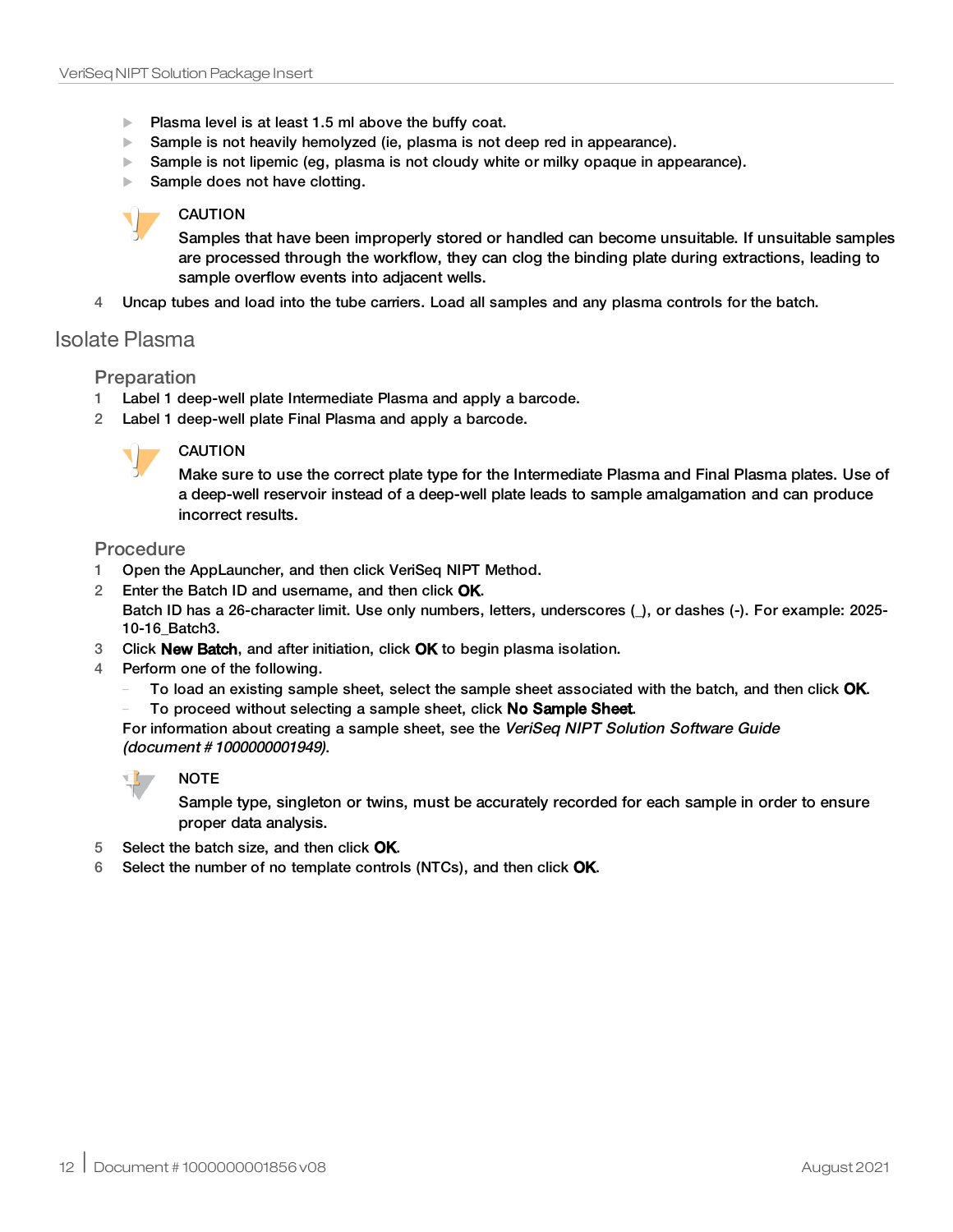7 Confirm that all barcodes are affixed, and load the samples, tips, and plates (barcode facing right) onto the carrier. Click OK after each load prompt.

| Sample Batch Size | Carrier<br>Type  | <b>Track</b> | Item                                                  | <b>Site Position</b> |
|-------------------|------------------|--------------|-------------------------------------------------------|----------------------|
| 48                | Tip              | $7 - 12$     | $1000$ µl tips                                        | 5                    |
|                   | Tube             | 15           | Prepared blood sample tubes 1-24                      | $1 - 24$             |
|                   | Tube             | 16           | Prepared blood sample tubes 25-48                     | $25 - 48$            |
|                   | <b>Multiflex</b> | 19-24        | Empty deep-well plate, Final Plasma – barcoded        | 4                    |
|                   | <b>Multiflex</b> | $19 - 24$    | Empty deep-well plate, Intermediate Plasma – barcoded | 5                    |
|                   | Reagent          | 47           | [Optional] DPBS for no template control               | 5                    |
| 96                | Tip              | $7 - 12$     | 1000 $\mu$ I tips                                     | 4, 5                 |
|                   | Tube             | 15           | Prepared blood sample tubes 1-24                      | $1 - 24$             |
|                   | Tube             | 16           | Prepared blood sample tubes 25-48                     | $25 - 48$            |
|                   | Tube             | 17           | Prepared blood sample tubes 49-72                     | 49-72                |
|                   | Tube             | 18           | Prepared blood sample tubes 73-96                     | 73-96                |
|                   | <b>Multiflex</b> | 19-24        | Empty deep-well plate, Final Plasma - barcoded        | 4                    |
|                   | <b>Multiflex</b> | $19 - 24$    | Empty deep-well plate, Intermediate Plasma - barcoded | 5                    |
|                   | Reagent          | 47           | [Optional] DPBS for no template control               | 5                    |

- 8 Make sure that the carriers, labware, and reagents are loaded correctly, and then click OK in the Pre-Spin Deck Verification screen.
- 9 Observe the ML STAR perform the automated steps.
- 10 When alerted by the Workflow Manager, make sure that the ML STAR loading deck is free of any obstructions to allow the ML STAR to unload the carriers, and then click **Unload** to unload the deck.
- 11 Remove the Intermediate Plasma deep-well plate.
	- a Visually inspect the plate for consistent volumes in each well (no pipette errors). Expected volume is 1000 µl.
	- b Make note of any inconsistencies and record at the end of the Plasma Isolation procedure.
	- c Seal the plate, load with balance, and centrifuge at  $5600 \times g$  for 10 minutes with the brake off or on the lowest setting.
- 12 Click Yes to proceed to final Plasma Preparation.
- 13 Remove the plate seal and reload the plate onto the carrier.

| Sample Batch Size | Carrier<br>Type | Track     | Item                                | <b>Site Position</b> |
|-------------------|-----------------|-----------|-------------------------------------|----------------------|
| 48.96             | Multiflex       | $19 - 24$ | Intermediate Plasma deep-well plate |                      |

- 14 Select the Intermediate Plasma plate has been spun checkbox, and then click OK.
- 15 Observe the ML STAR perform the automated steps.
- 16 When alerted by the Workflow Manager, make sure that the ML STAR loading deck is free of any obstructions to allow the ML STAR to unload the carriers, and then click **Unload** to unload the deck.
- 17 When prompted by the Workflow Manager, empty the carriers and deck.
- 18 Remove the Final Plasma deep-well plate.
- 19 Visually inspect the plate for the following:
	- $\triangleright$  Consistent volumes in each well. Expected volume is 900 µl.
	- $\blacktriangleright$  Visible cell pellets
	- $\blacktriangleright$  Excessive hemolysis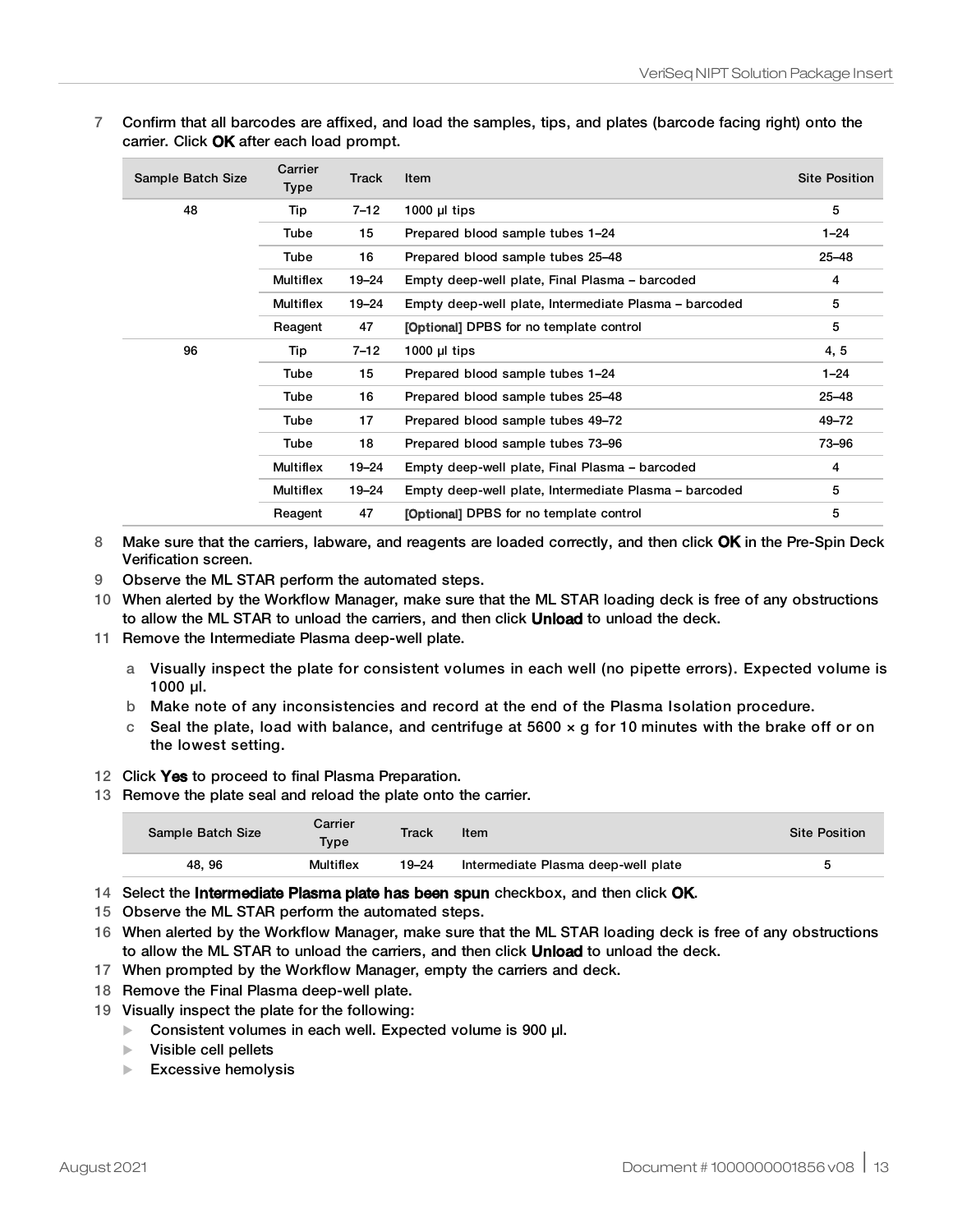If you observe a visible cell pellet or excessive hemolysis, invalidate the affected sample at the end of the Plasma Isolation method or use Batch Manager. For more information about Batch Manager, see VeriSeq NIPT Solution Software Guide (document # 1000000001949).

- 20 When prompted by the Workflow Manager, click OK.
- 21 Enter comments about affected wells, and then click OK.
- 22 Perform one of the following.
	- To continue to cfDNA Extraction, click Yes.
	- To stop, click Exit.

#### SAFE STOPPING POINT

If you are stopping, seal the Final Plasma plate and store at 2°C to 8°C for up to 7 days.

### <span id="page-13-0"></span>Extract cfDNA

Preparation

- 1 Visually examine the Extraction and Accessory Boxes to confirm that the kit is not expired.
- 2 Prepare the following reagents. Label the reservoirs tubs and deep-well reservoirs with the name of the reagents.

| <b>Item</b>                                                            | Storage                             | Instructions                                                                                                                                                                                                                                   |  |
|------------------------------------------------------------------------|-------------------------------------|------------------------------------------------------------------------------------------------------------------------------------------------------------------------------------------------------------------------------------------------|--|
| Final Plasma deep-well plate from<br><i>Isolate Plasma</i> on page 12. | $2^{\circ}$ C to<br>8°C             | If previously stored, let stand for 30 minutes to bring to room temperature.<br>Unseal the Final Plasma deep-well plate before use.                                                                                                            |  |
| Proteinase K                                                           | 15 $\degree$ C to<br>$30^{\circ}$ C | Slowly add 3.75 ml Proteinase Buffer to each reagent vial.<br>• Prepare 3 vials for 48 samples.<br>• Prepare 4 vials for 96 samples.<br>Cap the vial and vortex until resuspended.<br>Pool prepared reagent from all vials into a reagent tub. |  |
| Wash Buffer II                                                         | 15 $\degree$ C to<br>$30^{\circ}$ C | Add 100 ml 100% EtOH to each reagent bottle.<br>• Prepare 1 bottle for 48 samples.<br>• Prepare 2 bottles for 96 samples.<br>Invert to mix.<br>Mark checkbox on bottle.                                                                        |  |

- 3 Label 1 new full-skirt plate Intermediate, and apply a plate barcode.
- 4 Label 1 new full-skirt plate cfDNA Elution, and apply a plate barcode.
- 5 Label 1 new deep-well plate Extraction Intermediate, and apply a deep-well plate barcode.
- 6 Apply a plate barcode to the DNA Binding plate.
- 7 Prepare a 70% EtOH cleaning solution (70% EtOH, 30% DNase/RNAse-free water) for cleaning of the vacuum system.
- 8 Prepare the vacuum system.
	- a Remove the vacuum manifold and clean with 70% EtOH.
	- b Empty the vacuum waste.
	- c Make sure that the ML STAR vacuum system is on.

#### Procedure

- 1 Click OK to start cfDNA Extraction. If the VeriSeq NIPT Method is not already open:
	- a Open the AppLauncher, and click VeriSeq NIPT Method.
	- b Enter the Batch ID and username, and then click OK.
- 2 Load tips onto the tip carriers as follows, and then click OK.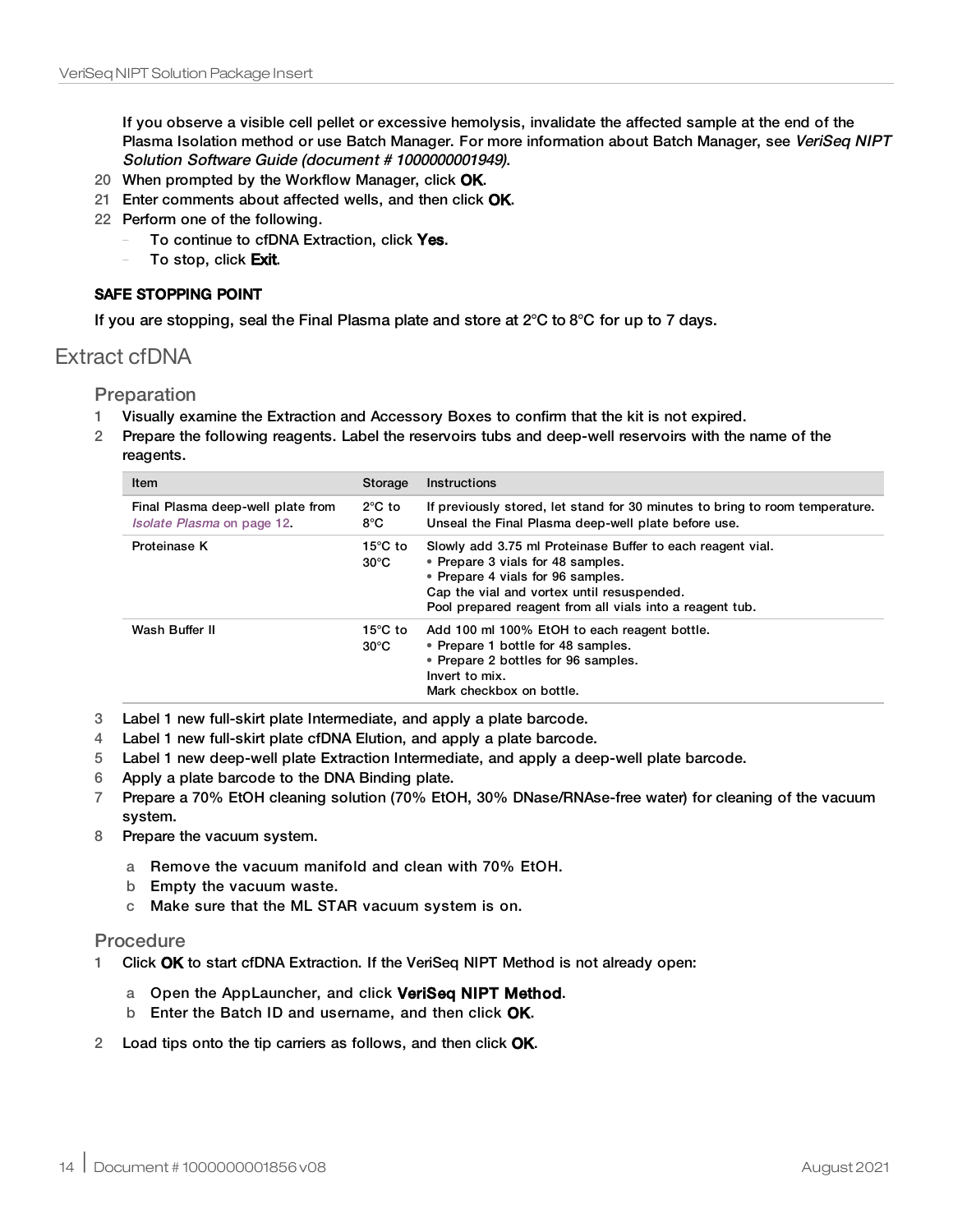| Sample Batch Size | Carrier<br>Type | <b>Track</b> | Item            | <b>Site Position</b> |
|-------------------|-----------------|--------------|-----------------|----------------------|
| 48                | Tip             | 1–6          | 1000 $\mu$ tips | 1, 2                 |
|                   |                 | $7 - 12$     | $300$ µl tips   |                      |
| 96                | Tip             | 1–6          | 1000 $\mu$ tips | 1, 2, 3, 4           |
|                   |                 | $7 - 12$     | $300$ µl tips   |                      |

#### 3 Load counted tips onto the tip carriers as follows.

| Sample Batch Size | Carrier<br>Type | <b>Track</b> | Item              | <b>Site Position</b> |
|-------------------|-----------------|--------------|-------------------|----------------------|
| 48, 96            | Tip             | 49-54        | 1000 $\mu$ I tips |                      |
|                   |                 |              | $300$ µl tips     |                      |
|                   |                 |              | 50 µl tips        | 3                    |

4 Enter the location of the first and last tips for each tip rack, and then click OK.

- 5 Scan Extraction Box barcodes.
- 6 Enter the user name or reagent preparer initials, and then click OK.
- 7 Scan Accessory Box barcodes.
- 8 Enter the user name or reagent preparer initials, and then click OK.
- 9 Confirm that barcodes are affixed, unseal the Final Plasma deep-well plate if necessary, and load plates (barcode facing right) onto the plate carrier as follows, and then click OK.

| Sample Batch Size | Carrier<br>Type | Track     | Item                                                    | <b>Site</b><br><b>Position</b> |
|-------------------|-----------------|-----------|---------------------------------------------------------|--------------------------------|
| 48.96             | Multiflex       | $19 - 24$ | New full-skirt plate, Intermediate – barcoded           |                                |
|                   |                 |           | New full-skirt plate, cfDNA Elution - barcoded          | 2                              |
|                   |                 |           | New deep-well plate, Extraction Intermediate - barcoded | 4                              |
|                   |                 |           | Final Plasma deep-well plate - barcoded                 | 5                              |

10 Confirm that the DNA Binding plate is barcoded, then click OK.

- 11 For the 48-sample batch size, cut a seal in half width-wise and apply over unused columns 7-12 of the plate before loading onto the vacuum manifold.
- 12 Load the DNA Binding plate onto the vacuum manifold with the barcode facing right, and then click OK.
- 13 Load reagent tubs onto the reagent carrier as follows, and then click OK.

| Sample Batch Size | Carrier<br><b>Type</b> | <b>Track</b> | Item                 | <b>Site Position</b> |
|-------------------|------------------------|--------------|----------------------|----------------------|
| 48                | Reagent                | 47           | 16 ml Elution Buffer |                      |
|                   |                        |              | 11 ml Proteinase K   | 2                    |
| 96                | Reagent                | 47           | 16 ml Elution Buffer |                      |
|                   |                        |              | 15 ml Proteinase K   | 2                    |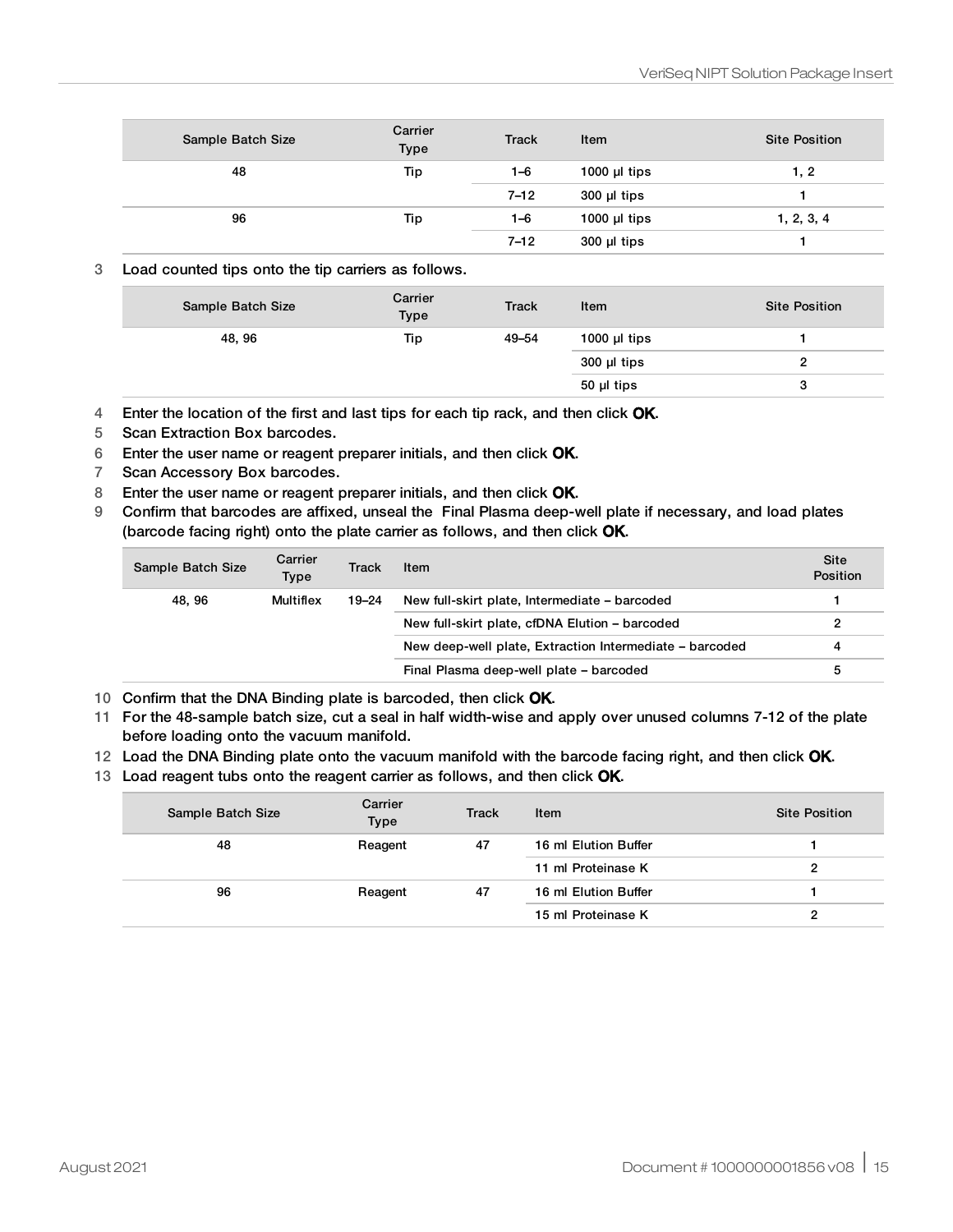14 Transfer the specified reagents into the deep-well reservoirs, and then load the reservoirs onto the deep-well carriers as follows, and then click OK.

| Sample Batch Size | Carrier<br>Type      | Track          | Item                          | <b>Site Position</b> |
|-------------------|----------------------|----------------|-------------------------------|----------------------|
| 48                | Deep-well            | $39 - 44$      | 125 ml Wash Buffer II         | 1                    |
|                   |                      |                | 125 ml Wash Buffer I          | $\mathbf{2}$         |
|                   |                      |                | 60 ml 100% EtOH               | 3                    |
|                   |                      |                | 100 ml Lysis Buffer           | 4                    |
|                   |                      |                | 60 ml DNase/RNase-free water  | 5                    |
| 96                | Deep-well            | $39 - 44$      | 200 ml Wash Buffer II         | 1                    |
|                   | 125 ml Wash Buffer I | $\overline{2}$ |                               |                      |
|                   | 100 ml 100% EtOH     | 3              |                               |                      |
|                   |                      |                | 100 ml Lysis Buffer           | 4                    |
|                   |                      |                | 100 ml DNase/RNase-free water | 5                    |

- 15 Wait for the automated reagent volume check to complete.
- 16 Confirm that vacuum waste is not more than half full (empty recommended), and then click OK.
- 17 Confirm the placement of all carriers, labware, and reagents, and then click OK in the Extraction Deck Verification screen.
- 18 Observe the ML STAR during the automated steps.
- 19 After the final vacuum step, centrifuge the DNA Binding plate, and then click OK.
	- a Remove the DNA Binding plate and clean the bottom surface with 70% EtOH.
	- b Seal any uncovered wells on the DNA Binding plate and place it on the empty Final Plasma deep-well plate.
	- c Centrifuge the DNA Binding plate/Final Plasma plate assembly at  $5600 \times g$  for 10 minutes with the brake on.
- 20 During DNA Binding plate centrifugation, complete the vacuum cleaning.
	- a Wait for the automated waste disposal to complete.
	- b Clean the vacuum manifold and inside the vacuum system with 70% EtOH, and then replace the vacuum manifold.
	- c Select the Manifold is on Vacuum checkbox to initiate the elution plate transfer on vacuum manifold, and then click OK.
- 21 Remove vacuum manifold, and then click OK.
- 22 After centrifugation, unseal the wells containing samples on the DNA Binding plate and place it on the cfDNA Elution plate. The cfDNA Elution plate is on the vacuum manifold. Load the DNA Binding plate with the barcode to the right, and then click OK.
- 23 Observe the ML STAR during the automated steps.



#### CAUTION

You must manually invalidate sample overflows not detected by the system prior to the contamination of nearby wells.

- 24 After the incubation step, select the **Plates are assembled as indicated** checkbox, confirming that the DNA Binding/cfDNA Elution plate assembly is on a support base (if required by centrifuge).
- 25 Seal the uncovered wells on the DNA Binding plate and centrifuge at 5600  $\times$  q for 2 minutes with the brake on, and then click OK.
- 26 Visually inspect the cfDNA Elution plate for consistent volumes in each well. Expected volume is approximately 55 µl.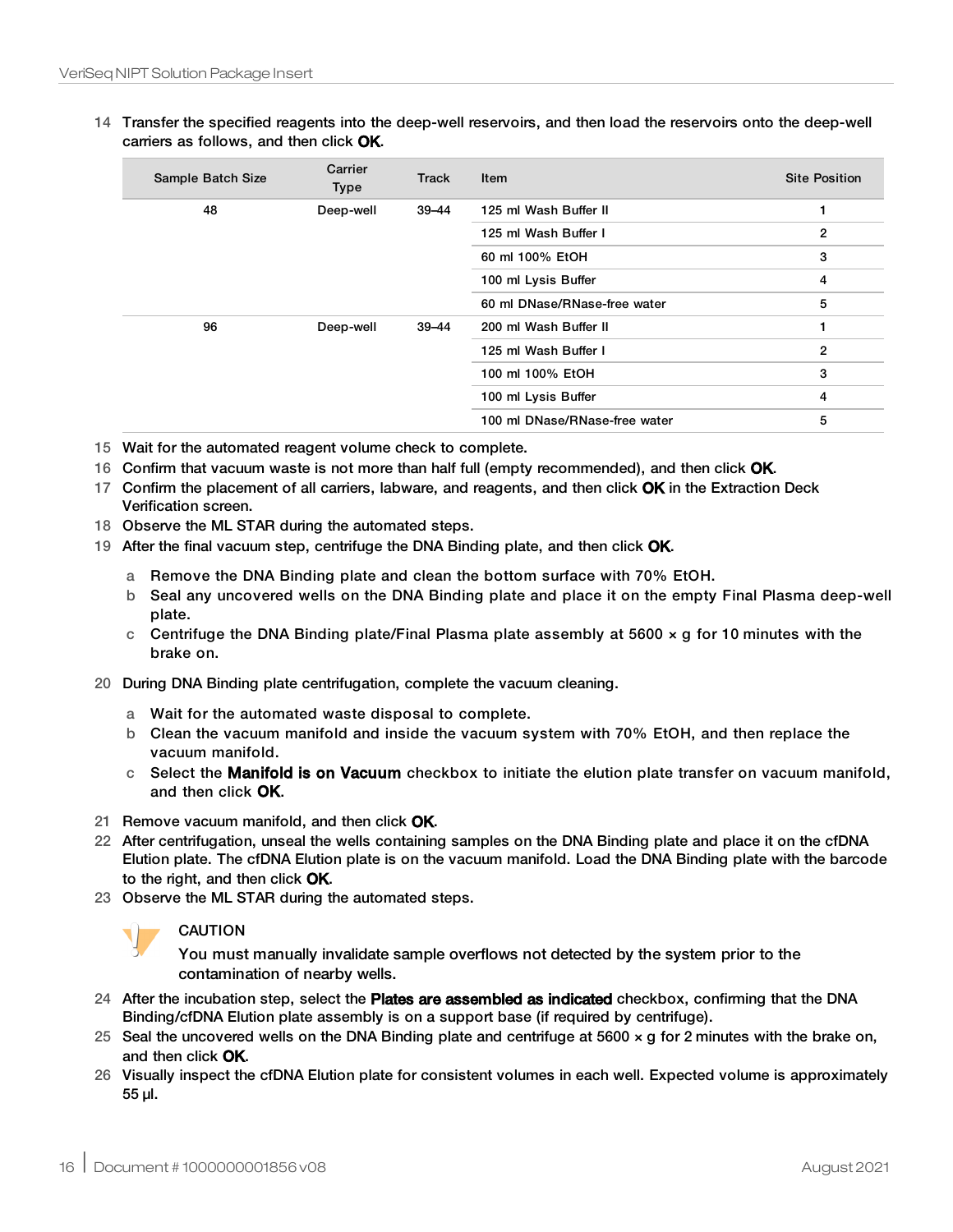- 27 Seal and retain the cfDNA Elution plate for library preparation.
- 28 When alerted by the Workflow Manager, make sure that the ML STAR loading deck is free of any obstructions to allow the ML STAR to unload the carriers, and then click Unload to unload the deck.
- 29 Unload all carriers and clean the ML STAR deck, and then click OK.
- 30 Enter comments about affected wells, and then click OK.
- 31 Perform one of the following:
	- To continue to Prepare Libraries, click Yes.
	- To stop, click Exit.

#### SAFE STOPPING POINT

If you are stopping, seal the cfDNA Elution plate and store at -25°C to -15°C for up to 7 days.

#### <span id="page-16-0"></span>Prepare Libraries

Preparation

- 1 Visually examine the Library Prep and Accessory boxes to confirm that the kits are not expired.
- 2 Prepare the following reagents. Label the reservoir tubs and deep-well reservoirs with the reagent names.

| Item                                                            | Storage                               | <b>Instructions</b>                                                                                                                                                                                |
|-----------------------------------------------------------------|---------------------------------------|----------------------------------------------------------------------------------------------------------------------------------------------------------------------------------------------------|
| <b>End Repair Mix</b>                                           | $-25^{\circ}$ C to<br>$-15^{\circ}$ C | Thaw at room temperature.<br>Vortex to mix.                                                                                                                                                        |
| A-Tailing Mix                                                   | $-25^{\circ}$ C to<br>$-15^{\circ}$ C | Thaw at room temperature.<br>Vortex to mix, and then centrifuge briefly.                                                                                                                           |
| <b>Ligation Mix</b>                                             | $-25^{\circ}$ C to<br>$-15^{\circ}$ C | Thaw at room temperature.<br>Vortex to mix, and then centrifuge briefly.                                                                                                                           |
| <b>Resuspension Buffer</b>                                      | $2^{\circ}$ C to $8^{\circ}$ C        | Vortex to mix.<br>Return to storage after use.                                                                                                                                                     |
| <b>Hybridization Buffer</b>                                     | $-25^{\circ}$ C to<br>$-15^{\circ}$ C | Thaw at room temperature.<br>Vortex to mix.<br>Return to storage after use.                                                                                                                        |
| VeriSeg NIPT DNA<br><b>Adapter Plate</b>                        | $-25^{\circ}$ C to<br>$-15^{\circ}$ C | Thaw at room temperature.<br>Vortex to mix.<br>Centrifuge at $1000 \times q$ for 20 seconds.<br>Apply a plate barcode.                                                                             |
| <b>Sample Purification</b><br><b>Beads</b>                      | $2^{\circ}$ C to $8^{\circ}$ C        | Let stand for 30 minutes to bring to room temperature.<br>Vortex vigorously before each use.<br>Mix by vortexing or inversion until all beads are in suspension and the mixture<br>is homogenous.  |
| 80% EtOH                                                        | $2^{\circ}$ C to $8^{\circ}$ C        | Prepare fresh.<br>Combine 40 ml 100% EtOH and 10 ml DNase/RNase-free water.<br>Invert to mix.                                                                                                      |
| cfDNA Elution Plate from<br><b>Extract cfDNA</b> on page<br>14. | $-25^{\circ}$ C to<br>$-15^{\circ}$ C | If previously stored, confirm that the plate was not stored more than 7 days<br>and thaw at room temperature.<br>Vortex at 1500 rpm for 1 minute.<br>Centrifuge at $1000 \times q$ for 20 seconds. |

3 Label 1 new full-skirt plate Libraries and apply a plate barcode.

4 Make sure that the ML STAR thermal control is on.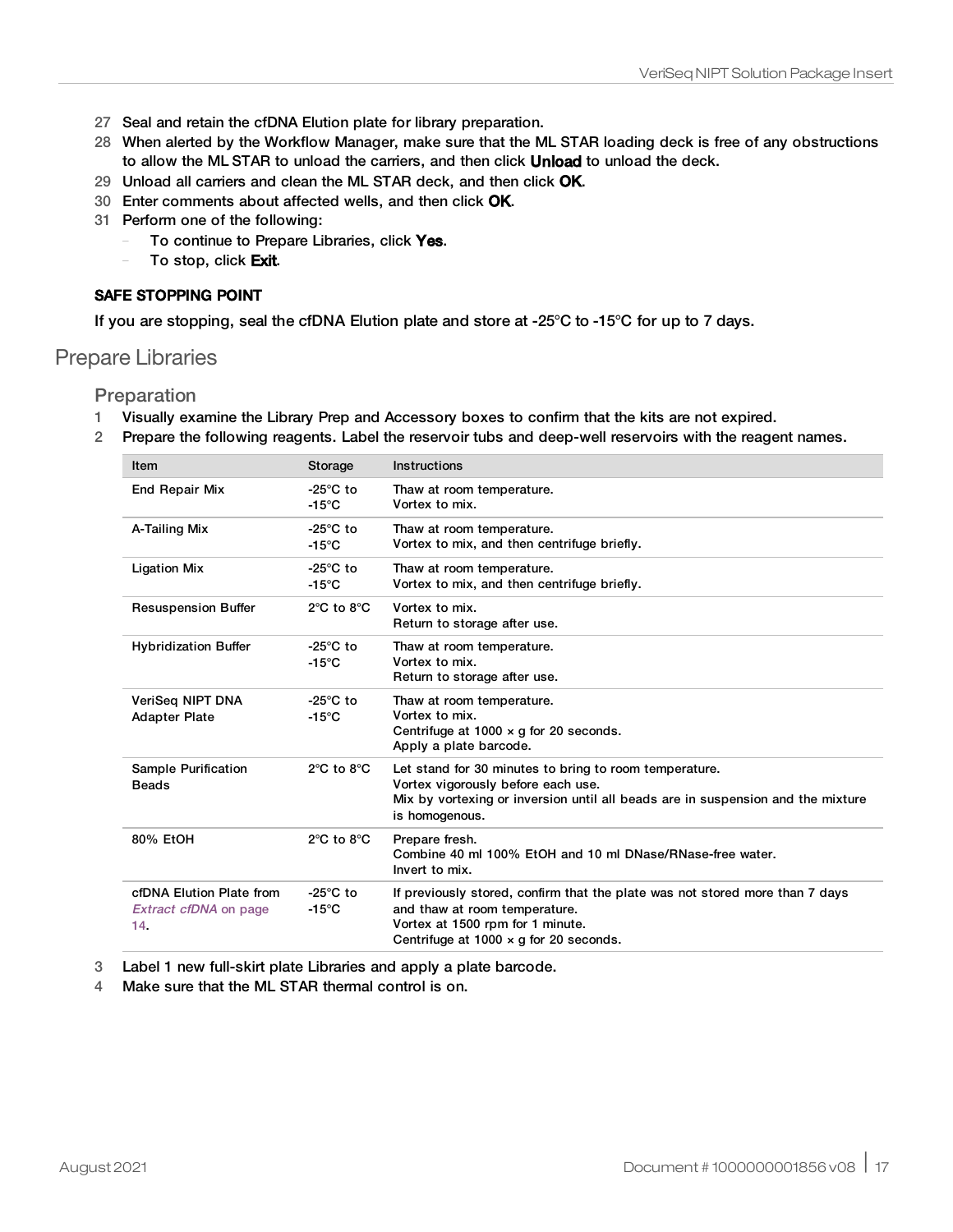Dilute Enzymes

1 Combine A-Tailing Mix and Resuspension Buffer in a screw cap tube. Vortex to mix, and then centrifuge briefly.

| Sample Batch Size | A-Tailing Mix | <b>Resuspension Buffer</b> |
|-------------------|---------------|----------------------------|
| -48               | $900$ µl      | 1200 ul                    |
| 96                | 1800 µl       | 2400 µl                    |

2 Combine Ligation Mix and Resuspension Buffer in a screw cap tube. Vortex to mix, and then centrifuge briefly.

| Sample Batch Size | Ligation Mix | <b>Resuspension Buffer</b> |
|-------------------|--------------|----------------------------|
| -48               | 230 µl       | 1713 µl                    |
| -96               | 440 ul       | 3278 ul                    |

Procedure

- 1 Click OK to start Library Preparation. If the VeriSeq NIPT Method is not already open:
	- a Open the AppLauncher, and click VeriSeq NIPT Method.
	- b Enter the Batch ID and username, and then click OK.
- 2 Confirm that the following are prepared as indicated in the Reagent Preparation screen:
	- $\blacktriangleright$  A-Tailing Mix, Ligation Mix, and 80% EtOH
	- ▶ Sample Purification Beads, End Repair Mix, and VeriSeq NIPT DNA Adapter Plate
- 3 Select the checkboxes, and then click OK.
- 4 Scan Library Prep Box barcodes.
- 5 Enter the user name or reagent preparer initials, and then click OK.
- 6 Scan Accessory Box barcodes.
- 7 Enter the user name or reagent preparer initials, and then click OK.
- 8 Load tips onto the tip carriers as follows, and then click OK for each carrier.

| Sample Batch Size | Carrier<br><b>Type</b> | <b>Track</b> | Item          | <b>Site Position</b> |
|-------------------|------------------------|--------------|---------------|----------------------|
| 48                | Tip                    | 1–6          | 50 µl tips    | 1, 2                 |
|                   |                        | $7 - 12$     | $300$ µl tips | 1, 2, 3, 5           |
| 96                | Tip                    | 1–6          | $50$ µl tips  | 1, 2, 3, 4           |
|                   |                        | $7 - 12$     | $300$ µl tips | 1, 2, 3, 4, 5        |

9 If you stopped the protocol after the cfDNA Extraction procedure, load counted tips onto the tip carriers as follows.

| Sample Batch Size | Carrier<br><b>Type</b> | <b>Track</b> | Item              | <b>Site Position</b> |
|-------------------|------------------------|--------------|-------------------|----------------------|
| 48, 96            | Tip                    | 49–54        | 1000 $\mu$ I tips |                      |
|                   |                        |              | 300 µl tips       |                      |
|                   |                        |              | 50 µl tips        | v                    |

10 Enter the location of the first tip for each tip rack, and then click OK.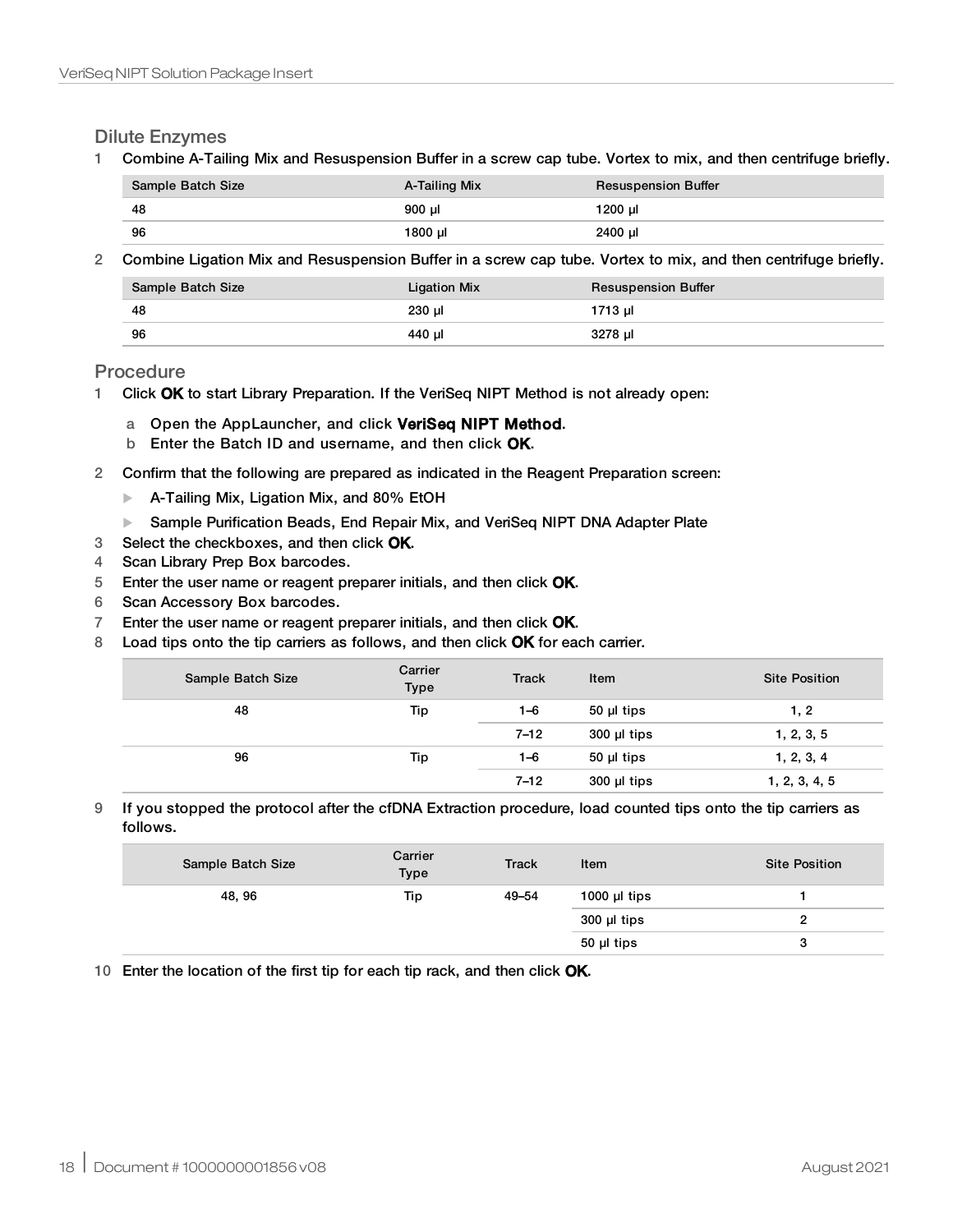#### 11 Confirm that barcodes are affixed, and load plates (barcode facing right) onto the plate carrier as follows, and then click OK.

| Sample Batch Size | Carrier<br><b>Type</b> | Track | Item                                               | <b>Site Position</b> |
|-------------------|------------------------|-------|----------------------------------------------------|----------------------|
| 48.96             | <b>Multiflex</b>       | 19–24 | cfDNA Elution plate - barcoded                     |                      |
|                   |                        |       | DNA Adapter plate – barcoded                       | 2                    |
|                   |                        |       | New 96-well full-skirt plate, libraries – barcoded | 3                    |
|                   |                        |       | New 96-well full-skirt plates                      | 4, 5                 |

#### 12 Load the deep-well carrier as follows, and then click OK.

| Sample Batch Size | Carrier<br><b>Type</b> | Track     | Item                                    | <b>Site Position</b> |
|-------------------|------------------------|-----------|-----------------------------------------|----------------------|
| 48.96             | Deep-well              | $39 - 44$ | 50 ml 80% EtOH in a deep-well reservoir |                      |
|                   |                        |           | New 96-well full-skirt plates           | 2, 3, 4, 5           |

#### 13 Load reagent tubs onto the reagent carrier as follows, and then click OK.

| Sample Batch Size | Carrier<br><b>Type</b> | Track | Item                                  | <b>Site Position</b> |
|-------------------|------------------------|-------|---------------------------------------|----------------------|
| 48, 96            | Reagent                | 47    | 2.5 ml End Repair Mix                 |                      |
|                   |                        |       | Prepared A-Tailing Mix (total volume) | 2                    |
|                   |                        |       | Prepared Ligation Mix (total volume)  | 3                    |
|                   |                        |       | 10 ml Sample Purification Beads       | 4                    |
|                   |                        |       | 12 ml Hybridization Buffer            | 5                    |

- 14 Make sure that the carriers, labware, and reagents are loaded as indicated, and then click OK in the Library Deck Verification screen.
- 15 Wait for the automated reagent volume check to complete.
- 16 Observe the ML STAR during the automated steps.
- 17 When alerted by the Workflow Manager, make sure that the ML STAR loading deck is free of any obstructions to allow the ML STAR to unload the carriers, and then click **Unload** to unload the deck.
- 18 Visually inspect the Libraries plate for consistent volumes in each well.
- 19 Seal and retain the Libraries plate.
- 20 Unload the carriers, clean the deck, and then click OK.
- 21 Enter comments about affected wells, and then click OK.
- 22 Perform one of the following:
	- To continue to Quantify Libraries, click Yes.
	- To stop, click Exit.



Proceed immediately with quantification unless storing at safe stopping point.

#### SAFE STOPPING POINT

If you are stopping, seal the Libraries plate prior to storage. The Libraries plate is stable for up to 7 days cumulative storage at -25°C to -15°C.

### Quantify Libraries

#### <span id="page-18-0"></span>Preparation

1 Prepare the following reagents: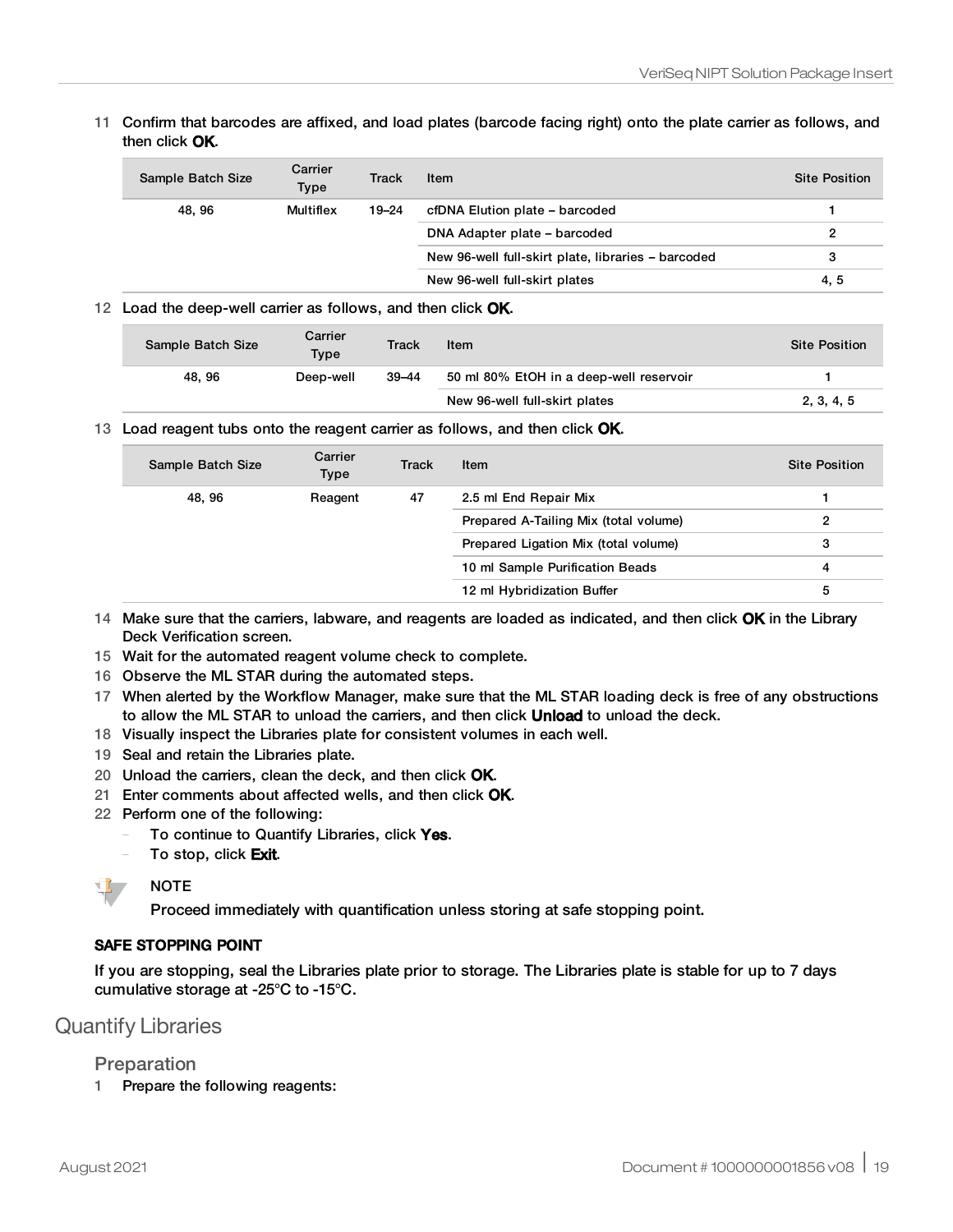| Item                                                    | Storage                                | <b>Instructions</b>                                                                                                                                                                     |
|---------------------------------------------------------|----------------------------------------|-----------------------------------------------------------------------------------------------------------------------------------------------------------------------------------------|
| <b>DNA Quantification</b><br>Reagent                    | $2^{\circ}$ C to $8^{\circ}$ C         | Protect from light.<br>Thaw at room temperature.<br>Vortex to mix, and then centrifuge briefly.                                                                                         |
| <b>DNA Quantification</b><br>Standard                   | $2^{\circ}$ C to $8^{\circ}$ C         | Vortex to mix, and then centrifuge briefly.                                                                                                                                             |
| Libraries plate from<br>Prepare Libraries on page<br>17 | $-25^{\circ}$ C to -<br>$15^{\circ}$ C | If previously stored, confirm that the plate was not stored for more than 7 days<br>and thaw at room temperature.<br>Vortex at to mix.<br>Centrifuge at $1000 \times q$ for 20 seconds. |
| <b>Resuspension Buffer</b>                              | $2^{\circ}$ C to $8^{\circ}$ C         | Vortex to mix.                                                                                                                                                                          |

- 2 Turn on the fluorometer 10 minutes before use.
- 3 Apply a plate barcode to a new 384-well plate.
- <span id="page-19-0"></span>4 Apply a plate barcode to a new full-skirt plate.

#### **Procedure**

- 1 Click OK to start quantification. If the VeriSeq NIPT Method is not already open:
	- a Open the AppLauncher, and click VeriSeq NIPT Method.
	- b Enter the Batch ID and username, and then click OK.
- 2 Scan Accessory Box barcodes.
- 3 Enter the user name or reagent preparer initials, and then click OK.
- 4 Load tips onto the tip carrier as follows, and then click OK.

| Sample Batch Size | Carrier<br><b>Type</b> | <b>Track</b> | Item            | <b>Site Position</b> |
|-------------------|------------------------|--------------|-----------------|----------------------|
| 48                | Tip                    | 1–6          | 300 µl tip rack |                      |
|                   |                        |              | 50 µl tip rack  |                      |
| 96                | Tip                    | 1–6          | 300 µl tip rack |                      |
|                   |                        |              | 50 µl tip rack  | 2, 3                 |

5 Confirm that barcodes are affixed, unseal the Libraries plate, and load plates (barcode facing right) onto the Multiflex carrier as follows, and then click OK.

| Sample Batch Size | Carrier<br><b>Type</b> | Track | Item                             | <b>Site Position</b>          |  |
|-------------------|------------------------|-------|----------------------------------|-------------------------------|--|
| 48, 96            | Multiflex              | 19–24 | New full-skirt plates – barcoded |                               |  |
|                   |                        |       |                                  | New 384-well plate - barcoded |  |
|                   |                        |       | Libraries plate - barcoded       | 3                             |  |
|                   |                        |       | New 96-well full-skirt plates    | 4, 5                          |  |

#### 6 Load reagent tubes without caps into the tube carrier as follows, and then click OK.

| Sample Batch Size | Carrier<br><b>Type</b> | Track | Item                               | <b>Site Position</b> |
|-------------------|------------------------|-------|------------------------------------|----------------------|
| 48.96             | Tube                   | 46    | <b>DNA Quantification Standard</b> |                      |
|                   |                        |       | <b>DNA Quantification Reagent</b>  |                      |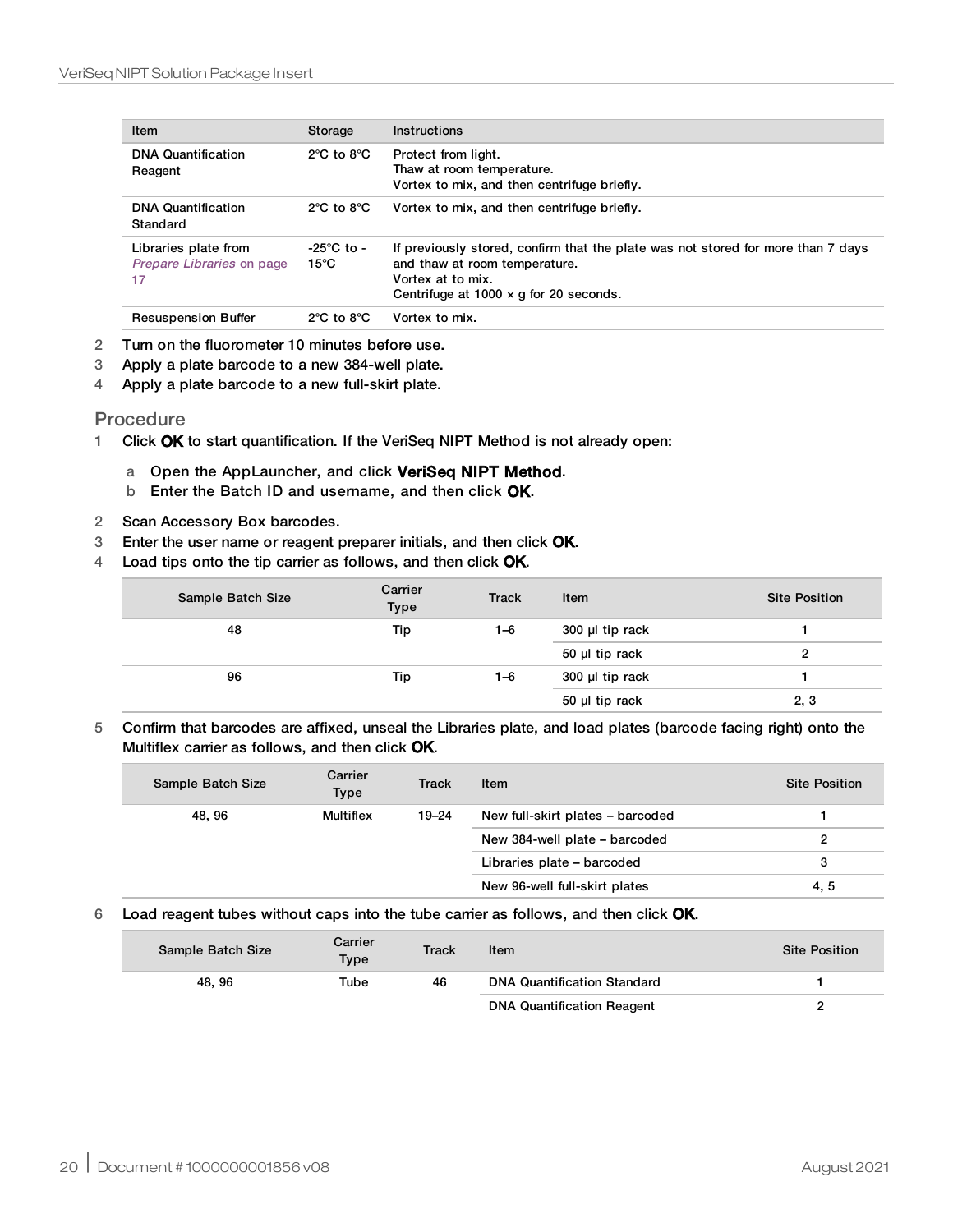7 Load reagent tubs onto the reagent carrier as follows, and then click OK.

| Sample Batch Size | Carrier<br>Type | <b>Track</b> | Item                      | Site Position |
|-------------------|-----------------|--------------|---------------------------|---------------|
| 48, 96            | Reagent         | 47           | New reagent tubs          |               |
|                   |                 |              | 16 ml Resuspension Buffer |               |

8 If you stopped the protocol after the Library Preparation procedure, load counted tips onto the tip carriers as follows.

| Sample Batch Size | Carrier<br>Type | <b>Track</b> | Item              | <b>Site Position</b> |
|-------------------|-----------------|--------------|-------------------|----------------------|
| 48, 96            | Tip             | 49-54        | 1000 $\mu$ I tips |                      |
|                   |                 |              | $300$ µl tips     |                      |
|                   |                 |              | 50 µl tips        | з                    |
|                   |                 |              |                   |                      |

- 9 Enter the location of the first and last tips for each tip rack, and then click OK.
- 10 Make sure that the carriers, labware, and reagents are loaded as indicated, and then click OK in the Quant Deck Verification screen.
- 11 Wait for the automated reagent volume check to complete.
- 12 Observe the ML STAR during the automated steps.
- 13 When alerted by the Workflow Manager, make sure that the ML STAR loading deck is free of any obstructions to allow the ML STAR to unload the carriers, and then click **Unload** to unload the deck.
- 14 Unload the Libraries plate.
	- a Visually inspect the plate for consistent volumes in each well.
	- b Seal the Libraries plate and store at room temperature until the fluorometric data analysis is complete.
- 15 Unload the remaining 96-well plates and visually inspect for consistent volumes in each well. Gross errors in volume can indicate an issue with pipetting steps.
- 16 Unload the 384-well plate and visually inspect for liquid in the appropriate wells.
	- a Seal the plate with a foil seal.
	- b Centrifuge at  $1000 \times q$  for 20 seconds.
	- c Incubate at room temperature for 10 minutes, protected from light.
- 17 Unload all carriers and clean the ML STAR deck, and then click OK.
- 18 After incubation, remove the foil seal and load the 384-well plate onto the microplate reader. Make sure that A1 is in the top left corner, and click Read.
- 19 Export the data as XML as follows:
	- a Right-click **Barcode**, select rename, scan the barcode of the Quantification plate, and then click OK.
	- b At the upper-left corner, click the plate icon, and then select Export from the menu.
	- c Select the Expt1 checkbox, set the output format to XML, and click OK.
	- d Set the output file path and file name, and then click Save.



Ensure file location is accessible by the Hamilton computer. Do not use spaces in the file name or file path.

#### Analysis

- 1 On the ML STAR, in the Scanner Information screen, enter the fluorometer ID.
- 2 Enter comments about the fluorometer run, and then click OK.
- 3 Navigate to the .XML quantification file that contains the fluorometric data, and then click OK.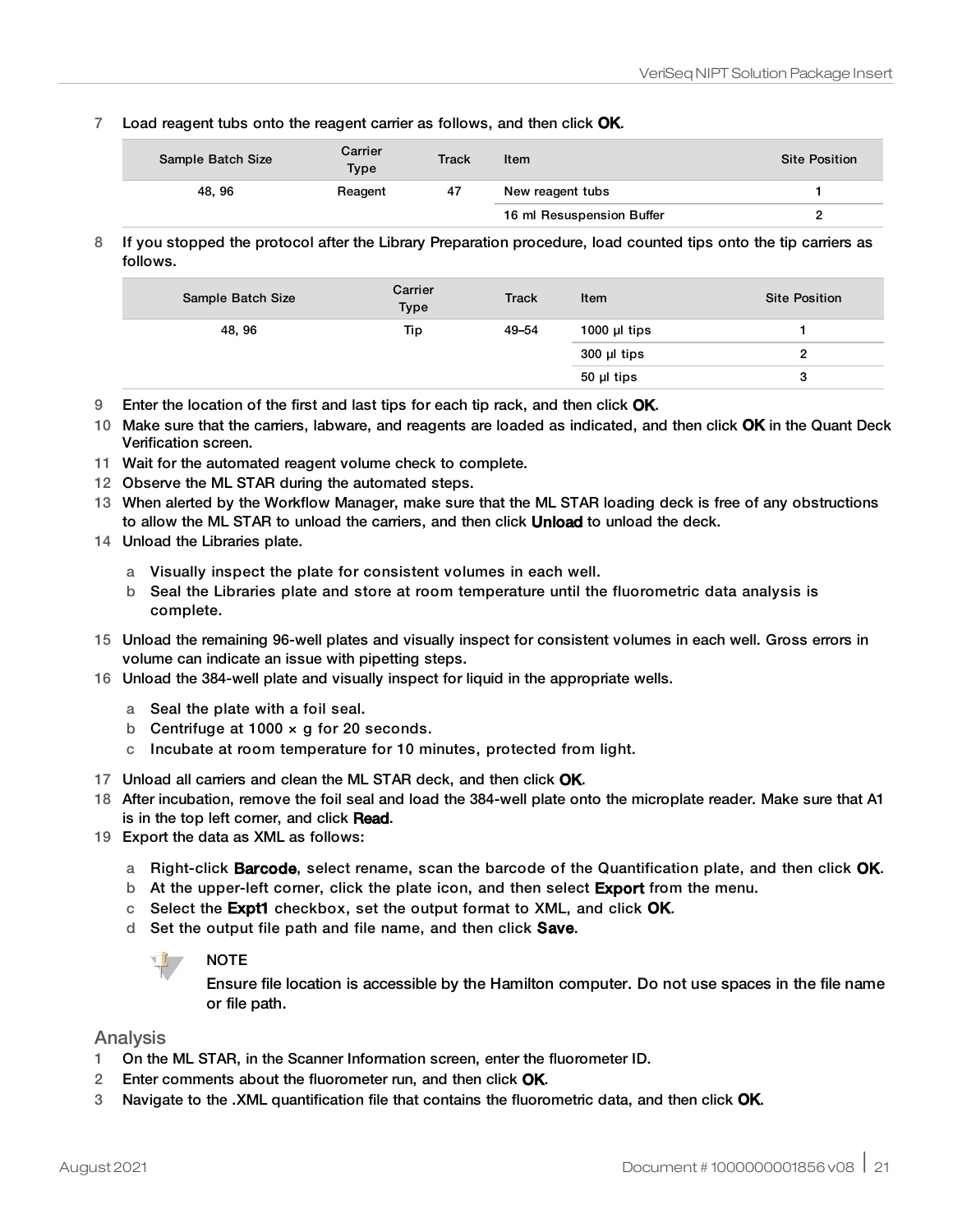- 4 Review the standards curve and sample concentration analysis results, and then click OK.
- 5 If you need to rerun the plate, click Rescan.

#### NOTE

Samples are time and light sensitive. When necessary, perform the Rescan immediately.

- 6 Enter comments about affected wells, and then click OK.
- 7 Assess the results and proceed as follows.
- $\blacktriangleright$  If the results pass specification, proceed to Pool Libraries.
- $\blacktriangleright$  If the results fail specification, the system aborts the method. Repeat the quantification procedures beginning with [Preparation](#page-18-0) on page 19.
- 8 Perform one of the following:
	- To continue to Pool Libraries, click Yes.
	- To stop, click Exit.

#### SAFE STOPPING POINT

If you are stopping, seal the Libraries plate prior to storage. The Libraries plate is stable for up to 7 days cumulative storage at -25°C to -15°C.

### Pool Libraries

#### Preparation

1 Prepare the following reagents:

| Item                                                      | Storage                      | <b>Instructions</b>                                                                                                                  |
|-----------------------------------------------------------|------------------------------|--------------------------------------------------------------------------------------------------------------------------------------|
| <b>Hybridization Buffer</b>                               | -25°C to<br>-15°C            | Thaw at room temperature.<br>Vortex to mix.<br>Return to storage after use.                                                          |
| Libraries plate from Quantification Procedure on page 20. | -25°C to<br>-15 $^{\circ}$ C | If previously stored, thaw at room temperature.<br>Vortex at 1500 rpm for 1 minute.<br>Centrifuge at 1000 $\times$ g for 20 seconds. |

2 Label an empty pooling tube Pool A. For 96 samples, label a second empty pooling tube Pool B.

- 3 Save the following denature program on the thermal cycler with a heated lid.
	- $\blacktriangleright$  Choose the preheated lid option and set to 102°C.
	- $\blacktriangleright$  Set the reaction volume to 50 μl.
	- $\blacktriangleright$  Set the ramp rate to 4°C per second.
	- Incubate at 96°C for 10 minutes, and then  $0^{\circ}$ C for 5 seconds.
	- $\blacktriangleright$  Hold at 4 $\degree$ C.

#### **Procedure**

- 1 Place the Libraries plate on the preprogrammed thermal cycler and run the denature program.
- 2 Click OK to start pool libraries. If the VeriSeq NIPT Method is not already open:
	- a Open the AppLauncher, and click VeriSeq NIPT Method.
	- b Enter the Batch ID and username, and then click OK.
- 3 Select the pool concentration, and then click OK. The target cluster density is 220–260 k/mm2. If necessary, adjust the pooling concentration to achieve the target cluster density.
- 4 When prompted by the Workflow Manager, perform 1 of the following.
	- To load a sample sheet, select the sample sheet associated with the batch, and then click Load.
	- To use system default values for remaining sample types or sex reporting, click Use Default for each setting.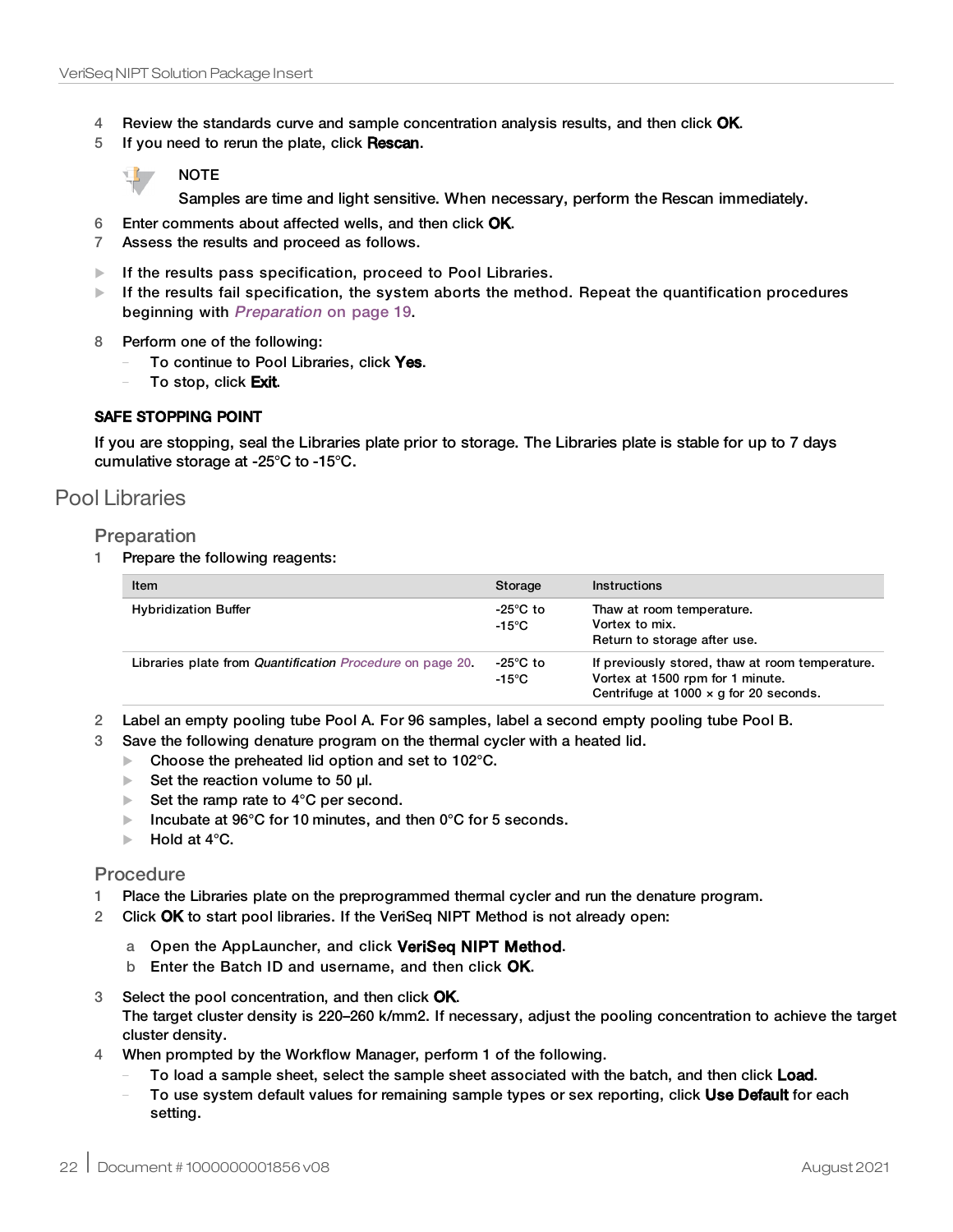For information about creating a sample sheet, see the VeriSeq NIPT Assay Software Guide (document # 1000000001949).

- 5 Click Start to begin timer for denaturing plate.
- 6 Load tips onto the tip carriers as follows.

| Sample Batch Size | Carrier<br>Type | <b>Track</b> | ltem              | <b>Site Position</b> |
|-------------------|-----------------|--------------|-------------------|----------------------|
| 48, 96            | Tip             | 7–12         | 50 µl filter tips |                      |

7 Load the Denatured Library plate (barcode facing right) onto the Multiflex carrier as follows, and then click OK.

| Sample Batch Size | Carrier<br>Type  | <b>Track</b> | Item                               | <b>Site Position</b> |
|-------------------|------------------|--------------|------------------------------------|----------------------|
| 48.96             | <b>Multiflex</b> | 19–24        | Denatured Library plate (barcoded) |                      |

8 Load pooling tubes onto the tube carrier as follows, and then click OK.

| Sample Batch Size | Carrier<br>Type | Track | Item                  | <b>Site Position</b> |
|-------------------|-----------------|-------|-----------------------|----------------------|
| 48                | Tube            | 46    | New 2 ml tube, Pool A |                      |
| 96                | Tube            | 46    | New 2 ml tube, Pool A |                      |
|                   |                 |       | New 2 ml tube, Pool B |                      |

9 Load reagent tubs onto the reagent carrier as follows, and then click OK.

| Sample Batch Size | Carrier<br>Type | Track | Item                      | <b>Site Position</b> |
|-------------------|-----------------|-------|---------------------------|----------------------|
| 48                | Reagent         | 47    | 3 ml Hybridization Buffer |                      |
| 96                | Reagent         | 47    | 3 ml Hybridization Buffer |                      |

#### 10 Load tips onto the tip carriers as follows.

| Sample Batch Size | Carrier<br><b>Type</b> | <b>Track</b> | Item                | <b>Site Position</b> |
|-------------------|------------------------|--------------|---------------------|----------------------|
| 48, 96            | Tip                    | 49-54        | 1000 µl filter tips |                      |
|                   |                        |              | 300 µl filter tips  |                      |
|                   |                        |              | 50 µl filter tips   | з                    |

11 Enter the location of the first and last tips for each tip rack, and then click OK.

- 12 Make sure that the carriers, labware, and reagents are loaded as indicated, and then click OK in the Pooling Deck Verification screen.
- 13 Observe the ML STAR during the automated steps.
- 14 When alerted by the Workflow Manager, make sure that the ML STAR loading deck is free of any obstructions to allow the ML STAR to unload the carriers, and then click **Unload** to unload the deck.
- 15 Unload the tube carrier. Cap each pooling tube, vortex, and then centrifuge briefly.
- 16 Sequence libraries as soon as possible after pooling. Store the Libraries plate at ‐25°C to ‐15°C for up to 7 days to enable repooling, if necessary. The Libraries plate is stable for up to 7 days cumulative storage at -25°C to - 15°C.

17 Click OK.

- 18 Enter comments about affected wells, and then click OK.
- 19 Click OK at Pooling Complete screen.

#### SAFE STOPPING POINT

If you are stopping, cap the pooling tubes and store at -25 $\degree$ C to -15 $\degree$ C for up to 7 days.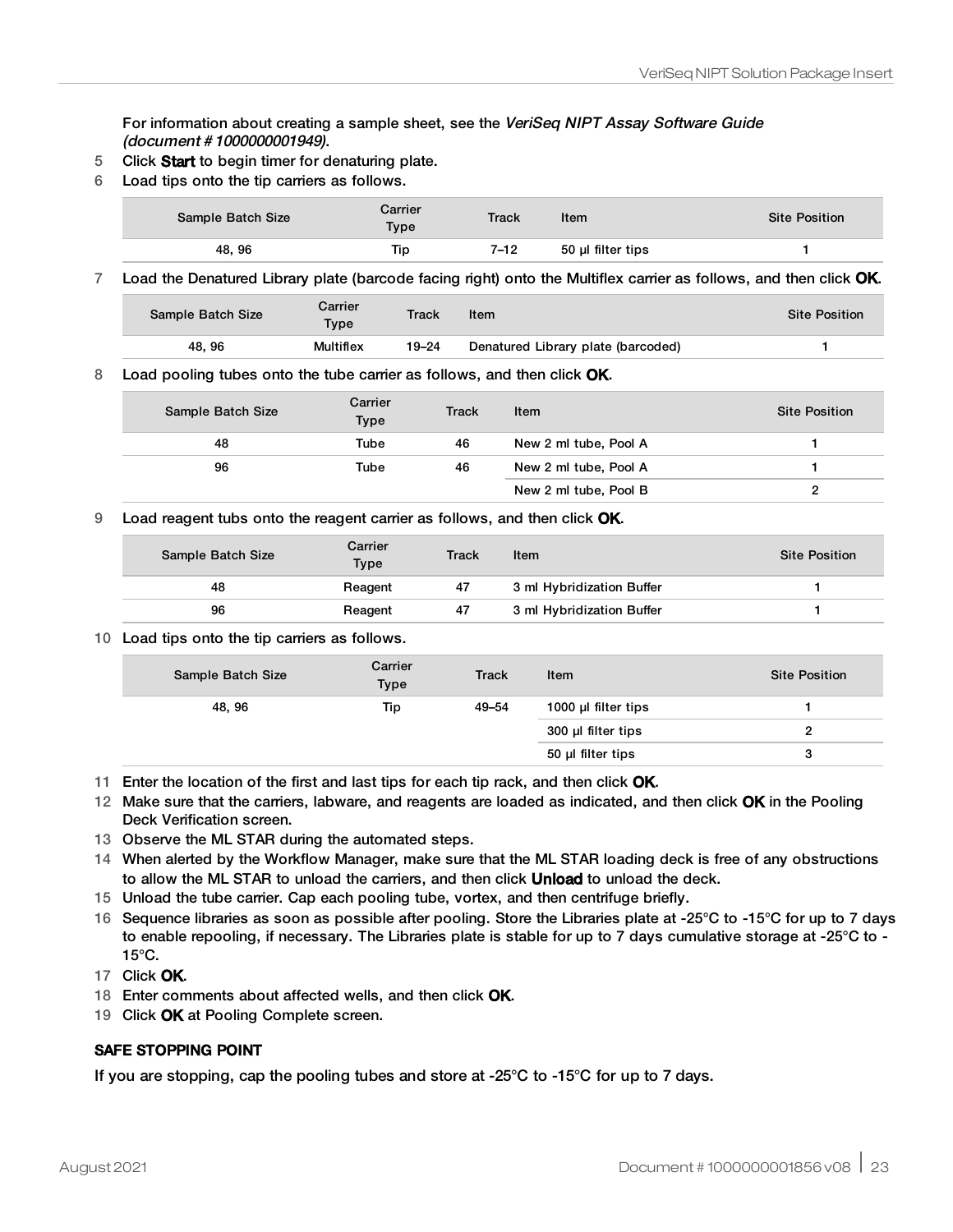## Prepare Pool for Sequencing

#### Preparation

1 Prepare the following reagents:

| Item       | Storage        | <b>Instructions</b>                                                                       |
|------------|----------------|-------------------------------------------------------------------------------------------|
| Pool tubes | -25°C to -15°C | If previously stored, thaw at room temperature.<br>Vortex briefly.<br>Centrifuge briefly. |

2 Prepare the next-generation sequencing system with the following settings:

- a Paired-end run with 36 x 36 cycle reads.
- b Dual indexing with 8-cycle index reads.
- c Run Name the same as Pool Name.



Incorrect run configurations are rejected by the analysis software and may require resequencing.

The following procedure describes the proper loading of pooled libraries onto a cartridge-based next-generation sequencing instrument.

#### Procedure

- 1 Add buffer and library pool directly to the sequencer sample cartridge as follows.
	- $\blacktriangleright$  900 µl Hybridization Buffer
	- $\blacktriangleright$  450 µl Pool A
	- Pipette to mix
- 2 Proceed with sequencing using a next-generation sequencing system according to the manufacturer instructions.
- 3 Confirm correct run configuration when prompted.
- 4 Repeat procedure for Pool B, if necessary.

### Sequence Data Analysis

After sequencing is complete, sequencing data is automatically sent to the VeriSeq NIPT Assay Software for analysis and report generation. The report includes classifications for each sample in the batch as well as an assessment of all run QC metrics. The analysis process from sequencing completion to final results takes approximately 4 hours for a 48-sample batch. For detailed information on data analysis and the output file, see the VeriSeq NIPT Solution Software Guide (document # 1000000001949).

## Interpretation of Results

The VeriSeq NIPT Solution employs an algorithm based on multiple data inputs, including sequencing coverage, sequence read quality and estimated fetal fraction, to determine fetal chromosomal representation.

The VeriSeq NIPT Assay Software automatically generates a result of ANEUPLOIDY DETECTED or NO ANEUPLOIDY DETECTED for chromosomes 21, 18, and 13 for each patient sample. A result of ANEUPLOIDY DETECTED indicates that the sample has screened positive for trisomy of the given chromosome.

Results on the fetal sex chromosome status are automatically generated and optionally reported. When no sex chromosomal aneuploidy is detected the report will state NO ANEUPLOIDY DETECTED appended with the sex classification: XX (female fetal sample) or XY (male fetal sample). Sex chromosome aneuploidies are reported as ANEUPLOIDY DETECTED appended with the particular aneuploidy detected: XXX, XXY, XYY or XO (monosomy X). In rare cases, the sex chromosome values fall outside the reportable range and the system generates a result of SEX CHROMOSOMES NOT REPORTABLE. Results for autosomal aneuploidy may still be reported for these samples.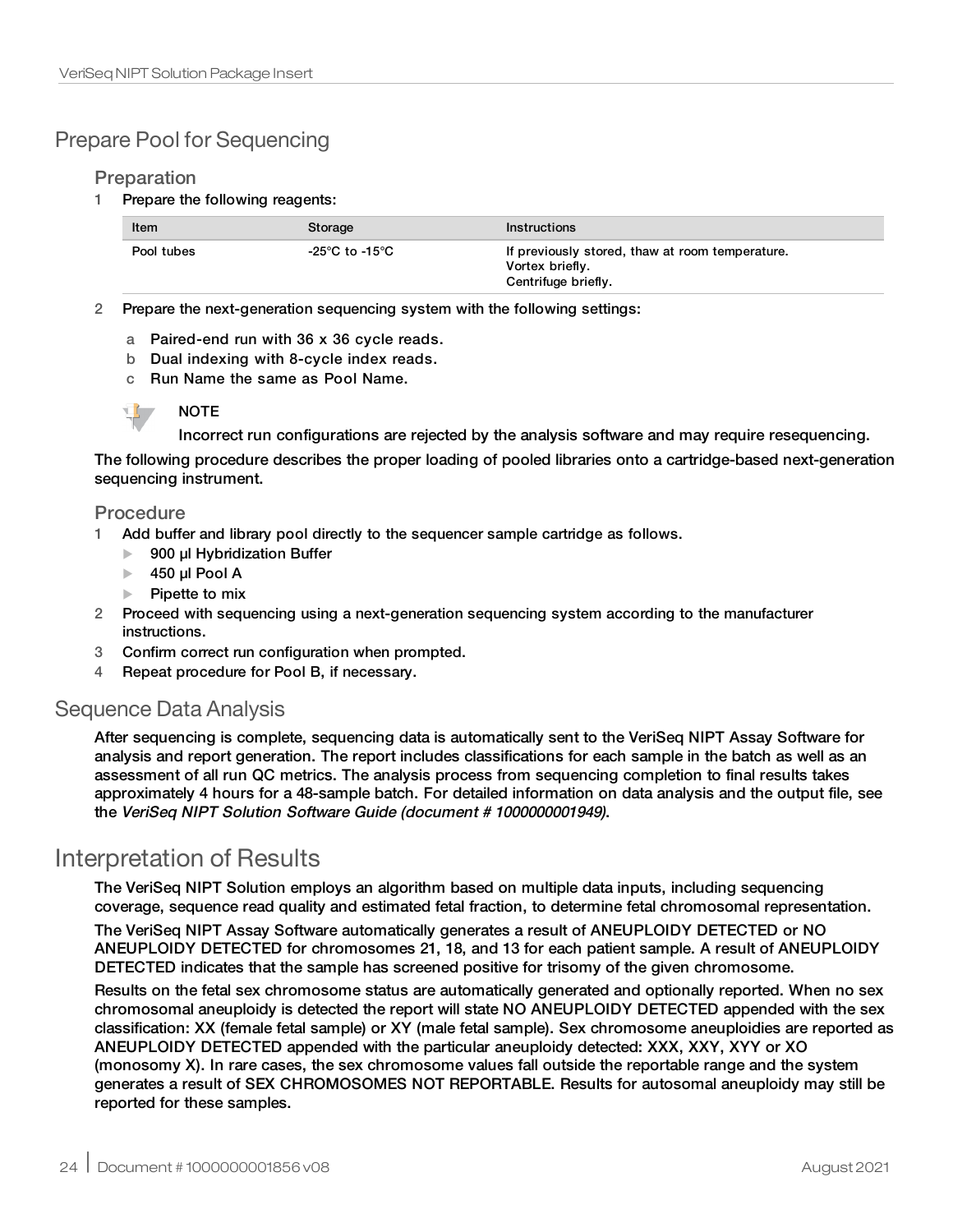The VeriSeq NIPT Assay Software uses statistics generated during sequencing to provide a fetal fraction estimation (FFE) for each sample. The FFE is the estimated fetal cfDNA component which is recovered by the assay and reported as a rounded percentage for each sample. The average standard deviation of this estimate across all samples is 1.3%. The FFE is not to be used in isolation to exclude samples when reporting results.

To make chromosomal representation calls, the VeriSeq NIPT Assay Software utilizes the individualized Fetal Aneuploidy Confidence Test (iFACT), a dynamic threshold metric that indicates whether the system has generated sufficient sequencing coverage, given the fetal fraction estimate for each sample. The system makes chromosomal representation calls only if a sample meets the iFACT threshold. If a sample fails to achieve this threshold, the QC assessment displays FAILED iFACT and the system does not generate a result. The iFACT assessment is applied to all samples.

In addition to iFACT, the VeriSeq NIPT Assay Software assesses several other QC metrics during analysis. The additional metrics include assessments of coverage uniformity on reference genomic regions (DATA OUTSIDE OF EXPECTED RANGE) and the distribution of cfDNA fragment lengths (FRAGMENT SIZE DISTRIBUTION OUTSIDE OF EXPECTED RANGE). The QC assessment displays either a QC flag or a QC failure for any metrics outside of the acceptable range. In the case of QC failure, the system does not generate a result for the sample. If a sample fails QC, a second plasma aliquot can be processed provided there is sufficient plasma volume in the blood collection tube.



### CAUTION

Check the fetal fraction estimates of all samples. If fetal fraction estimates are similar for all samples within a run, sample amalgamation may have occurred and impacted results. Contact Illumina Technical Support for help troubleshooting.

## Performance Characteristics

The following data outlined in the clinical performance and analytical performance sections were generated by using the protocols and materials outlined in the *[Instructions](#page-10-0) for Use* starting with plasma. All sequencing data for this section were generated on an Illumina NextSeq 500/550 sequencing system with the following configurations:

- NextSeq control software v2.1.0.31
- NexSeq 500/550 High Output Kit v2 (75 cycle) sequencing reagents kit
- 2x36 paired-end sequencing run in high output mode

## Clinical Study

The clinical accuracy of the VeriSeq NIPT Solution with respect to outcomes determined by a clinical reference standard assessment was demonstrated by evaluating plasma samples from pregnant women with singleton pregnancies undergoing prenatal screening for fetal chromosome aneuploidies.Samples were obtained from de-identified banked plasma samples that were previously processed from peripheral whole blood specimens.

A total of 3,107 samples were tested. Of these samples, 21 (0.68%, 21/3107) samples failed assay QC on first pass during the analysis of the completed sequencing data:

- $\blacktriangleright$  11 failed iFACT
- $\triangleright$  8 had data outside the expected range
- 2 had fragment size distribution outside of the expected range.

#### Demographics and Pregnancy Characteristics

Maternal age, ethnicity, gestational age, and trimester of pregnancy are summarized in [Table](#page-25-0) 7.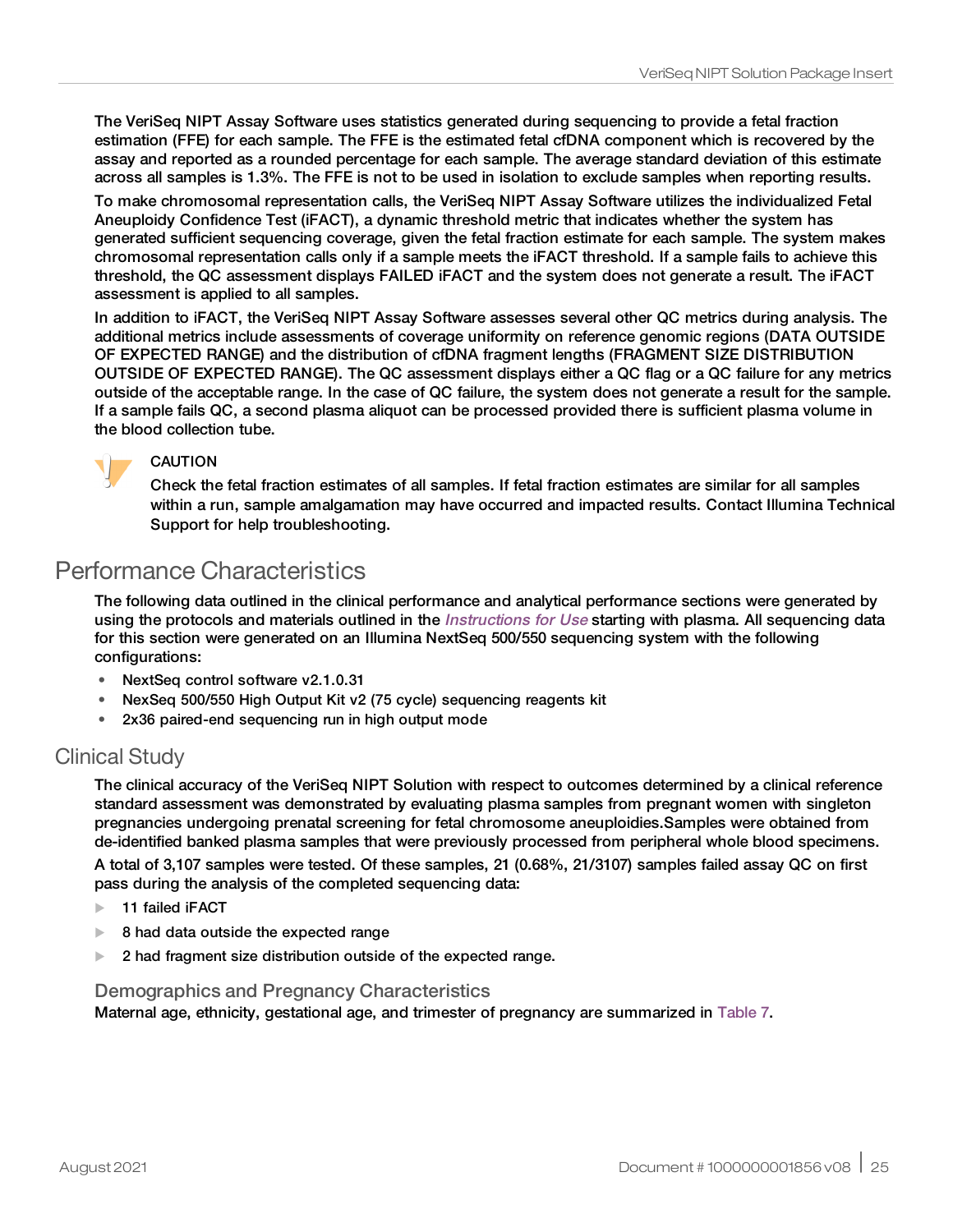<span id="page-25-0"></span>

|  |  |  | Table 7 Demographics and Pregnancy Characteristics |
|--|--|--|----------------------------------------------------|
|--|--|--|----------------------------------------------------|

|                                                                                              | $(N = 3086)$ |
|----------------------------------------------------------------------------------------------|--------------|
| Maternal age - years                                                                         |              |
| Mean                                                                                         | 36.8         |
| <b>Standard Deviation</b>                                                                    | 3.6          |
| Median                                                                                       | 36.7         |
| 25th percentile, 75th percentile                                                             | 35.3, 38.8   |
| Minimum, maximum                                                                             | 18.2, 51.6   |
| Race/ethnicity - n $(\%)^a$                                                                  |              |
| White or Caucasian                                                                           | 981 (32%)    |
| <b>Black or African American</b>                                                             | 231 (7%)     |
| Hispanic or Latino                                                                           | 1,079 (35%)  |
| Asian                                                                                        | 706 (23%)    |
| <b>Native American</b>                                                                       | $4(0.1\%)$   |
| Multiple                                                                                     | 58 (2%)      |
| <b>Unknown</b> b                                                                             | 27 (1%)      |
| Gestational age at blood draw - weeks                                                        |              |
| Mean                                                                                         | 12.2         |
| <b>Standard Deviation</b>                                                                    | 2.8          |
| Median                                                                                       | 11           |
| 25th percentile, 75th percentile                                                             | 10, 13       |
| Minimum, maximum                                                                             | 10, 25       |
| Trimester of pregnancy $-$ n (%)                                                             |              |
| First (<14 weeks)                                                                            | 2,520 (82%)  |
| Second                                                                                       | 566 (18%)    |
| Third ( $\geq$ 27 weeks)                                                                     | $0(0\%)$     |
| <sup>a</sup> This trial was conducted in the United States.<br>$D$ Danautaal aa ffinklingum! |              |

Reported as "unknown".

## Clinical Performance in Singleton Pregnancies

All study samples had clinical reference standard outcomes (clinical "truth") related to aneuploidy status and were based on a medical doctor or genetic counselor's assessment of cytogenetic test or newborn physical exam results. Samples were eligible for testing if clinical outcomes were recorded for fetal aneuploidy status of chromosomes 21, 18, 13, or fetal sex outcomes including fetal sex chromosome aneuploidy (SCA) (monosomy X, XXX, XXY, or XYY). Within the sample set, 3,057 samples had clinical reference data for autosomal aneuploidies and 3,082 had clinical reference data for SCA. Results as called by the VeriSeq NIPT Solution assay were compared to the clinical reference standard outcomes.

#### Cross Tabulation of VeriSeq NIPT Solution Result Versus Clinical Reference Standard Outcome for Trisomy 21, Trisomy 18, and Trisomy 13

A cross tabulation of the VeriSeq NIPT Solution results (rows) versus the clinical reference standard outcome (columns) is provided in a series of  $2 \times 2$  tables. There were no instances of cross calling between the autosomal aneuploidies (eg, VeriSeq NIPT Solution did not detect trisomy 18 in a sample that had a trisomy 21 affected outcome).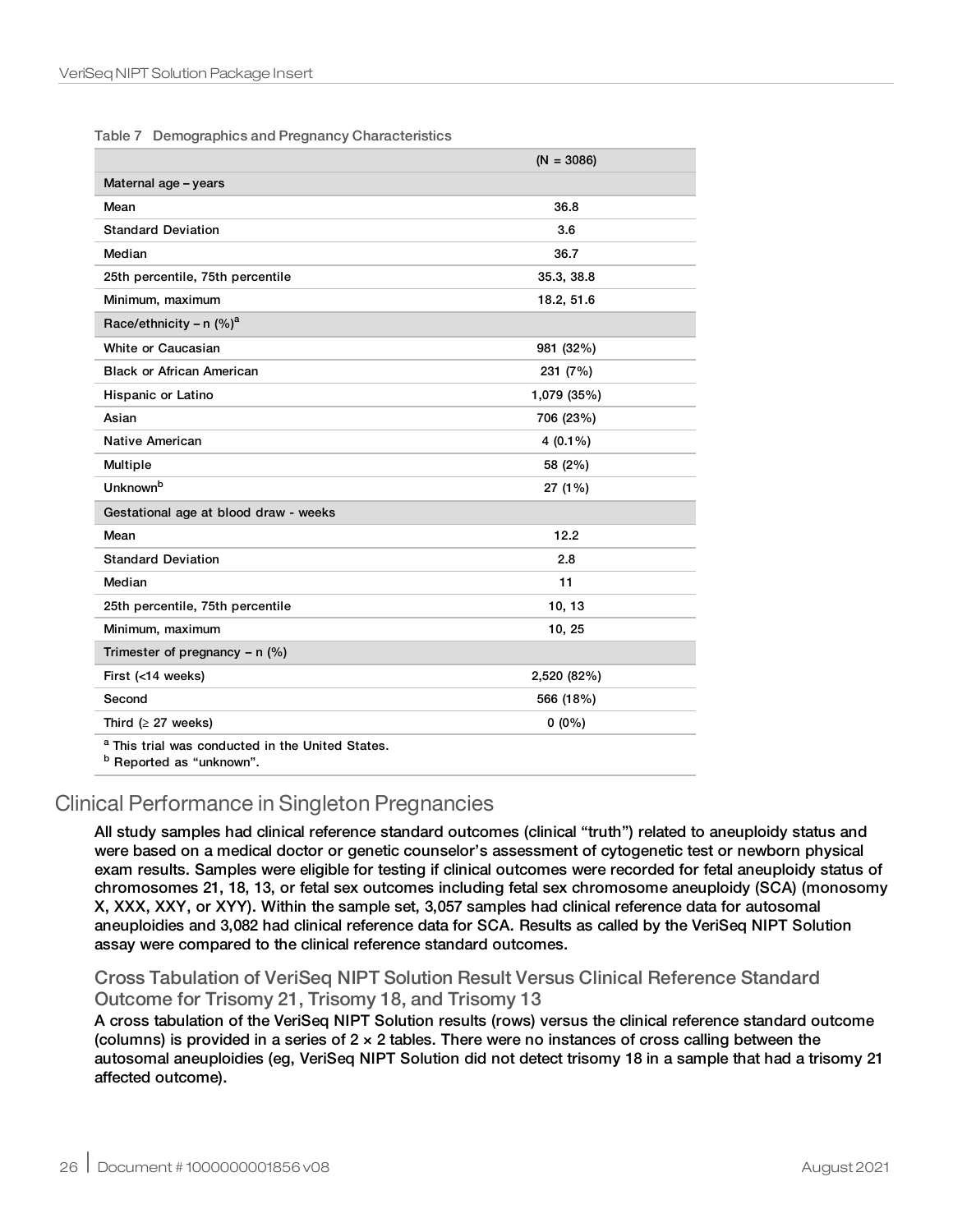|                                      | <b>Clinical Reference</b><br>Standard Outcome <sup>a</sup> |                            |       |
|--------------------------------------|------------------------------------------------------------|----------------------------|-------|
| <b>VeriSeg NIPT Solution Result</b>  | Trisomy 21 Affected                                        | Trisomy 21 Not<br>Affected | Total |
| Chromosome 21 Aneuploidy Detected    | 90                                                         |                            | 91    |
| Chromosome 21 No Aneuploidy Detected |                                                            | 2965                       | 2966  |
| Total                                | 91                                                         | 2966                       | 3057  |

#### Table 8 Cross Tabulation of Trisomy 21 Results

a Clinical reference standard assessment was performed with cytogenetic tests or newborn physical exam.

#### Table 9 Cross Tabulation of Trisomy 18 Results

|                                      | <b>Clinical Reference</b><br>Standard Outcome <sup>a</sup> |                            |       |
|--------------------------------------|------------------------------------------------------------|----------------------------|-------|
| VeriSeg NIPT Solution Result         | Trisomy 18 Affected                                        | Trisomy 18<br>Not Affected | Total |
| Chromosome 18 Aneuploidy Detected    | 18                                                         | з                          | 21    |
| Chromosome 18 No Aneuploidy Detected | 2                                                          | 3034                       | 3036  |
| Total                                | 20                                                         | 3037                       | 3057  |

a Clinical reference standard assessment was performed with cytogenetic tests or newborn physical exam.

#### Table 10 Cross Tabulation of Trisomy 13 Results

|                                      | <b>Clinical Reference</b><br>Standard Outcome <sup>a</sup> |                            |       |
|--------------------------------------|------------------------------------------------------------|----------------------------|-------|
| VeriSeg NIPT Solution Result         | Trisomy 13 Affected                                        | Trisomy 13<br>Not Affected | Total |
| Chromosome 13 Aneuploidy Detected    | 8                                                          | 4                          | 12    |
| Chromosome 13 No Aneuploidy Detected |                                                            | 3045                       | 3045  |
| Total                                | 8                                                          | 3049                       | 3057  |

a Clinical reference standard assessment was performed with cytogenetic tests or newborn physical exam.

### <span id="page-26-0"></span>Sensitivity and Specificity of the VeriSeq NIPT Solution for Detecting Trisomies 21, 18, & 13

#### Table 11 Sensitivity and Specificity of the VeriSeq NIPT Solution for Detecting Trisomies 21, 18, & 13

|                                                 | Trisomy 21          | Trisomy 18          | Trisomy 13          |
|-------------------------------------------------|---------------------|---------------------|---------------------|
| Sensitivity                                     | 98.9% (90/91)       | $90.0\%$ (18/20)    | 100.0% (8/8)        |
| 2-sided $95\%$ Cl <sup>a</sup>                  | $(94.0\%, 99.8\%)$  | $(69.9\%, 97.2\%)$  | $(67.6\%, 100.0\%)$ |
| Specificity                                     | >99.9% (2965/2966)  | 99.9% (3034/3037)   | 99.9% (3045/3049)   |
| 2-sided $95\%$ Cl <sup>a</sup>                  | $(99.8\%, 100.0\%)$ | $(99.7\%, 100.0\%)$ | $(99.7\%, 99.9\%)$  |
| <sup>a</sup> CI based on Wilson's score method. |                     |                     |                     |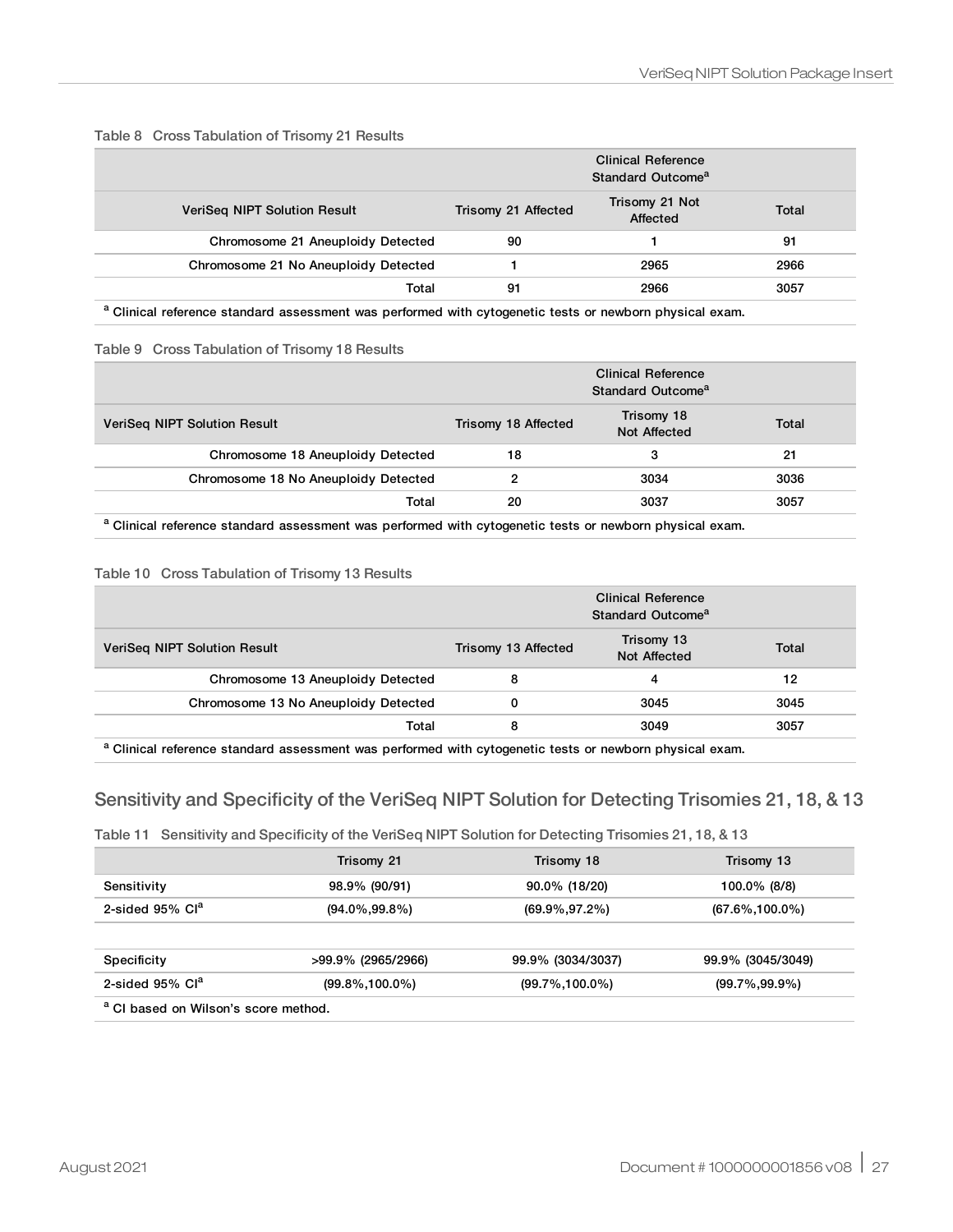#### Sensitivity and Specificity of the VeriSeq NIPT Solution in Samples with Fetal Fraction Estimation of ≤ 4% and  $> 4\%$

The samples in the performance analyses have estimated fetal fractions ranging from <1% to 30%. The detection of fetal aneuploidies from maternal cfDNA is, in part, dependent on the fetal fraction for each sample, so the performance of the assay may be decreased at lower fetal fractions. Some NIPT methodologies employ a strict fetal fraction cut-off<sup>9,10,11,12</sup>, with 4% considered the lower bound of detection.<sup>9,10,11</sup> The following tables show the performance of the VeriSeq NIPT Solution at fetal fraction estimation of less than or equal to 4% , and greater than 4%. The results of the clinical study demonstrate that VeriSeq NIPT Solution is able to detect fetal aneuploidy at fetal fractions of 4% or less.

|                    | Trisomy 21         | Trisomy 18         | Trisomy 13 |
|--------------------|--------------------|--------------------|------------|
| Sensitivity        | 90.9% (10/11)      | 80.0% (4/5)        | N/A (0/0)  |
| 2-sided $95\%$ CI* | $(62.3\%, 98.4\%)$ | $(37.6\%, 96.4\%)$ | N/A        |
|                    |                    |                    |            |

Table 12 Sensitivity and Specificity in Samples with Fetal Fraction Estimation  $\leq 4\%$ 

| Specificity            | 99.7% (329/330)    | 100.0% (336/336)  | 99.7% (340/341)    |
|------------------------|--------------------|-------------------|--------------------|
| 2-sided $95\%$ CI $^*$ | $(98.3\%, 99.9\%)$ | $(98.9\%, 100\%)$ | $(98.4\%, 99.9\%)$ |

Table 13 Sensitivity and Specificity in Samples with Fetal Fraction Estimation > 4%

|                                    | Trisomy 21          | Trisomy 18         | Trisomy 13          |
|------------------------------------|---------------------|--------------------|---------------------|
| Sensitivity                        | 100.0% (80/80)      | 93.3% (14/15)      | 100% (8/8)          |
| 2-sided $95\%$ Cl <sup>*</sup>     | $(95.4\%, 100.0\%)$ | $(70.2\%, 98.8\%)$ | $(67.6\%, 100.0\%)$ |
| Specificity                        | 100.0% (2636/2636)  | 99.9% (2698/2701)  | 99.9% (2705/2708)   |
| 2-sided $95\%$ Cl*                 | $(99.9\%, 100.0\%)$ | $(99.7\%, 100\%)$  | $(99.7\%, 100\%)$   |
| *CI based on Wilson's score method |                     |                    |                     |

#### Detection of Sex Chromosome Aneuploidies

The VeriSeq NIPT Solution sex chromosome results were compared to the clinical reference standard outcome and are summarized in table below. The percent concordance was calculated for each sex chromosome within each clinical reference standard outcome [classification]. Percent concordance was calculated as the number of samples in which the VeriSeq NIPT Solution sex chromosome call matched the clinical reference standard classification, divided by the total number of samples with the same clinical reference standard classification.

#### Table 14 Percent Concordance for Fetal Sex Classification

|                                                                                                                |                      | Clinical Reference Standard Outcome                          |                            |                     |                 |                |                 |                 |                    |
|----------------------------------------------------------------------------------------------------------------|----------------------|--------------------------------------------------------------|----------------------------|---------------------|-----------------|----------------|-----------------|-----------------|--------------------|
| <b>Veriseg NIPT</b><br><b>Solution Results</b><br>For Fetal Sex                                                |                      | Newborn Physical Exam<br>Outcome<br>[No Cytogenetic Results] | <b>Cytogenetic Results</b> |                     |                 |                |                 |                 |                    |
| Classification                                                                                                 | Female               | Male                                                         | <b>XX</b>                  | XY                  | XO              | <b>XXX</b>     | <b>XXY</b>      | <b>XYY</b>      | Other <sup>a</sup> |
| Percent<br>Concordant                                                                                          | 99.9%<br>(1371/1373) | 99.9%<br>(1420/1422)                                         | 97.4%<br>(147/151)         | 100.0%<br>(118/118) | 100.0%<br>(6/6) | 80.0%<br>(4/5) | 100.0%<br>(5/5) | 100.0%<br>(1/1) | Not<br>Applicable  |
| <sup>a</sup> 1 sample was 49, XXXXY classified by the VeriSeq NIPT Solution as "Sex chromosome not reportable" |                      |                                                              |                            |                     |                 |                |                 |                 |                    |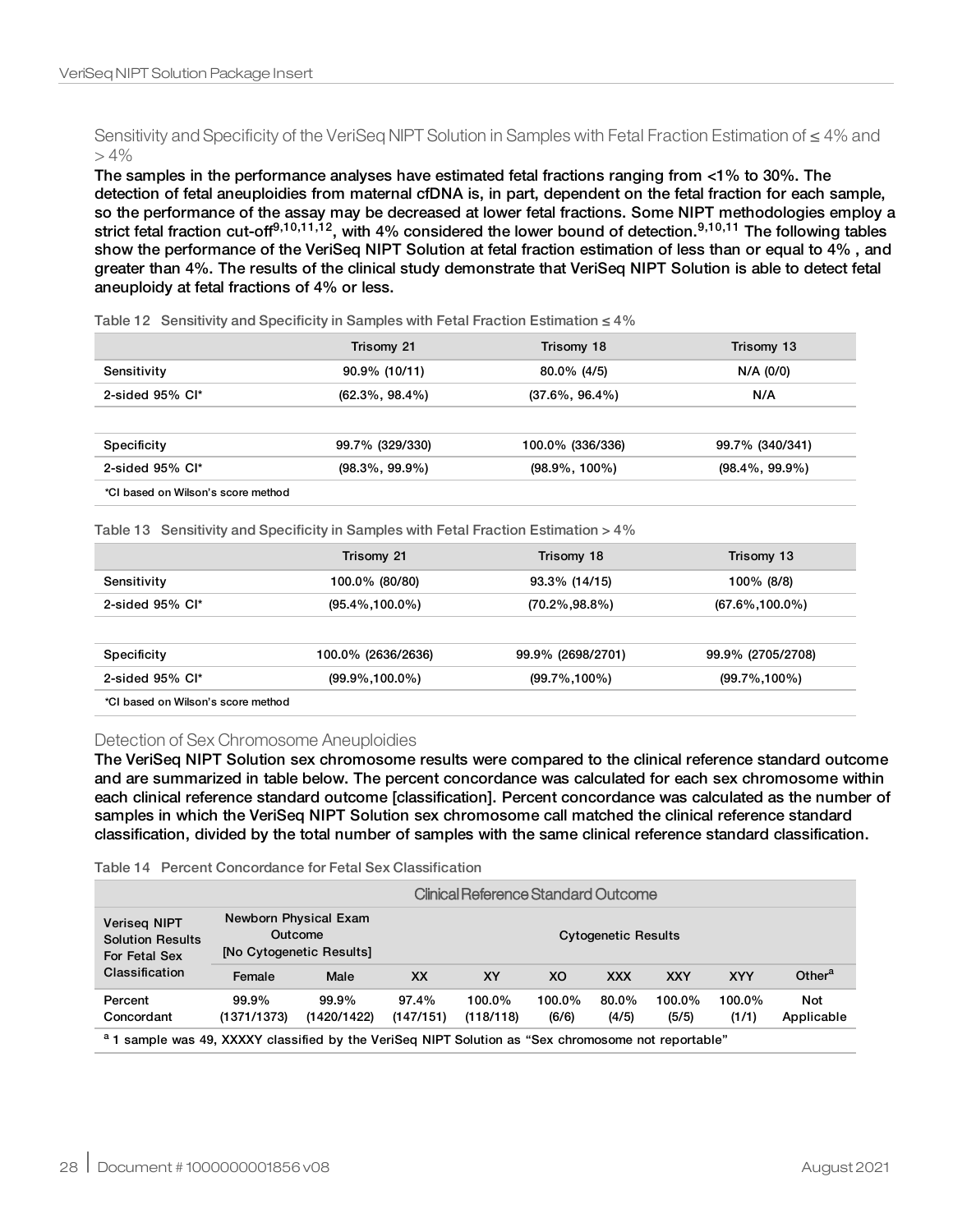### Positive Predictive Value and Negative Predictive Value of the VeriSeq NIPT Solution for Detecting Trisomies 21, 18, & 13 for a Range of Prevalences

Positive predictive value (PPV) and negative predictive value (NPV) of the test provide information regarding the test's ability to inform clinical decisions based on test sensitivity, specificity, and pretest probability that a fetus is trisomy affected (prevalence). Since PPV and NPV depend on prevalence and the prevalence for these aneuploidies may vary across different subject populations, PPV and NPV were calculated based on the observed sensitivity and specificity seen in the clinical accuracy study for Trisomies 21, 18, and 13. The table below summarizes the PPV and NPV for a range of plausible prevalence values.

| Prevalence | <b>PPV</b> | <b>NPV</b> |
|------------|------------|------------|
| 0.05%      | 59.48%     | 100.00%    |
| 0.10%      | 74.60%     | 100.00%    |
| 0.20%      | 85.47%     | 100.00%    |
| 0.50%      | 93.65%     | 99.99%     |
| 1.00%      | 96.74%     | 99.99%     |
| 1.50%      | 97.81%     | 99.98%     |
| 2.00%      | 98.36%     | 99.98%     |
| 0.03%      | 21.48%     | 100.00%    |
| 0.05%      | 31.32%     | 99.99%     |
| 0.10%      | 47.71%     | 99.99%     |
| 0.20%      | 64.62%     | 99.98%     |
| 0.30%      | 73.28%     | 99.97%     |
| 0.40%      | 78.54%     | 99.96%     |
| 0.50%      | 82.08%     | 99.95%     |
| 0.01%      | 7.09%      | 100.00%    |
| 0.02%      | 13.23%     | 100.00%    |
| 0.05%      | 27.61%     | 100.00%    |
| 0.10%      | 43.29%     | 100.00%    |
| 0.20%      | 60.44%     | 100.00%    |
|            |            |            |

Table 15 Positive Predictive Value and Negative Predictive Value of the VeriSeq NIPT Solution for Detecting Trisomies 21, 18, and 13 for a Range of Prevalences

## Performance in Twin Pregnancies

### Clinical Performance

Due to low prevalence, only a small number of twin samples were available for the clinical study. There were four trisomy 21 twin samples that were tested and all were correctly called for presence of trisomy 21 as well as absence of any other anomaly. However, given the fact that the number of twin samples was too low, the confidence levels for sensitivity and specificity would be too wide to be of practical use. As such, these samples were not included in the overall performance calculations reported in [Table](#page-26-0) 11.

### Estimating Trisomy 21, 18, and 13 Performance

To more accurately estimate the performance of VeriSeq NIPT Solution in twin pregnancies, in silico models based on observations from clinical samples were used to simulate populations of twin pregnancies consistent with the intended use population. The distribution of fetal fraction was determined from approximately 4,500 twin samples and compared to the distribution from approximately 120,000 singleton samples. The distribution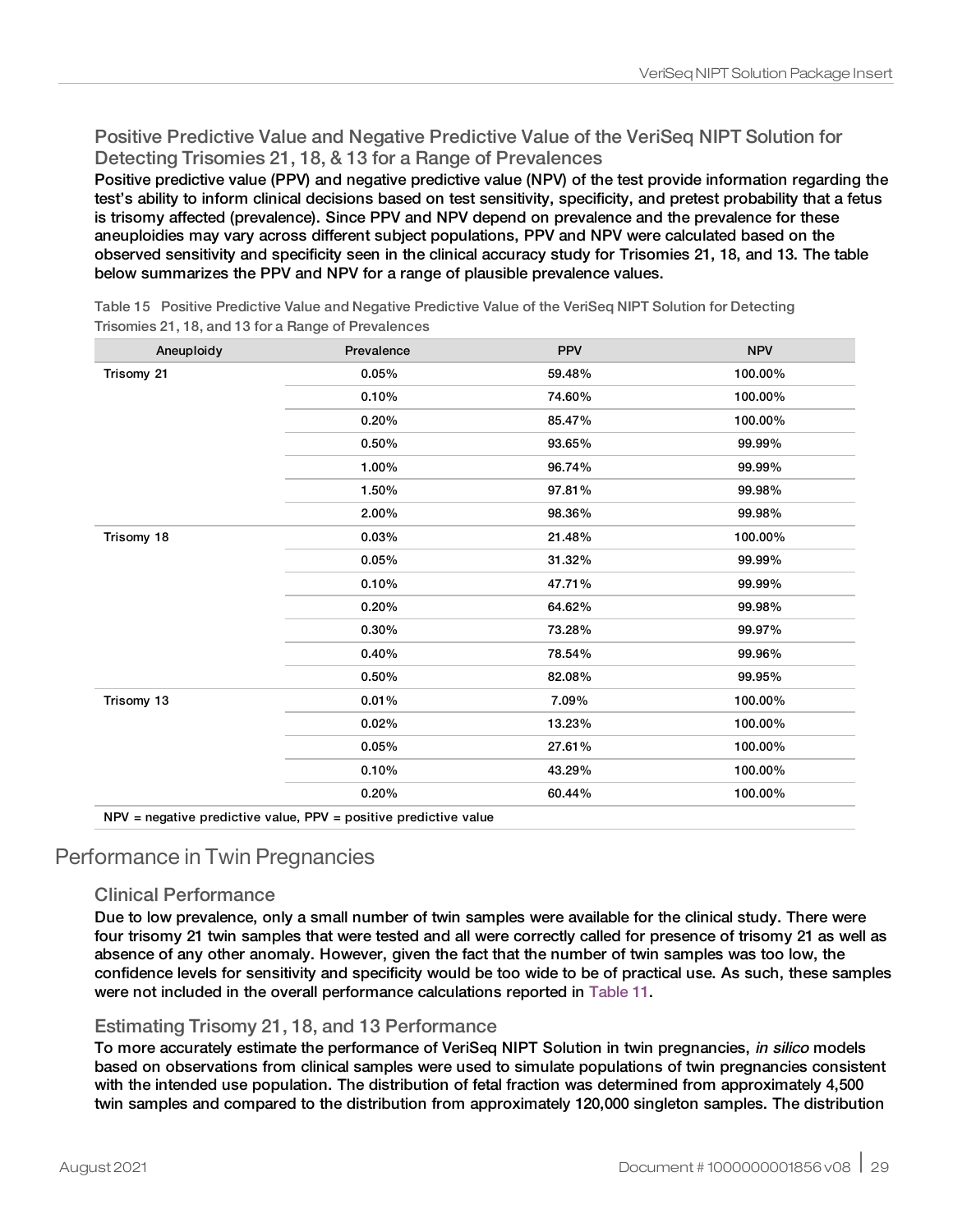of fetal fraction conditional on aneuploidy status was determined from singleton putative calls (1,004 trisomy 21, 312 trisomy 18, and 197 trisomy 13). Combining the two distributions allowed for inferences of aneuploidy detection in twins. Sets of dizygotic and monozygotic twins were simulated, and a weighted average representing their prevalence in the intended use population was taken (2 dizygotic: 1 monozygotic) to estimate sensitivity. For specificity, sets of unaffected twins were simulated.

The fraction of each simulated sample affected by the trisomy (ie, the 'affected fraction'), was calculated differently for each sample category:

- For monozygotic twins, the affected fraction of each sample was set to 1.0 because, in this situation, the trisomy affects both twins.
- For dizygotic twins, it was assumed that only one twin was affected (to have both dizygotic twins be affected is extremely rare). Affected fraction values were simulated using the known distribution of fetal fraction ratios as determined from sex discordant clinical twin samples. A conservative approach was taken whereby it was assumed that the affected twin always had the lowest fetal fraction of the two twins. A correction factor was applied for fetal fractions being on average lower in trisomy 13 and 18 pregnancies.
- For unaffected twins, the affected fraction of each sample was set to zero.

For twins affected by either trisomy 18 or 13, the fetal fraction corresponding to the affected fraction of the sample was reduced proportional to the average reduction in fetal fraction observed in clinical data in Trisomy 18 or 13 singletons versus euploid singletons.

Both the overall fetal fraction and the affected fraction of each simulated sample were then used to calculate an aneuploidy score using the standard VeriSeq NIPT Solution algorithm. Sensitivity was calculated by determining how often the aneuploidy scores for the simulated affected twins were above the corresponding aneuploidy cutoff. Correspondingly, specificity was calculated by determining how often the aneuploidy scores for the simulated unaffected twins were below the corresponding aneuploidy cutoff ([Table](#page-29-0) 16). 95% confidence intervals were estimated based on the number of real clinical twin samples in the original data set, which were classified as either affected or unaffected by the relevant trisomy.

|                    | Trisomy 21         | Trisomy 18           | Trisomy 13         |
|--------------------|--------------------|----------------------|--------------------|
| Sensitivity        | $97.1\%$           | 95.8%                | $95.1\%$           |
| 2-Sided $95\%$ Cl* | $(87.9\%, 99.2\%)$ | $(66.7\% , 99.5\%)$  | (67.7%, 99.3%)     |
|                    |                    |                      |                    |
| Specificity        | 99.9%              | $>99.9\%$            | $>99.9\%$          |
| 2-Sided 95% CI     | $(99.7\%, 99.9\%)$ | $(99.9\%, > 99.9\%)$ | $(99.9\%, 99.9\%)$ |

<span id="page-29-0"></span>Table 16 Estimates for Trisomy 21, 18, and 13 in Simulated Population of Twin Pregnancies

\*CI based on the Wilson score method

For [Table](#page-29-0) 16, point estimates and estimated 95% confidence intervals for the sensitivity and specificity of VeriSeq NIPT Solution to detect Trisomy 21, 18, and 13 were determined from a simulated population of twin pregnancies consistent with the intended use population. Confidence intervals were estimated based on the number of QC passing clinical twin samples classified as either affected or unaffected by the relevant trisomy. The sensitivity calculation assumes that two thirds of affected twin pregnancies are dizygotic with one affected twin, while one third of affected twin pregnancies are monozygotic with both twins affected.

The estimates listed in [Table](#page-29-0) 16 pertain to twin pregnancies only. Due to even lower prevalence, data for higherorder pregnancies (triplets or higher) were insufficient to establish appropriate statistical models from which accuracy of aneuploidy detection could be estimated.

### Analytical Performance

#### Precision

To assess VeriSeq NIPT Solution precision, two studies were conducted:

A multisite internal Reproducibility study that comprised 9 runs across 3 sites using 3 operators and a single lot of reagents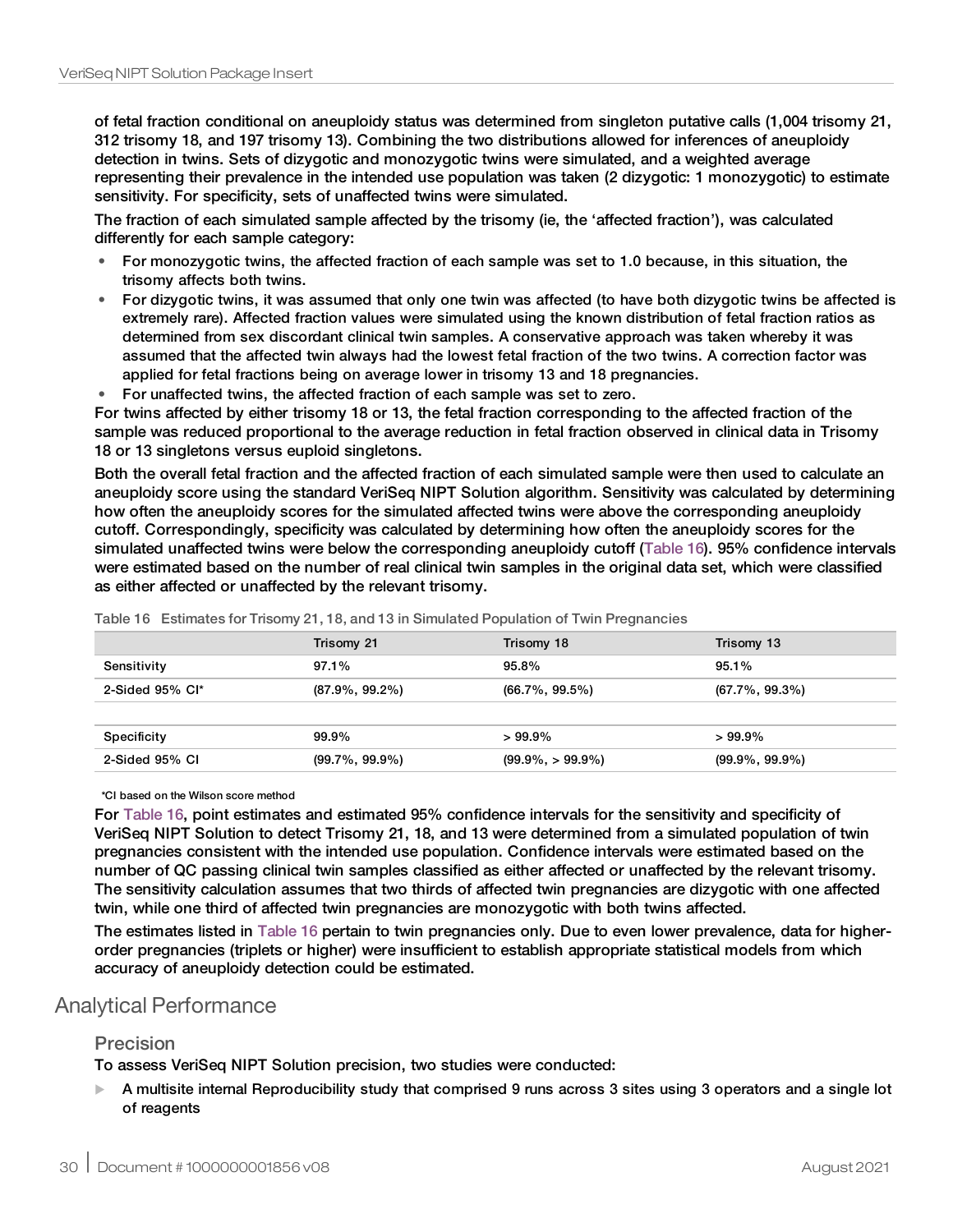$\blacktriangleright$  A Within-Lab Precision study that comprised 12 runs at a single site using two operators, 2 instrument systems, and 3 reagent lots

A 5% fetal fraction trisomy 21 pool was created by combining cfDNA extracted from maternal plasma from pregnant women (with a trisomy 21 affected fetus) and cfDNA extracted from plasma from nonpregnant women. Pooled cfDNA extracted from maternal plasma from unaffected male (XY fetus) and unaffected female (XX fetus) pregnancies were also tested. Testing was performed over 10 days for a total of 21 runs for the 2 studies combined.

Of the 903 samples included in the analyses across the 2 studies, there was 100% agreement with 84/84 for trisomy 21, 399/399 for XX sex classification, and 420/420 for XY sex classification. Distribution of samples by site were as follows: Site 1 - T21 (12), XX (57), XY(60); Site 2 - T21 (12), XX (57), XY(60); Site 3 - T21 (60), XX (285), XY(300).

| Expected | Attempted | <b>Observed Call</b> |     |            |     |     |
|----------|-----------|----------------------|-----|------------|-----|-----|
|          |           | T <sub>21</sub>      | T18 | <b>T13</b> | XX  | XY  |
| T21 (XY) | 84        | 84                   |     |            |     | 84  |
| XX       | 399       |                      |     |            | 399 |     |
| XY       | 420       |                      |     |            |     | 420 |

|  | Table 17 Reproducibility and Within-Lab Precision (Combined Data) |  |
|--|-------------------------------------------------------------------|--|
|--|-------------------------------------------------------------------|--|

#### Cross-Contamination

Cross-contamination was assessed in the VeriSeq NIPT Solution sample preparation workflow. Plasma pools from non-pregnant females (XX) and adult males (XY) were tested in a checkerboard pattern in the 96-well plate format across 4 plates (N=48 each for female and male samples per plate; total of 192 female and 192 male samples). None of the female samples demonstrated chromosome Y coverage that was statistically higher than the estimated background, indicating no cross-contamination from male samples within the same plate. No detectable cross-contamination was observed in the VeriSeq NIPT Solution.

#### Potentially Interfering Substances

To assess the impact of interfering substances on the VeriSeq NIPT Solution, the performance of the assay was evaluated in the presence of potential interferents.

Albumin, bilirubin, hemoglobin, and triglycerides (endogenous) were each spiked into maternal plasma pools from unaffected female (XX fetus) pregnancies and tested at 2 concentrations for each test substance (n=16 for each). No interference in the performance of the assay was observed.

|  |  |  |  | Table 18 Potentially Interfering Substances (endogenous) |
|--|--|--|--|----------------------------------------------------------|
|--|--|--|--|----------------------------------------------------------|

| <b>Test Substance</b> | Low Test Concentration (mg/mL) | High Test Concentration (mg/mL) |
|-----------------------|--------------------------------|---------------------------------|
| <b>Albumin</b>        | 35                             | 50                              |
| <b>Bilirubin</b>      | 0.01                           | 0.15                            |
| Hemoglobin            | 100                            | 200                             |
| Triglyceride          | 1.5                            |                                 |

Naturally occurring maternal genomic DNA (gDNA) in the plasma can also potentially interfere with assay performance, as it may be extracted along with the fetal cfDNA. Genomic DNA levels at 1.6, 3.3, and 4.9 ng per sample (corresponding to 1, 2, and 3 standard deviations above mean expected gDNA concentration after 7 days of whole blood storage<sup>13</sup>) was added to cfDNA extracted from maternal plasma from unaffected female (XX fetus) pregnancies. Samples were then tested in the VeriSeq NIPT Solution (n=16 for each concentration). No interference in the performance of the assay was observed in the presence of elevated levels of gDNA.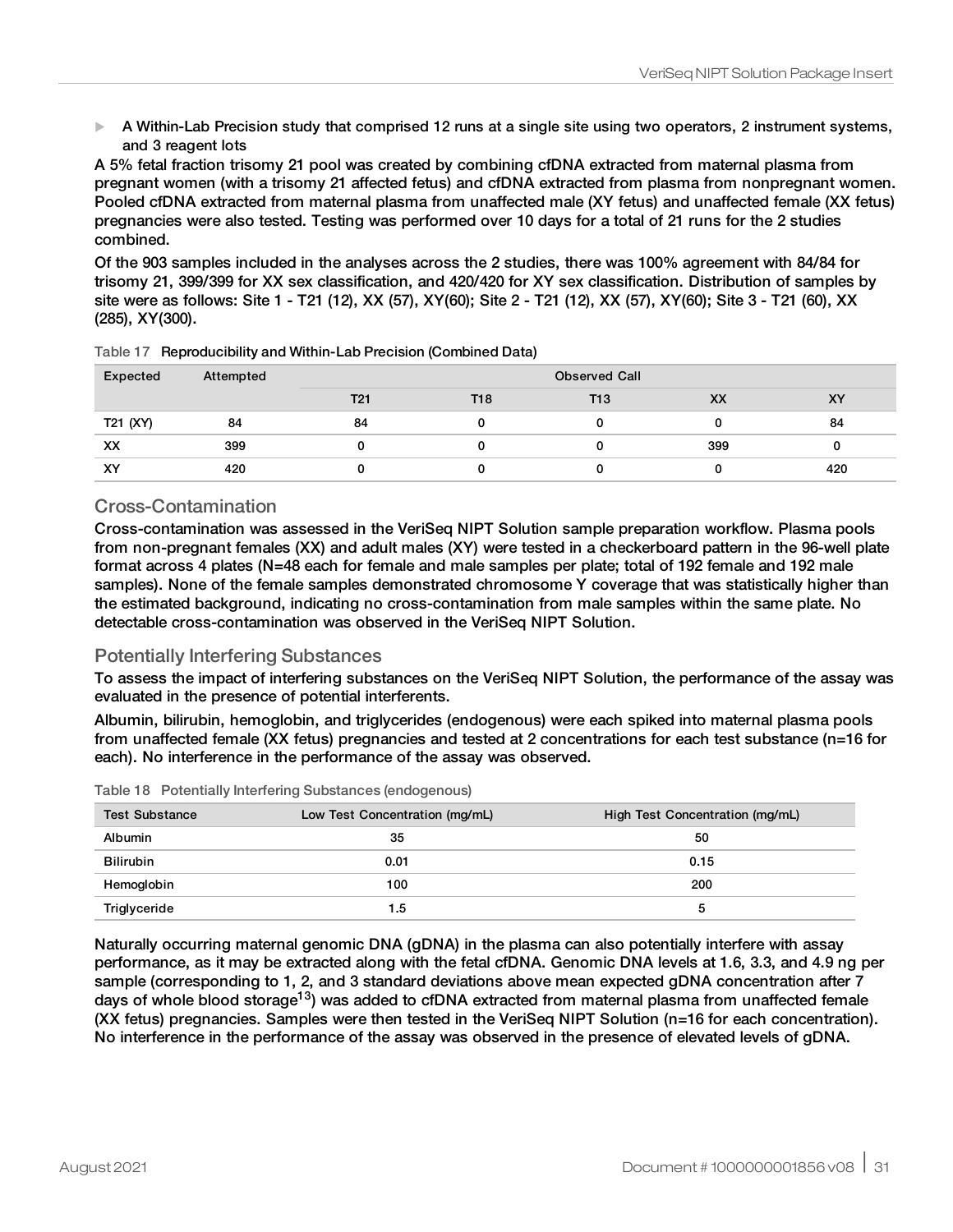Twenty drug-based potentially interfering substances (exogenous) commonly used or prescribed during pregnancy were tested per EP7-A2 (Interference Testing in Clinical Chemistry; Approved Guideline-Second Edition). The 20 potential interferents were combined into 4 pools, spiked into maternal plasma from unaffected female (XX fetus) pregnancies, and tested in the VeriSeq NIPT Solution (N=16 for each pool). No interference in the performance of the assay was observed in the presence of these exogenous substances.

Table 19 Potentially Interfering Substances (exogenous)

| Pool 1            | Pool 2          | Pool 3           | Pool 4           |
|-------------------|-----------------|------------------|------------------|
| Acetaminophen     | Diphenhydramine | Albuterol        | Cetirizine       |
| Acetylcysteine    | Erythromycin    | <b>Bupropion</b> | Dextromethorphan |
| <b>Bisoprolol</b> | Guaifenesin     | Caffeine         | L-Ascorbic acid  |
| Citalopram        | Heparin         | Sertraline       | Metoprolol       |
| Desloratadine     | Lidocaine       | Sodium fluoride  | Nadolol          |

## **Troubleshooting**

## VeriSeq NIPT Solution Troubleshooting

| <b>Failure Mode</b>          | Possible<br>Result                          | Interpretation                                                                                                                | <b>Recommended Action</b>                                                                                                                                 | Comments                                                                                                                                                   |
|------------------------------|---------------------------------------------|-------------------------------------------------------------------------------------------------------------------------------|-----------------------------------------------------------------------------------------------------------------------------------------------------------|------------------------------------------------------------------------------------------------------------------------------------------------------------|
| Insufficient<br>input plasma | Sample QC<br>failure                        | Insufficient<br>plasma volume                                                                                                 | Redraw                                                                                                                                                    | Based on visual inspection of plasma<br>volume.                                                                                                            |
| <b>Blood tube</b><br>failure | No<br>separation of<br>blood into<br>layers | Sample was not<br>centrifuged                                                                                                 | Make sure that the<br>centrifuge started and<br>the tube was spun at<br>the correct force.<br>Redraw sample.                                              |                                                                                                                                                            |
|                              |                                             | Improper sample<br>storage or<br>transport (lysis of<br>sample)                                                               | Redraw sample.                                                                                                                                            | Frozen samples will not separate.                                                                                                                          |
| Sample clog<br>/ Slow flow   | Plasma<br>contamination                     | Individual<br>samples may<br>clog the binding<br>plate if there is<br>significant<br>contamination in<br>the plasma<br>sample | Inspect sample, if<br>remaining plasma in<br>tube is red or milky,<br>cancel sample and<br>request redraw. If<br>sample appears normal,<br>retest sample. |                                                                                                                                                            |
|                              | Sample<br>Overflow                          | Inadequate visual<br>inspection of<br>each tube for<br>sample<br>suitability.                                                 | Invalidate any samples<br>in nearby wells affected<br>by the overflow.                                                                                    | Might indicate an improper transport or<br>storage condition of the sample before<br>processing. You should exclude<br>unsuitable samples from processing. |
|                              | Hardware<br>malfunction                     | Inadequate<br>digestion of<br>material during<br>extraction                                                                   | Retest sample. If<br>problem persists in well<br>location with other<br>samples, contact<br>Illumina Technical<br>Support.                                |                                                                                                                                                            |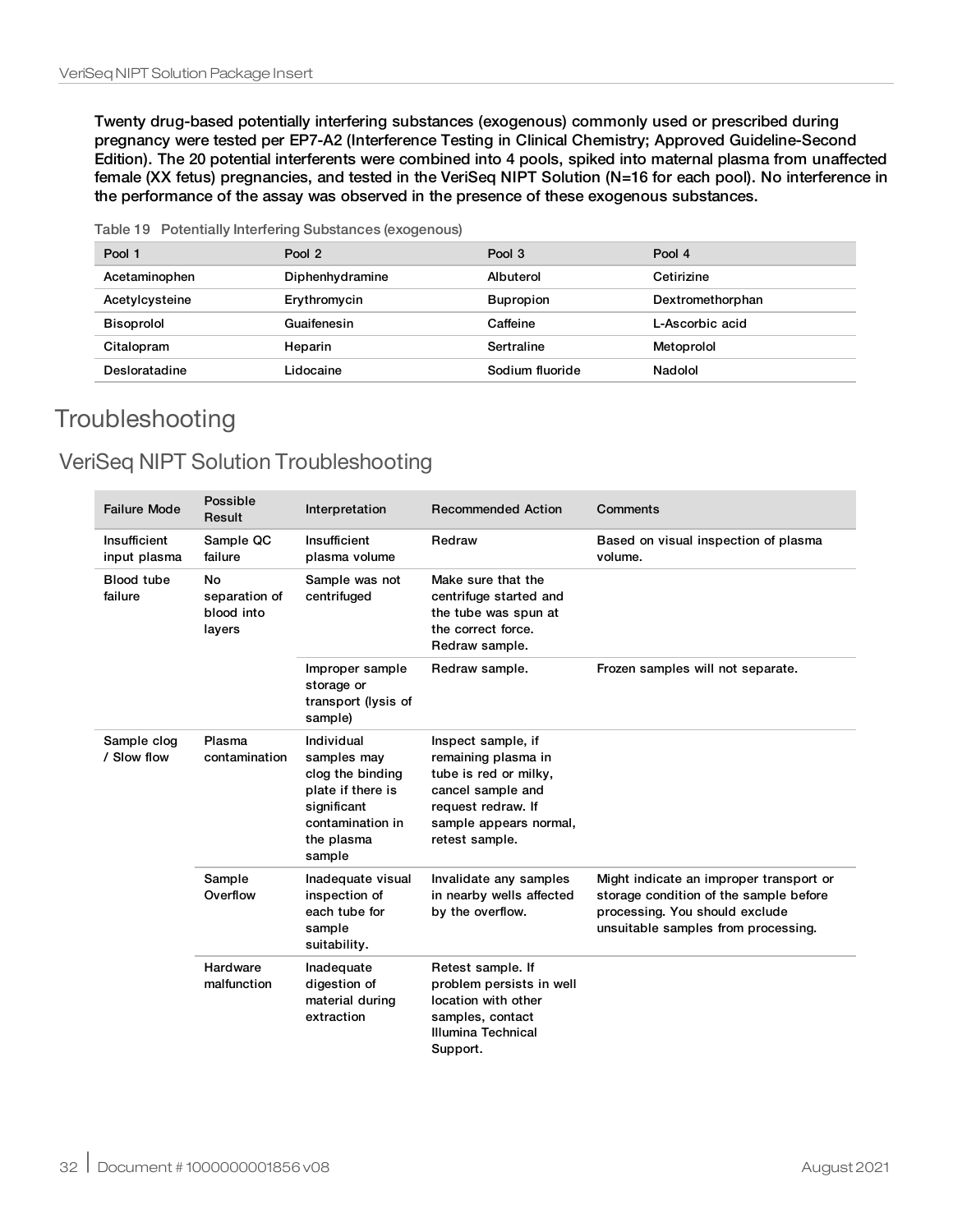| <b>Failure Mode</b>                            | Possible<br>Result                                                 | Interpretation                                                               | <b>Recommended Action</b>                                                                                                                   | Comments                                                                                                                                                                                                                                        |
|------------------------------------------------|--------------------------------------------------------------------|------------------------------------------------------------------------------|---------------------------------------------------------------------------------------------------------------------------------------------|-------------------------------------------------------------------------------------------------------------------------------------------------------------------------------------------------------------------------------------------------|
| Individual<br>Sample<br>Analysis QC<br>failure | Sequencing<br>QC failure                                           | Insufficient<br>genetic input OR<br>Mistransfer<br>during sample<br>handling | <b>Check Sample</b><br>Annotation. Check for<br>similar performance on<br>previous samples in<br>relative plate position.<br>Retest sample. | Indicates either a bad sample input, or a<br>mistransfer on the ML STAR. Insufficient<br>genetic material can come from<br>insufficient cell-free DNA in the plasma or<br>cell-based DNA causing over-dilution of<br>the sample for sequencing. |
|                                                | Low FF or<br><b>NES</b> count                                      | Insufficient data<br>generated to<br>make accurate<br>reporting              | Retest from plasma.                                                                                                                         |                                                                                                                                                                                                                                                 |
| Quantification<br><b>QC</b> failure            | Failed<br>quantification<br>run - Batch<br>median below<br>minimum | Insufficient<br>process yield                                                | Repeat quantification. If<br>repeat also fails,<br>contact Illumina<br><b>Technical Support.</b>                                            | Passing standards curve metrics<br>indicates issue with library preparation.                                                                                                                                                                    |
|                                                | Failed<br>quantification<br>run                                    | Standard curve<br>failure due to bad<br>quantification                       | Repeat quantification. If<br>repeat also fails,<br>contact Illumina<br><b>Technical Support.</b>                                            |                                                                                                                                                                                                                                                 |
| Pooling<br>Failure                             | Failure to<br>complete<br>sample<br>pooling                        | <b>Pooling Analysis</b><br>is unable to<br>calculate proper<br>pool volumes  | Reevaluate target pool<br>concentration, rerun<br>pooling analysis.                                                                         |                                                                                                                                                                                                                                                 |

## VeriSeq NIPT Microlab STAR Troubleshooting

| Process<br>Step          | Error<br>Code | <b>Error Dialog</b>                                                     | Description                                                                                                    | <b>User Resolution</b>                                                                                                                                                                                                                                                         |
|--------------------------|---------------|-------------------------------------------------------------------------|----------------------------------------------------------------------------------------------------------------|--------------------------------------------------------------------------------------------------------------------------------------------------------------------------------------------------------------------------------------------------------------------------------|
| <b>Batch</b><br>Creation | EM0044        | The Batch ID<br>entered<br>contains<br>forbidden<br>characters.         | The VeriSeg NIPT Solution only<br>accepts numbers, letters,<br>underscores, and dashes for all<br>data fields. | Rename batch using a name that does not<br>contain any special text characters.                                                                                                                                                                                                |
| <b>Batch</b><br>Creation | EM0051        | The Batch ID is<br>greater than 26<br>characters in<br>length.          | The VeriSeq NIPT Solution limits<br>the length of batch names to 26<br>characters or less.                     | Rename batch using a name that is fewer<br>than 26 characters.                                                                                                                                                                                                                 |
| <b>Batch</b><br>Creation | <b>EM0076</b> | Unable to<br>connect to<br>VeriSeg Onsite<br>Server                     | The VeriSeg Onsite Server is not<br>responding to data requests from<br>the Workflow Manager.                  | Make sure that:<br>1. The ML STAR is connected to the<br>network.<br>2. The VeriSeq Onsite Server is on.<br>3. The ML STAR can connect to the<br>VeriSeg Onsite Server (via ping request).<br>4. If above steps do not resolve the issue,<br>email Illumina Technical Support. |
| <b>Batch</b><br>Creation | EM0118        | This batch has<br>been failed and<br>cannot be<br>further<br>processed. | The specified batch has already<br>been failed and cannot be<br>processed any further.                         | The batch record on the VeriSeq Onsite<br>Server indicates that the selected batch<br>has been failed. No further processing is<br>allowed. Create another batch with the<br>desired samples.                                                                                  |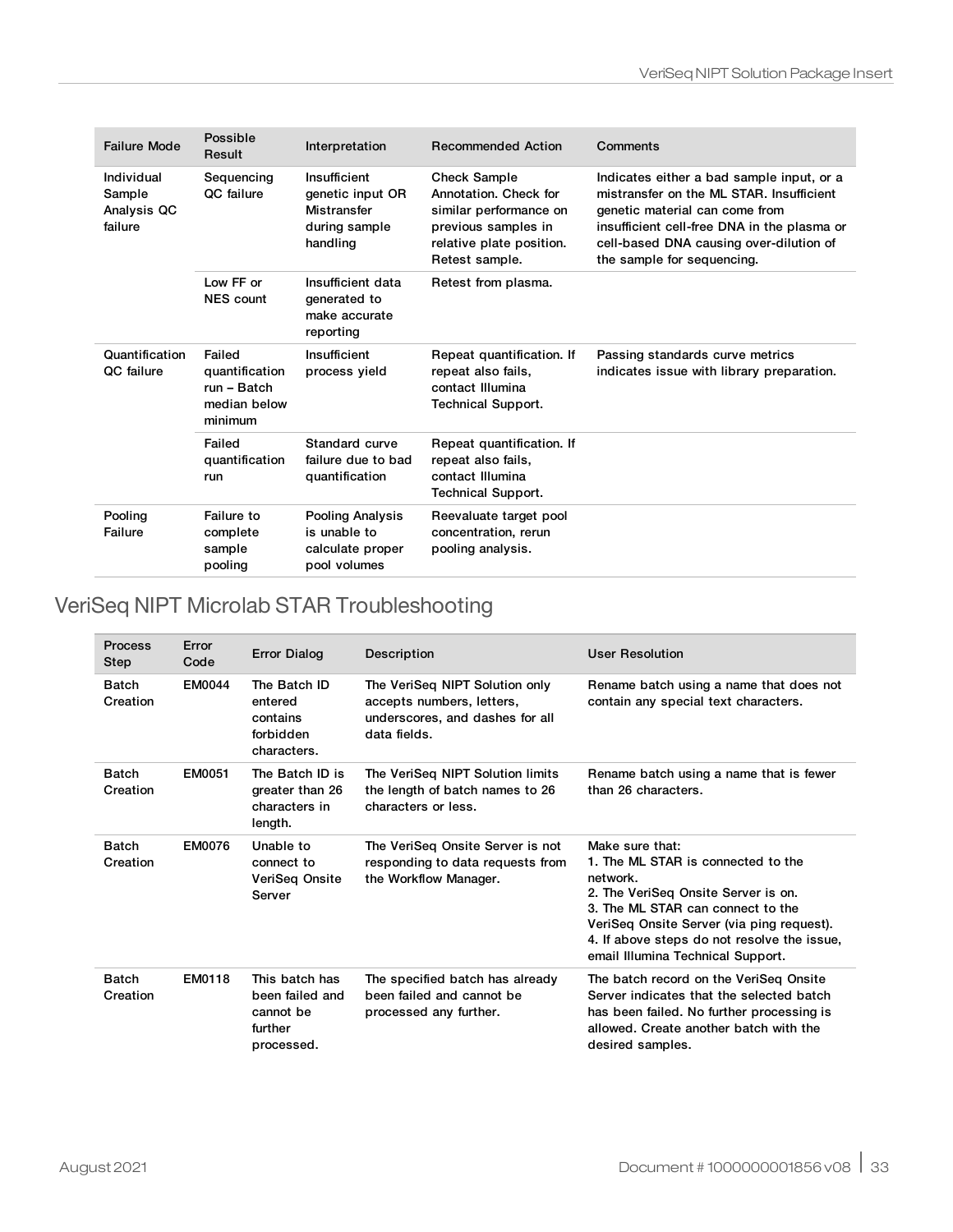| <b>Process</b><br>Step     | Error<br>Code | <b>Error Dialog</b>                                                                   | Description                                                                                               | <b>User Resolution</b>                                                                                                                                                                                           |
|----------------------------|---------------|---------------------------------------------------------------------------------------|-----------------------------------------------------------------------------------------------------------|------------------------------------------------------------------------------------------------------------------------------------------------------------------------------------------------------------------|
| <b>Batch</b><br>Creation   | N/A           | This batch has<br>already<br>completed<br>processing.<br>Would you like<br>to repool? | The indicated batch has been<br>processed through pooling. The<br>only allowable processing is<br>repool. | To repool, click Re-Pool.<br>0R<br>Abort method and double check Batch<br>Name.                                                                                                                                  |
| Plasma<br><b>Isolation</b> | <b>WP0087</b> | Duplicate<br>sample<br>barcodes<br>loaded.                                            | Samples with identical barcodes<br>have been loaded onto the<br>system.                                   | 1. Follow the Workflow Manager prompts to<br>identify which samples are duplicates.<br>2. Remove those samples and either<br>relabel or replace them.<br>3. Reload samples.                                      |
| Plasma<br>Isolation        | EP0102        | Samples<br>specified in the<br>Sample Sheet<br>were not<br>loaded.                    | Samples included in the sample<br>sheet were not included in the<br>loaded barcodes.                      | 1. Follow the Workflow Manager prompts to<br>identify missing samples.<br>2. Add missing samples to the batch and<br>reload samples<br>0R<br>Abort method, modify the sample sheet as<br>needed, restart method. |
| Plate<br>Load              | N/A           | Venus Barcode<br><b>Mask Error</b>                                                    | The Workflow Manager enforces<br>correct plate-to-batch association<br>using Venus barcode masks.         | 1. Check plate placement to confirm that<br>the plate layout is correct.<br>2. Make sure that the plate loaded is the<br>correct plate for the indicated batch.                                                  |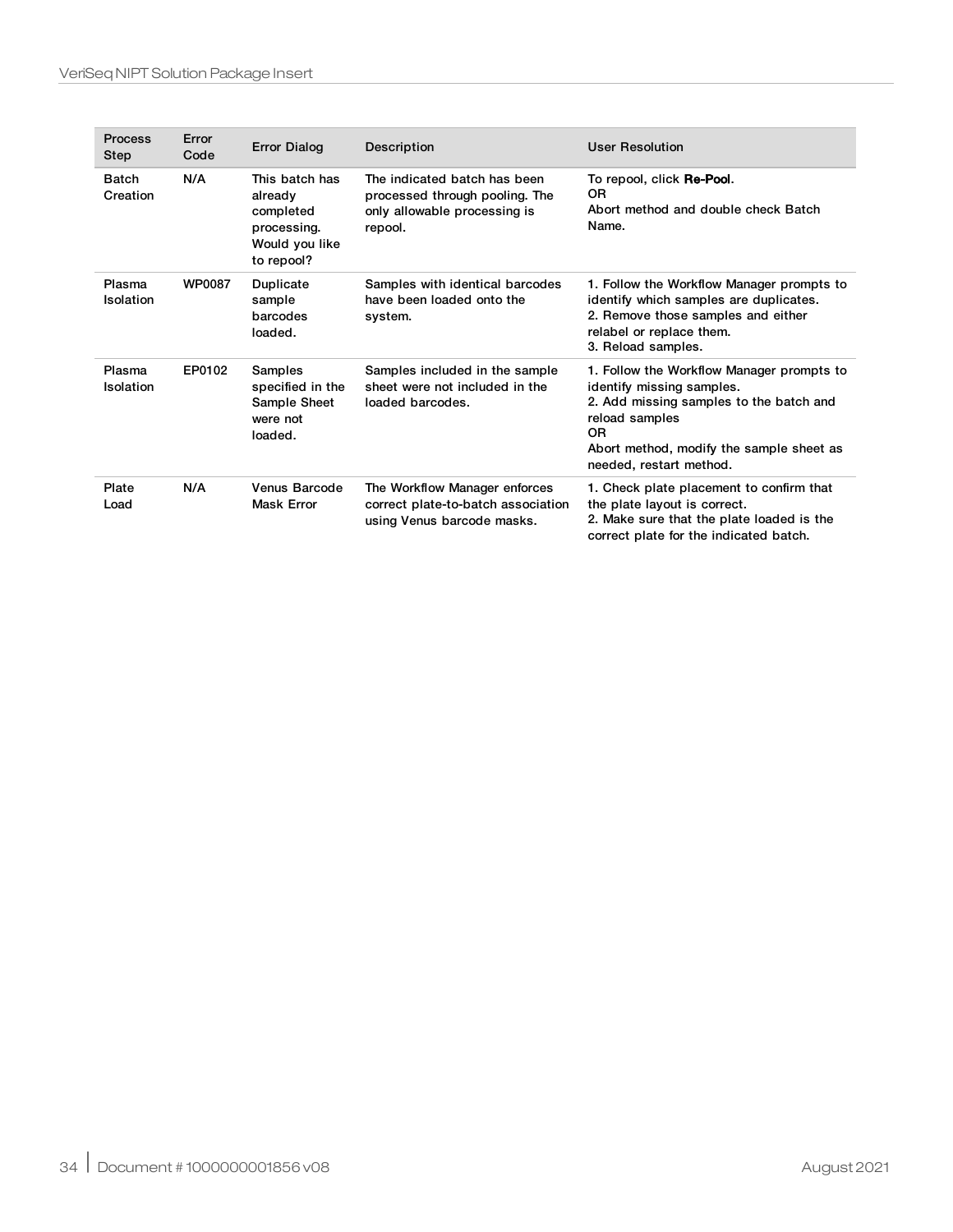| <b>Process</b><br>Step | Error<br>Code | <b>Error Dialog</b>                                                            | Description                                                                                                                                                  | <b>User Resolution</b>                                                                                                                                                                                                                                                                                                                                                                                    |
|------------------------|---------------|--------------------------------------------------------------------------------|--------------------------------------------------------------------------------------------------------------------------------------------------------------|-----------------------------------------------------------------------------------------------------------------------------------------------------------------------------------------------------------------------------------------------------------------------------------------------------------------------------------------------------------------------------------------------------------|
| cfDNA<br>Extraction    | <b>WE0150</b> | Pressure in the<br>vacuum<br>chamber is too<br>low.                            | The Workflow Manager will not<br>proceed if the resting vacuum line<br>pressure sense is $< 400$ Torr.                                                       | 1. Check for kinks or other obstructions in<br>the vacuum line.<br>2. Open the waste line release clips, allow<br>for pressure to release, fully close the<br>release line clips.<br>3. Make sure that the vacuum controller<br>and pump are turned on.<br>4. If the problem persists, contact<br>IlluminaTechnical Support.                                                                              |
|                        | <b>WE0153</b> | Pressure in the<br>vacuum<br>chamber is too<br>high.                           | If the measured vacuum pressure<br>is too high prior to starting the<br>pressure control, the system may<br>be malfunctioning.                               | On the back of the controller, make sure<br>that all vacuum connections and lines are<br>secure.                                                                                                                                                                                                                                                                                                          |
|                        | <b>WE0996</b> | Vacuum failed<br>to seal.                                                      | The system fails to create a<br>vacuum seal on the Binding Plate.                                                                                            | NOTE Do not select OK until the seal<br>failure is completely resolved.<br>1. Make sure that the binding plate is flush<br>against the vacuum manifold. With a<br>gloved hand, forcibly press down on the<br>binding plate.<br>2. Click OK to continue with cfDNA<br>Extraction.<br>3. If this error message is displayed more<br>than three times in a run, e-mail Illumina<br><b>Technical Support.</b> |
|                        | WM0219        | If Vacuum is on,<br>manually rest<br>the pump.                                 | The vacuum may stay on after a<br>method abort during extraction.                                                                                            | 1. On the Vacuum Controller, press the<br>Power button to shut off the vacuum.<br>2. Wait 10 seconds, and then press the<br>Power button again to turn on the vacuum.                                                                                                                                                                                                                                     |
|                        | <b>EE0477</b> | An error has<br>occurred while<br>moving a plate.<br>(iSWAP error)             | If an iSWAP error is encountered<br>(plate drop, failed to pick up, and<br>so on) the system will prompt the<br>user to complete the plate move<br>manually. | Make sure that the plate can be recovered<br>(no spilled material).<br>- If not, abort run.<br>- If so, follow the displayed instructions to<br>complete the plate transfer manually.                                                                                                                                                                                                                     |
|                        | EE0519        | Scanned<br>barcode does<br>not match<br>binding plate<br>barcode on<br>record. | The loaded Binding plate does<br>not match the barcode of the<br>plate removed.                                                                              | Make sure that the plate being loaded<br>matches the recorded barcode (see the<br>trace log for the expected barcode).                                                                                                                                                                                                                                                                                    |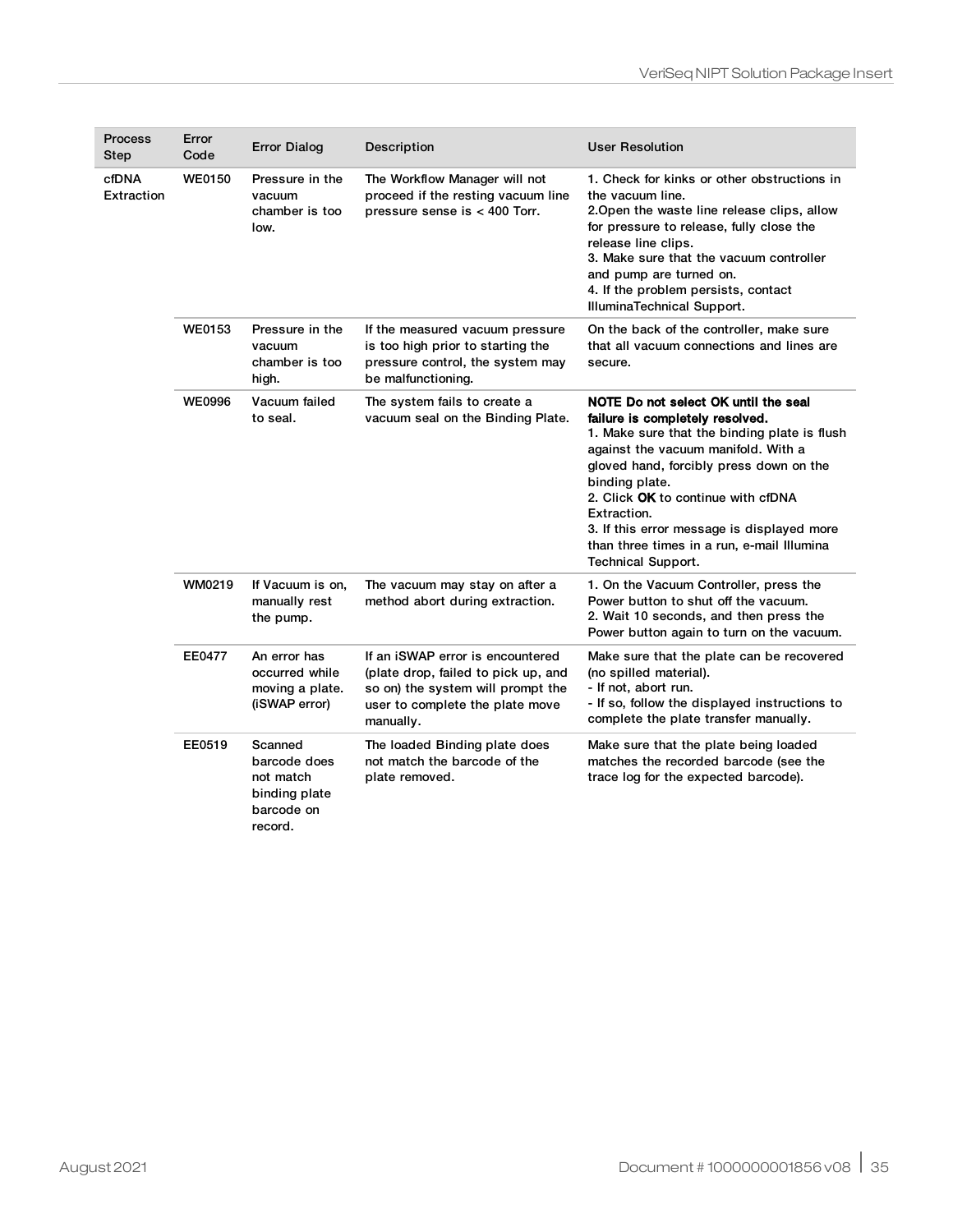| <b>Process</b><br>Step | Error<br>Code | <b>Error Dialog</b>                                                           | Description                                                                                           | <b>User Resolution</b>                                                                                                                                                                     |
|------------------------|---------------|-------------------------------------------------------------------------------|-------------------------------------------------------------------------------------------------------|--------------------------------------------------------------------------------------------------------------------------------------------------------------------------------------------|
| <b>API</b>             | EA0372        | Unable to<br>connect to the<br>data server.                                   | The VeriSeq Onsite Server is not<br>responding to data requests from<br>the Workflow Manager.         | Make sure that:<br>1. The ML STAR is connected to the<br>network.<br>2. The ML STAR can connect to the<br>VeriSeg Onsite Server (via ping request).<br>3. The VeriSeg Onsite Server is on. |
|                        | <b>EA0774</b> | Connection<br>Error<br>The API server<br>connection<br>failed to<br>validate. | The VeriSeg Onsite Server has<br>stopped responding to data<br>requests from the Workflow<br>Manager. | Make sure that:<br>1. The ML STAR is connected to the<br>network.<br>2. The ML STAR can connect to the<br>VeriSeg Onsite Server (via ping request).<br>3. The VeriSeq Onsite Server is on. |
|                        | EA0780        | 403: Invalid<br>Request<br>The current<br>transaction is<br>not valid.        | The data sent violates the system<br>workflow logic.                                                  | Consult the error details for more<br>information. Common causes involve inputs<br>that are too long or violate the acceptable<br>character list.                                          |

## **References**

- 1 Nagaoka S, Hassold T, Hunt P. Human aneuploidy: mechanisms and new insights into an age-old problem. Nat Rev Genet. 2012;13(7):493-504. doi:10.1038/nrg3245.
- 2 Garnder RJ, Sutherland GR, Schaffer LG. Chromosome Abnormalities and Genetic Counseling. 4th edition. New York (NY): Oxford University Press; 2012.
- 3 Akolekar R, Beta J, Picciarelli G, Ogilvie C, D'Antonio F. Procedure-related risk of miscarriage following amniocentesis and chorionic villus sampling: a systematic review and meta-analysis. Ultrasound Obstet Gynecol. 2015 Jan;45(1):16-26. doi: 10.1002/uog.14636.
- 4 ACOG Practice Bulletin #163.
- 5 Gil M M, Quezada M S, Revello R, Akolekar R, and Nicolaides K H (2015), Analysis of cell-free DNA in maternal blood in screening for fetal aneuploidies: updated meta-analysis. Ultrasound Obstet Gynecol, 45: 249–266. doi:10.1002/uog.14791
- 6 Benn P, Borrell A, Chiu RW, et al. "Position statement from the Chromosome Abnormality Screening Committee on behalf of the Board of the International Society for Prenatal Diagnosis." Prenat Diagn 35 (2015): 725-34.
- 7 2. ACOG Committee on Genetics. "Committee Opinion No. 640: Cell-Free DNA Screening For Fetal Aneuploidy." Obstet Gynecol 126 (2015): e31-7.
- 8 Bianchi D, Parker R, Wentworth J et al. DNA Sequencing versus Standard Prenatal Aneuploidy Screening. N Engl J Med. 2014;370(9):799-808. doi:10.1056/nejmoa1311037.
- 9 Mccullough RM, Almasri EA, Guan X, et al. Non-invasive prenatal chromosomal aneuploidy testing clinical experience: 100 000 clinical samples. PLoS One. 2014; 9(10):e109173.
- 10 Norton ME, Brar H, Weiss J, et al. Non-Invasive Chromosomal Evaluation (NICE) Study: results of a multicenter prospective cohort study for detection of fetal trisomy 21 and trisomy 18. J Obstet Gynecol. 2012;207:137.e1-8.
- 11 Norton ME, Jacobsson B, Swamy GK, et al. Cell-free DNA analysis for noninvasive examination of trisomy. New Engl J Med. 2015; 372(17):1589-97.
- 12 Ryan A, Hunkapiller N, Banjevic M, et al. Validation of an enhanced version of a single-nucleotide polymorphism-based noninvasive prenatal test for detection offetal aneuploidies. Fetal Diagn Ther. 2016;doi:10.1159/000442931.
- 13 Norton S, Lechner J, Williams T, Fernando M et al. A Stabilizing Reagent Prevents Cell-free DNA Contamination by Cellular DNA in Plasma During Blood Sample Storage and Shipping as Determined by Digital PCR. Clin.l Biochem. 2013;46: 1561–1565. doi: 10.1016/j.clinbiochem.2013.06.002.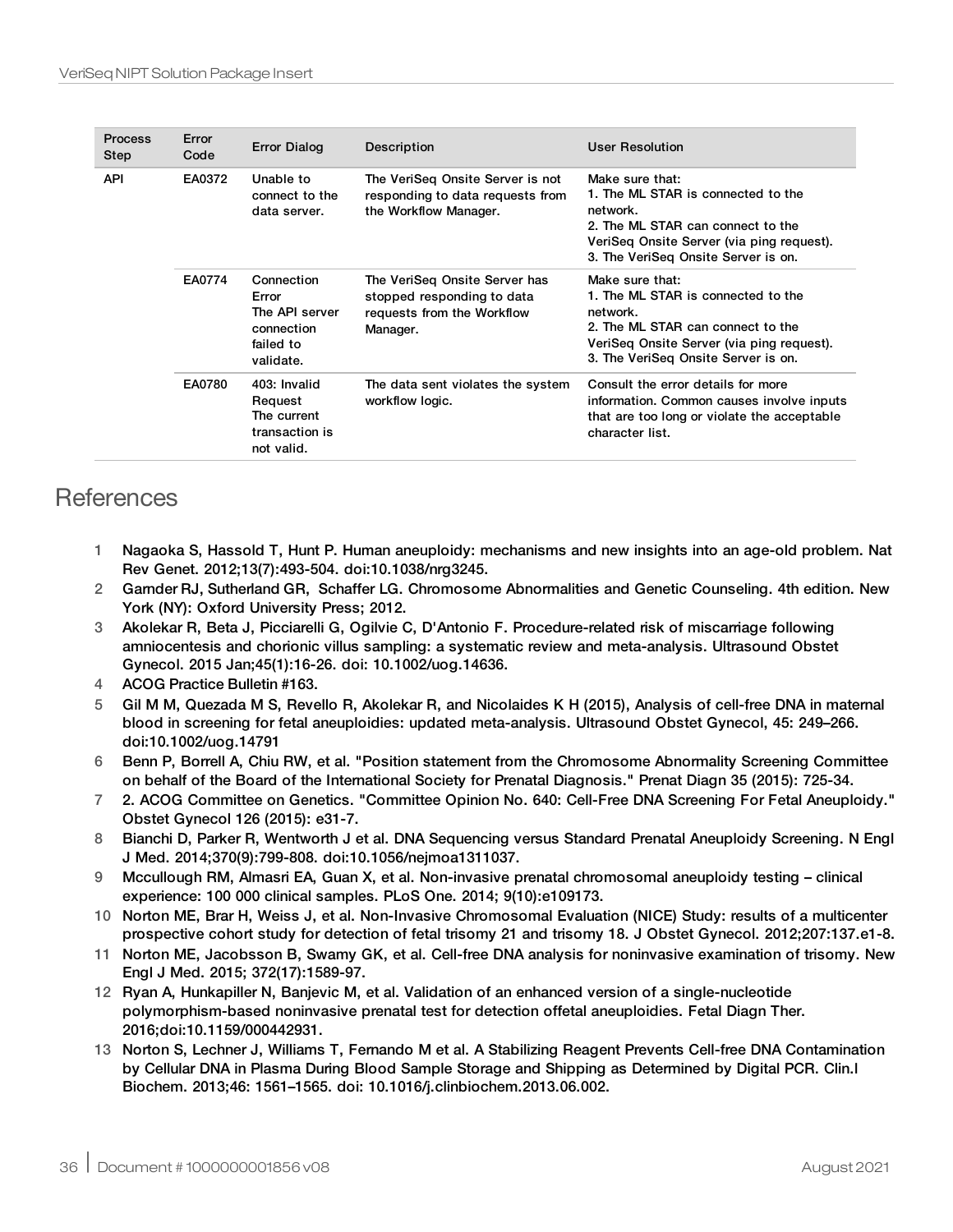# Revision History

| Document                 | Date   | Description of Change                           |
|--------------------------|--------|-------------------------------------------------|
| Document # 1000000001856 | August | • Added Revision History table.                 |
| v08                      | 2021   | • Updated EU Authorized Representative address. |